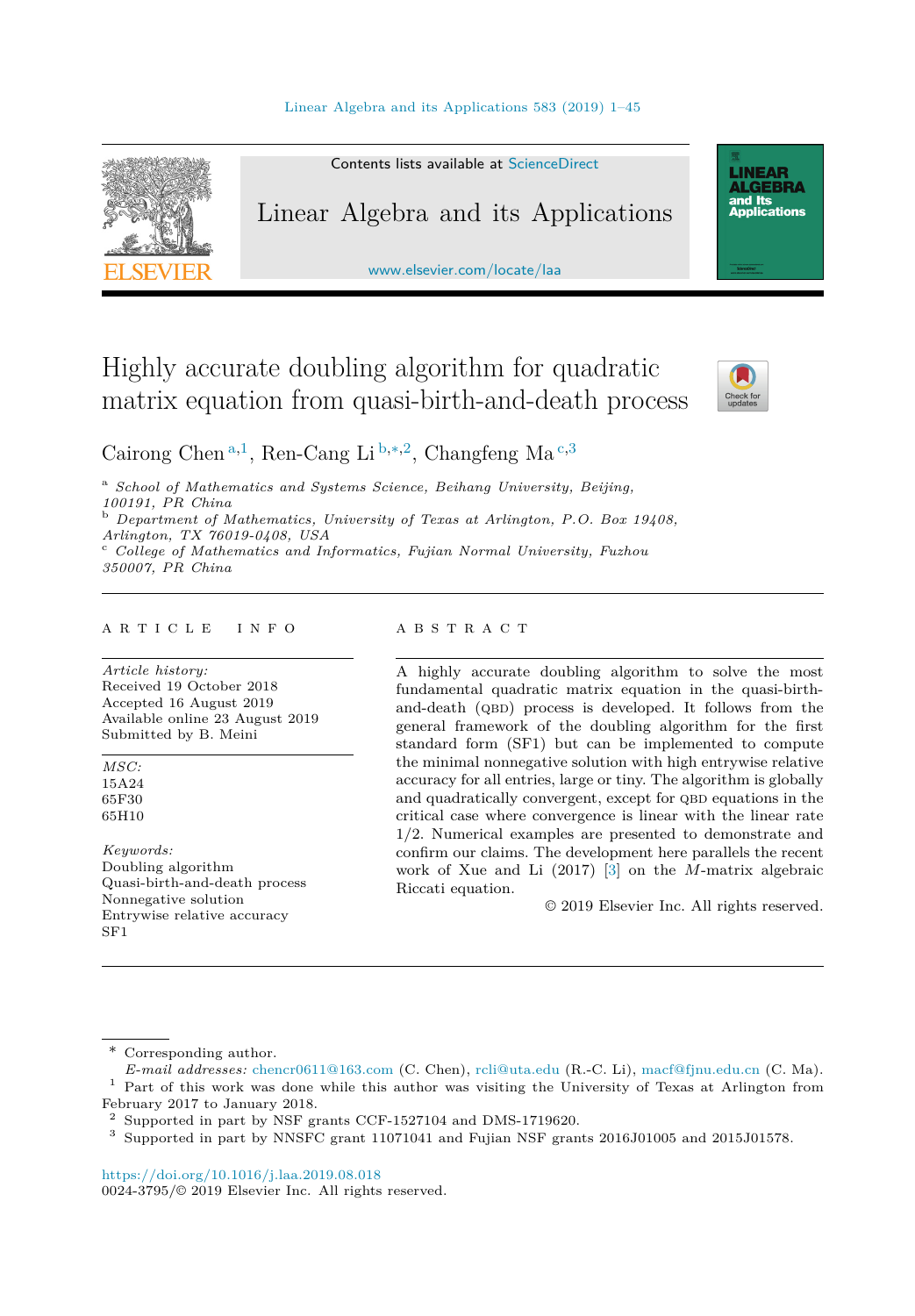## <span id="page-1-0"></span>1. Introduction

One of the most fundamental quadratic matrix equations in the quasi-birth-and-death  $(QBD)$  process is

$$
A_0 + A_1 X + A_2 X^2 = X,\t\t(1.1)
$$

where  $A_0$ ,  $A_1$  and  $A_2$  are blocks in an infinite block-tridiagonal transition matrix [\[1,](#page-43-0) Chapter 8] and are  $n \times n$  nonnegative matrices. In the application,  $I - A_0 - A_1 - A_2$ is also irreducible and singular, and, in particular,

$$
(A_0 + A_1 + A_2) \mathbf{1}_n = \mathbf{1}_n,\tag{1.2}
$$

where  $\mathbf{1}_n$  (often simply 1 when its dimension is clear from the context) is the column *n*-vector of all ones. It is known that  $(1.1)$  has a minimal nonnegative solution  $\Phi$  for which  $\Phi_1 \leq 1$  [\[1,](#page-43-0) pp. 168–172]. By a minimal nonnegative solution, we mean it is a solution to  $(1.1)$  and also satisfies entrywise

$$
0 \le \Phi \le X
$$
 for any nonnegative solution X to (1.1).

This solution  $\Phi$  is the one of interest. By definition such a minimal nonnegative solution  $\Phi$ is necessarily unique. In the QBD process, the entries of  $\Phi$  represent probabilities of events. Larger entries correspond to frequent events, while rare events result in tiny entries. Usually frequent events are more important than less frequent ones, but sometimes rare events can be practically significant, too, and hence getting tiny entries right can be critically useful. There are examples in which the entries of  $\Phi$  vary from as tiny as  $O(10^{-50})$  to  $O(1)$ . On the other hand, conventional wisdom suggests that any entries that are of  $O(10^{-16})$  have little chance to be computed to even a single correct decimal digit in the IEEE double precision floating point environment. That is bad news. Fortunately, as we will demonstrate in this paper, the QBD equation  $(1.1)$  is special enough that we can compute  $\Phi$  in a clever way by the doubling algorithm to high entrywise relative accuracy as warranted by the data.

Our work here is inspired by recent studies on *M*-matrix algebraic Riccati equations (MARE) [\[2–4\]](#page-43-0) and by Ye's highly accurate implementation of the Latouche-Ramaswami algorithm [\[5,6\]](#page-43-0).

Current methods for the QBD equation include the Latouche-Ramaswami algorithm [\[5,6\]](#page-43-0), the method of cyclic reductions [\[7–9\]](#page-43-0), Newton's method [\[10\]](#page-43-0), and a few other fixed point iterative methods (see, e.g.,  $[11,12]$  and references therein). The fixed point iterative methods are usually linearly convergent and sometimes can be very slow, and for this reason we will not discuss them hereafter. All other methods are quadratically convergent unless the involved QBD equation is in the critical case (see section [4](#page-9-0) for definition). Because there is a generalized Sylvester equation to solve in each Newton's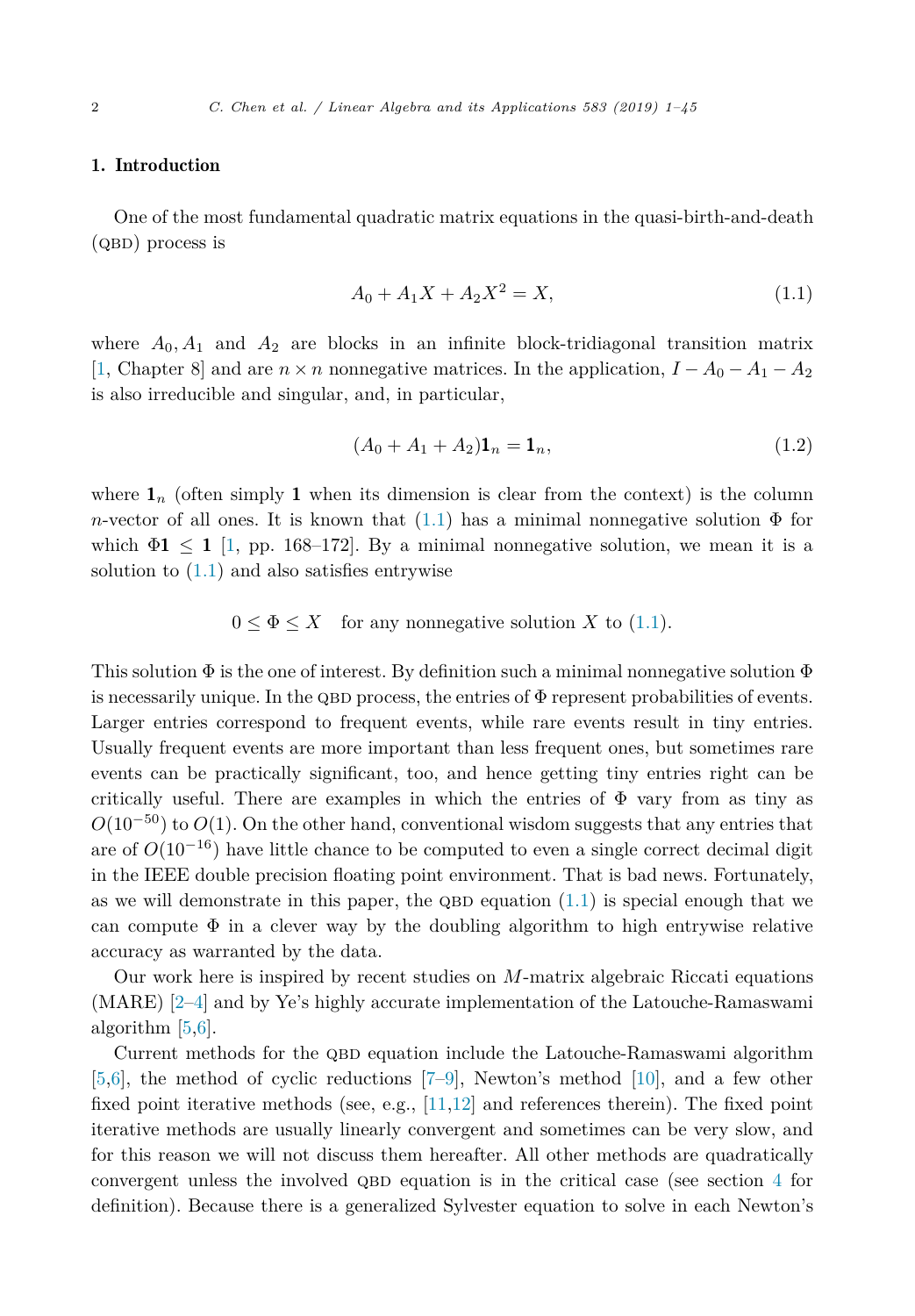<span id="page-2-0"></span>iterative step, which, unfortunately, can be as expensive as solving the QBD equation itself by other methods, Newton's method is not competitive. As far as computational cost is concerned, the method of cyclic reduction is comparable, but a highly accurate implementation has not yet been developed. Ye's highly accurate implementation of Latouche-Ramaswami algorithm appears to be the only method known today to be able to compute  $\Phi$  entrywise accurately.

Throughout the rest of this paper, we will broadly consider the quadratic matrix equation of form  $(1.1)$  that includes the original ones from the QBD process as special cases. Specifically, we assume, besides  $A_i \geq 0$  for  $0 \leq i \leq 2$  throughout the rest of this paper, that either

$$
I - A_0 - A_1 - A_2
$$
 is a nonsingular M-matrix, (1.3a)

or

| $I - A_0 - A_1 - A_2$ is an irreducible singular M-matrix | (1.3b) |
|-----------------------------------------------------------|--------|
| and $A_0$ and $A_2$ are nonzero matrices.                 |        |

We will call any equation  $(1.1)$  that satisfies  $(1.3)$  *a* QBD *equation*. The case when one of  $A_0$  and  $A_2$  is zero can be considered trivial. In fact, if  $A_0 = 0$ , then  $X = 0$  is clearly the minimal nonnegative solution; if  $A_2 = 0$ , then [\(1.1\)](#page-1-0) becomes  $(I - A_1)X = A_0$  which has a unique solution whenever  $I - A_1$  is nonsingular.

Equation [\(1.1\)](#page-1-0) originally from the QBD process falls into (1.3b), but not (1.3a). The Latouche-Ramaswami algorithm [\[13,5,6\]](#page-43-0) with minor modifications will work for the case (1.3). More comments will come later in section [9.](#page-32-0)

It can be verified that [\(1.1\)](#page-1-0) is equivalent to

$$
\mathscr{A}\begin{bmatrix} I \\ X \end{bmatrix} := \begin{bmatrix} 0 & I \\ A_0 & A_1 - I \end{bmatrix} \begin{bmatrix} I \\ X \end{bmatrix} = \begin{bmatrix} I & 0 \\ 0 & -A_2 \end{bmatrix} \begin{bmatrix} I \\ X \end{bmatrix} M =: \mathscr{B}\begin{bmatrix} I \\ X \end{bmatrix} M, \qquad (1.4)
$$

where  $M \in \mathbb{R}^{n \times n}$ . Necessarily,  $M = X$ . Now if also  $I - A_1$  is nonsingular, then we can set

$$
P_1 = \begin{bmatrix} I & 0 \\ 0 & -(I - A_1)^{-1} \end{bmatrix}, \quad P_2 = \begin{bmatrix} I & -I \\ 0 & I \end{bmatrix}.
$$

We have

$$
\mathscr{A}_0 := P_2 P_1 \mathscr{A} = \begin{bmatrix} (I - A_1)^{-1} A_0 & 0 \\ -(I - A_1)^{-1} A_0 & I \end{bmatrix} =: \begin{bmatrix} n & n \\ E_0 & 0 \\ -X_0 & I \end{bmatrix},
$$
(1.5a)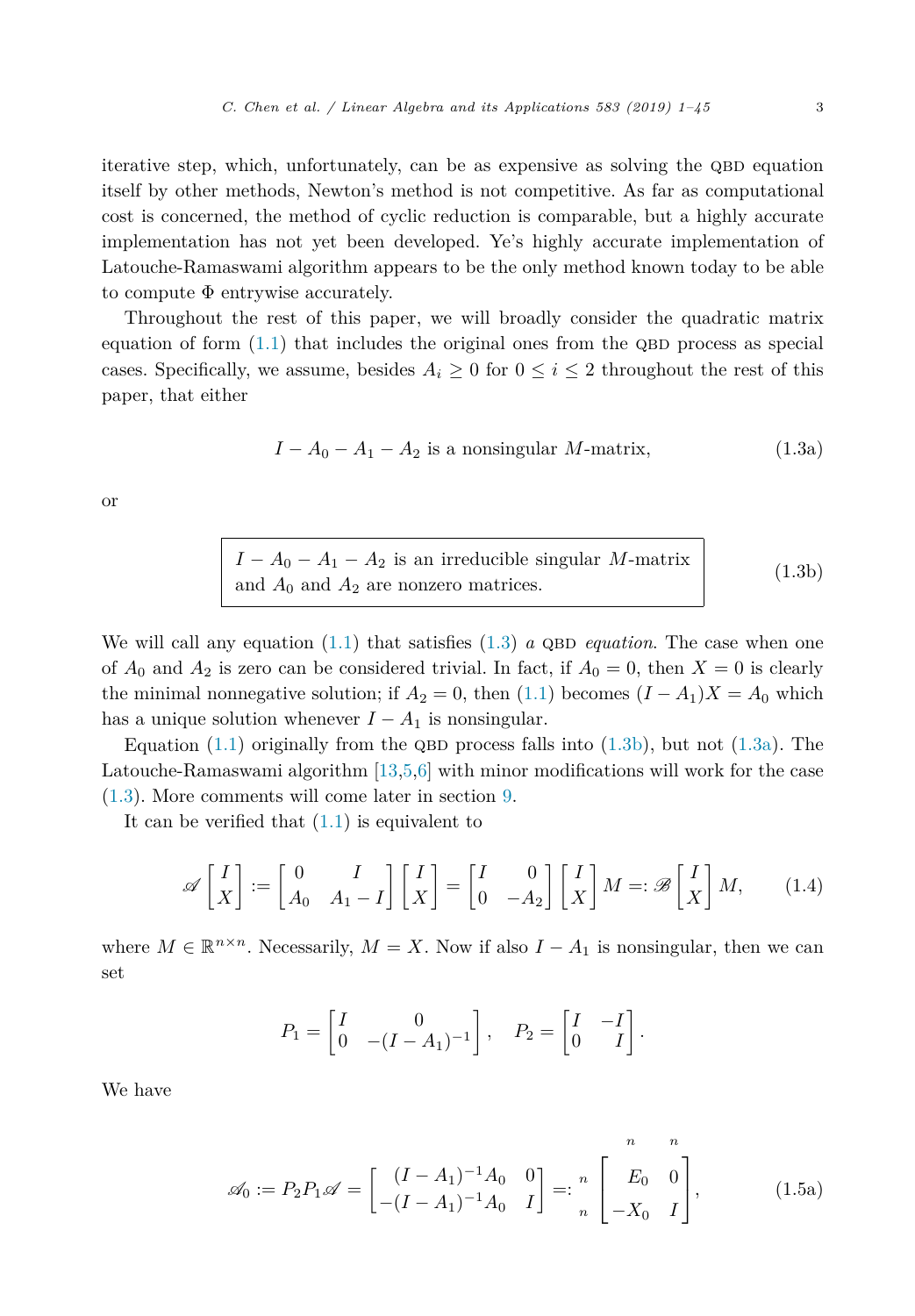<span id="page-3-0"></span>
$$
\mathcal{B}_0 := P_2 P_1 \mathcal{B} = \begin{bmatrix} I & -(I - A_1)^{-1} A_2 \\ 0 & (I - A_1)^{-1} A_2 \end{bmatrix} =: \begin{bmatrix} n & n \\ I & -Y_0 \\ 0 & F_0 \end{bmatrix}
$$
(1.5b)

which is in the first standard form,  $(SF1)$  in short, as defined in  $[14]$  (see also  $[15]$ ). Moreover, pre-multiply  $(1.4)$  by  $P_2P_1$  to get

$$
\mathscr{A}_0 \begin{bmatrix} I \\ X \end{bmatrix} = \mathscr{B}_0 \begin{bmatrix} I \\ X \end{bmatrix} X. \tag{1.6}
$$

Now that the matrix pencil  $\mathscr{A}_0 - \lambda \mathscr{B}_0$  is in (SF1), it is natural for us to apply the doubling algorithm for  $(SF1)$  [\[14\]](#page-43-0) to solve  $(1.6)$ .

The goals of this paper are twofold: to analyze the convergence of the doubling algorithm for (SF1) on solving (1.6) and to present a highly accurate implementation of it to compute the minimal nonnegative solution  $\Phi$  to [\(1.1\)](#page-1-0) to high entrywise relative accuracy in the sense that each entry of  $\Phi$ , regardless of its magnitude, will be computed to almost full machine accuracy. This is important, because in the QBD process,  $\Phi$  is used later to determine a matrix-geometric stationary distribution [\[16\]](#page-43-0). A highly entrywise accurate Φ will lead to a highly entrywise accurate stationary distribution.

Many results regarding the QBD equation  $(1.1)$  itself and its associated polynomial  $\phi(\lambda) := \det(A_0 + \lambda(A_1 - I) + \lambda^2 A_2)$  are not altogether new, but we attempt to present them in a coherent way based on matrix analysis techniques for easy access by the numerical linear algebra community.

The rest of this paper is organized as follows. In section [2](#page-4-0) we state a few basic results on nonnegative and *M*-matrices, relevant to our later developments. We present an elementary proof about the existence of the minimal nonnegative solution in section [3.](#page-6-0) Section [4](#page-9-0) characterizes the spectral properties of the associated matrix pencil  $\mathscr{A} - \lambda \mathscr{B}$  defined in [\(1.4\)](#page-2-0). The plain doubling algorithm for the QBD equation and its convergence analysis are given in sections [5](#page-19-0) and [6,](#page-20-0) respectively. Section [7](#page-25-0) introduces a new entrywise relative residual that will be demonstrated more appropriate than the usual normalized residual, similar to the same concept in [\[3\]](#page-43-0) for MARE. In section [8,](#page-29-0) we present our highly accurate doubling algorithm for the QBD equation  $(1.1)$ , following the same line as accaded of  $[3]$ . Numerical examples are given in section [9](#page-32-0) to demonstrate our points made in the previous sections. Conclusions are made in section [10.](#page-39-0) Finally, in appendix Appendix [A](#page-39-0) we investigate the sparsity pattern in approximations by the doubling algorithm.

**Notation.**  $\mathbb{R}^{m \times m}$  is the set of all  $m \times m$  real matrices,  $\mathbb{R}^n = \mathbb{R}^{n \times 1}$ , and  $\mathbb{R} = \mathbb{R}^1$ . When R is replaced by  $\mathbb{C}$ , these sets are understood as in the field of complex numbers.  $I_n$  (or simply *I* if its dimension is clear from the context) is the  $n \times n$  identity matrix. The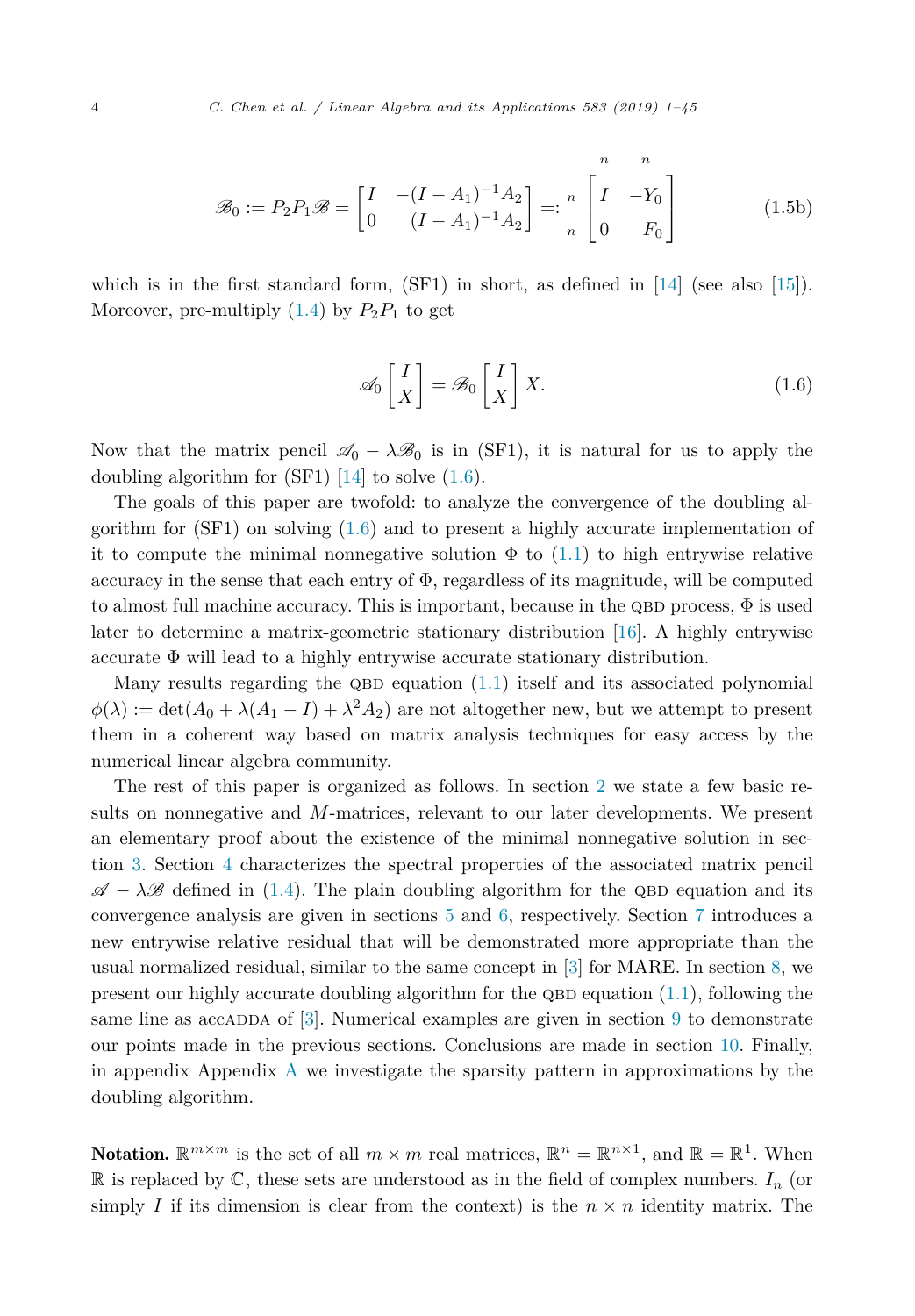<span id="page-4-0"></span>superscript "<sup>T</sup>" takes transpose. For  $X \in \mathbb{R}^{m \times n}$ ,  $X_{(i,j)}$  refers to its  $(i,j)$ th entry, |X| is in  $\mathbb{R}^{m \times n}$  with its  $(i, j)$ th entry  $|X_{(i,j)}|$ . Inequality  $X \leq Y$  means  $X_{(i,j)} \leq Y_{(i,j)}$  for all  $(i, j)$ , and similarly for  $X \leq Y$ ,  $X \geq Y$ , and  $X > Y$ . In particular,  $X \geq 0$  means that X is entrywise nonnegative. For a matrix X,  $\mathcal{R}(X)$  and  $\mathcal{N}(X)$  are the column space and the null space of *X*, respectively. When *X* is square, we denote by  $\rho(X)$  its spectral radius and by eig(X) its spectrum. Given *A,*  $B \in \mathbb{C}^{n \times n}$  such that  $A - \lambda B$  is a regular matrix pencil,<sup>4</sup> we denote by  $eig(A, B) := \{ \mu \in \mathbb{C} : det(A - \mu B) = 0 \}$  the spectrum of the matrix pencil.  $\mathbf{1}_n \in \mathbb{R}^n$  is the *n*-vector of all ones and  $\mathbf{1}_{m \times n} \in \mathbb{R}^{m \times n}$  is the  $m \times n$  matrix of all ones. The symbol  $\mu$  is the unit machine roundoff, and it is  $2^{-53} \approx 1.1 \times 10^{-16}$  for the IEEE double precision.

# 2. Preliminaries

In this section, we collect a few important results on nonnegative matrices and *M*-matrices. These results are well-known and can be found in, e.g., [\[18,19\]](#page-43-0). They lay the foundation of our technical arguments.

A matrix  $A \in \mathbb{R}^{m \times n}$  is *nonnegative*, denoted by  $A \geq 0$ , if all of its entries are nonnegative, and *positive*, denoted by  $A > 0$ , if all its entries are positive. The same understanding goes to vectors. In Theorem 2.1, we summarize a few relevant results on nonnegative matrices. They are parts of the Perron-Frobenius theory.

**Theorem 2.1.** Let  $A \in \mathbb{R}^{n \times n}$  be a nonnegative matrix.

- (a) The spectral radius,  $\rho(A)$ , is an eigenvalue of A. If A is also irreducible, then  $\rho(A)$ *is a simple eigenvalue and positive.*
- (b) *There exist a nonnegative right eigenvector*  $\boldsymbol{x}$  *and a nonnegative left eigenvector*  $\boldsymbol{y}$ associated with the eigenvalue  $\rho(A)$ :  $A\mathbf{x} = \rho(A)\mathbf{x}$  and  $\mathbf{y}^{\mathrm{T}}A = \rho(A)\mathbf{y}^{\mathrm{T}}$ . If A is also *irreducible, then*  $\mathbf{x} > 0$  *and*  $\mathbf{y} > 0$ *.*
- (c) Let  $B \in \mathbb{R}^{n \times n}$ . If  $B \geq A$ , then  $\rho(B) \geq \rho(A)$ . If B is also irreducible and  $B \neq A$ , *then*  $\rho(B) > \rho(A)$ *.*
- (d) *If*  $A\mathbf{x} \leq \beta \mathbf{x}$  for some  $\mathbf{x} > 0$ , then  $\rho(A) \leq \beta$ . If, in addition, also  $A\mathbf{x} \neq \beta \mathbf{x}$ , then  $\rho(A) < \beta$ .
- (e) If **x** is a positive eigenvector of A, then **x** corresponds to  $\rho(A)$ .

A matrix  $A \in \mathbb{R}^{n \times n}$  is called a *Z*-matrix if  $A_{(i,j)} \leq 0$  for all  $i \neq j$ . Any *Z*-matrix *A* can be written as  $sI - N$  with  $N \geq 0$ , and it is called an *M*-matrix if  $s > \rho(N)$ . Specifically, it is a *singular M-matrix* if  $s = \rho(N)$ , and a *nonsingular M-matrix* if  $s > \rho(N)$ . Theorem [2.2](#page-5-0) lists four equivalent statements for a nonsingular *M*-matrix.

<sup>&</sup>lt;sup>4</sup> I.e.,  $\det(A - \lambda B) \not\equiv 0$  for  $\lambda \in \mathbb{C}$  [\[17\]](#page-43-0).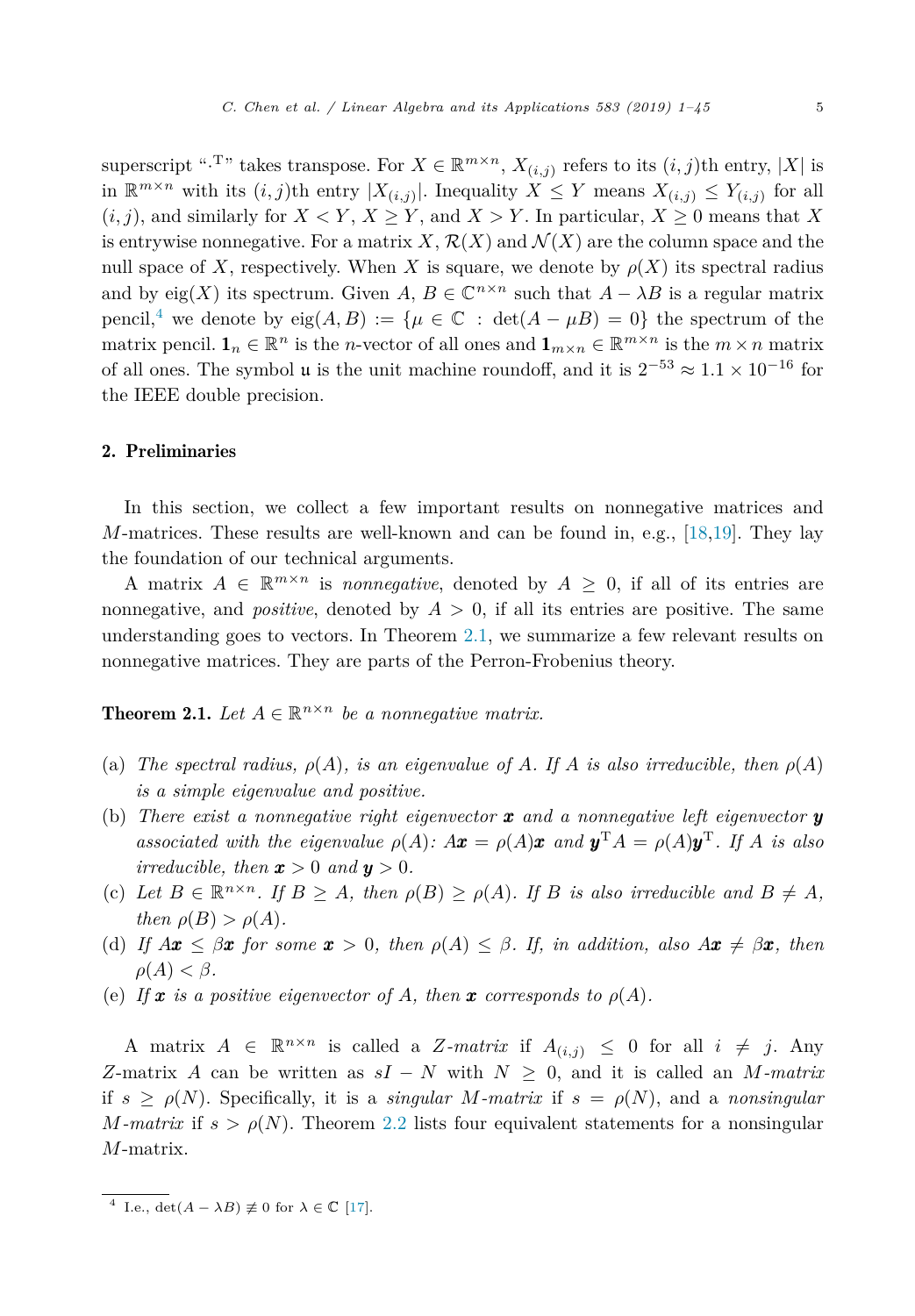<span id="page-5-0"></span>**Theorem 2.2.** Let  $A \in \mathbb{R}^{n \times n}$  be a Z-matrix. Then the following statements are equiva*lent:*

- (a) *A is a nonsingular M-matrix;*
- (b)  $A^{-1} > 0$ ;
- (c)  $A\mathbf{u} > 0$  *for some positive vector*  $\mathbf{u} \in \mathbb{R}^n$ ;
- (d) *All eigenvalues of A are in the open right half plane.*

Two other results on *M*-matrices that are useful to us are stated in the next theorem.

**Theorem 2.3.** Let  $A \in \mathbb{R}^{n \times n}$  be an *M*-matrix.

- (a) *If A is singular and irreducible, then* 0 *is a simple eigenvalue and its corresponding eigenvector v can be taken positive.*
- (b) Let  $B \in \mathbb{R}^{n \times n}$  be a Z-matrix. If A is nonsingular and  $B \geq A$ , then B is also a *nonsingular M-matrix.*

The key ingredient in recent work  $[2,3,6]$  to achieve high entrywise relative accuracy in solving certain nonlinear matrix equations is the GTH-like algorithm for inverting a nonsingular *M*-matrix due to Alfa, Xue, and Ye [\[20\]](#page-43-0). It is made possible by a brilliant idea of theirs: that is to represent a nonsingular *M*-matrix *A* in an alternative way, the so-called *triplet representation* of *A*. In particular, the representation determines *A*−<sup>1</sup> entrywise to high relative accuracy. The reader is referred to [\[21,](#page-43-0) section 2] for a brief survey.

An *M*-matrix *A* can have infinite many triplet representations, but for the purpose of computation, any one is just as good as any other. A triplet representation  $\{N_A, \mathbf{u}, \mathbf{v}\}\$ of the *M*-matrix  $A \in \mathbb{R}^{n \times n}$  consists of

$$
N_A = \text{diag}(A) - A, \, 0 < \mathbf{u} \in \mathbb{R}^n, \, \text{and} \, \mathbf{v} = A\mathbf{u} \ge 0,
$$

where  $\text{diag}(A)$  is the diagonal matrix obtained from extracting the diagonal part of *A*. For convenience, we will not distinguish *A* from its triplet representation and write  $A = \{N_A, \mathbf{u}, \mathbf{v}\}\$  whenever it is more convenient to do so.

The main theoretical contribution in [\[22\]](#page-43-0) is that if all entries of  $N_A$ ,  $u$ , and  $v$  are known to high entrywise relative accuracy, then all entries of  $A^{-1}$  are determined to a comparable high relative accuracy, or equivalently the solution  $x$  to  $Ax = b$  for any  $b \ge 0$ is determined to a comparable high entrywise relative accuracy. Numerically, using the trick of [\[23\]](#page-43-0), Alfa, Xue, and Ye [\[20\]](#page-43-0) presented the GTH-like algorithm to compute the LU decomposition of  $A = \{N_A, \mathbf{u}, \mathbf{v}\}\)$ , via the Gaussian elimination without pivoting, without any cancellation and, consequently, to compute the solution  $\boldsymbol{x}$  of  $A\boldsymbol{x} = \boldsymbol{b} \geq 0$  to the claimed accuracy. For more detail, the reader is referred to [\[14\]](#page-43-0).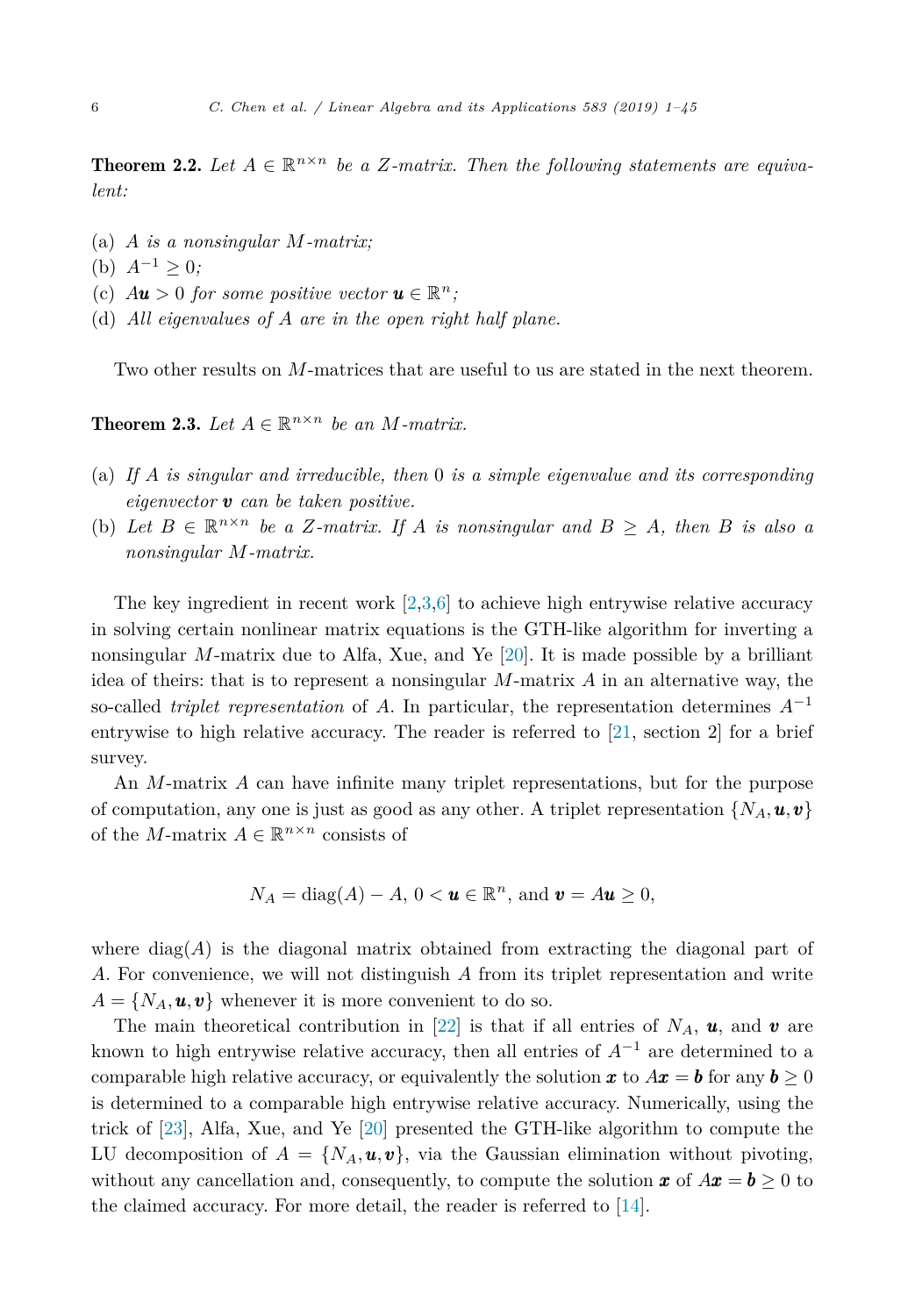### <span id="page-6-0"></span>3. Minimal nonnegative solution

Earlier, we mentioned that in the QBD application,  $(1.1)$  has a unique minimal nonnegative solution. In this section, we will show that it is still true under, more generally,  $(1.3).$  $(1.3).$ 

The following observation, as a result of the assumption [\(1.3\)](#page-2-0), plays a critical role in the argument that follows. Since  $I - A_0 - A_1 - A_2$  is either a nonsingular *M*-matrix or an irreducible and singular *M*-matrix, by Theorems [2.2](#page-5-0) and [2.3\(](#page-5-0)a), there exists a positive vector  $u > 0$  in  $\mathbb{R}^n$  such that

$$
\mathbf{v} = (I - A_0 - A_1 - A_2)\mathbf{u} \begin{cases} > 0, & \text{in the case of (1.3a)}, \\ = 0, & \text{in the case of (1.3b)}. \end{cases}
$$
(3.1)

Throughout the rest of this paper,  $v$  and  $u$  are reserved for the ones here. For the QBD equation [\(1.1\)](#page-1-0) originally from the QBD process,  $\mathbf{u} = \mathbf{1}_n$  and  $\mathbf{v} = 0$ .

**Lemma 3.1.** *Suppose* [\(1.3\)](#page-2-0)*. Then*  $I - A_1$  *is a* nonsingular *M-matrix. In particular,* ( $I - A_1$ )  $A_1$ <sup> $-1$ </sup> ≥ 0*.* 

**Proof.** Since  $I - A_1 \geq I - A_0 - A_1 - A_2$ ,  $I - A_1$  is a nonsingular *M*-matrix under [\(1.3a\)](#page-2-0) by Theorem [2.3\(](#page-5-0)b). Under [\(1.3b\)](#page-2-0), we have  $(A_0 + A_1 + A_2)\mathbf{u} = \mathbf{u}$  by (3.1) and thus  $\rho(A_0 + A_1 + A_2) = 1$  by Theorem [2.1.](#page-4-0) Since

$$
A_1 \le A_0 + A_1 + A_2 \text{ and } A_1 \ne A_0 + A_1 + A_2,
$$

it follows from Theorem [2.1\(](#page-4-0)c) that  $\rho(A_1) < 1$ , which implies that  $I - A_1$  is also a nonsingular *M*-matrix under  $(1.3b)$ .  $\Box$ 

Part of next theorem for the case of  $(1.3b)$  was well known in the QBD application. The theorem as a whole is also implied by [\[24,](#page-43-0) Theorem 2.3]. However, it seems to be the first time that the inequality (3.2) is explicitly formulated.

Theorem 3.2. *Under the assumption* [\(1.3\)](#page-2-0)*, the quadratic equation* [\(1.1\)](#page-1-0) *has a unique minimal nonnegative solution*  $\Phi$ *. Moreover, it holds that*  $\Phi \ge X_0$  *and* 

$$
\Phi \mathbf{u} \le \mathbf{u} - (I - A_1)^{-1} \mathbf{v},\tag{3.2}
$$

*where*  $X_0 = (I - A_1)^{-1}A_0$  *is as defined in* [\(1.5a\)](#page-2-0).

<sup>&</sup>lt;sup>5</sup> In the application,  $A_i \ge 0$  for  $i = 0, 1, 2$  and  $I - A_0 - A_1 - A_2$  is irreducible and singular, and [\(1.2\)](#page-1-0) holds.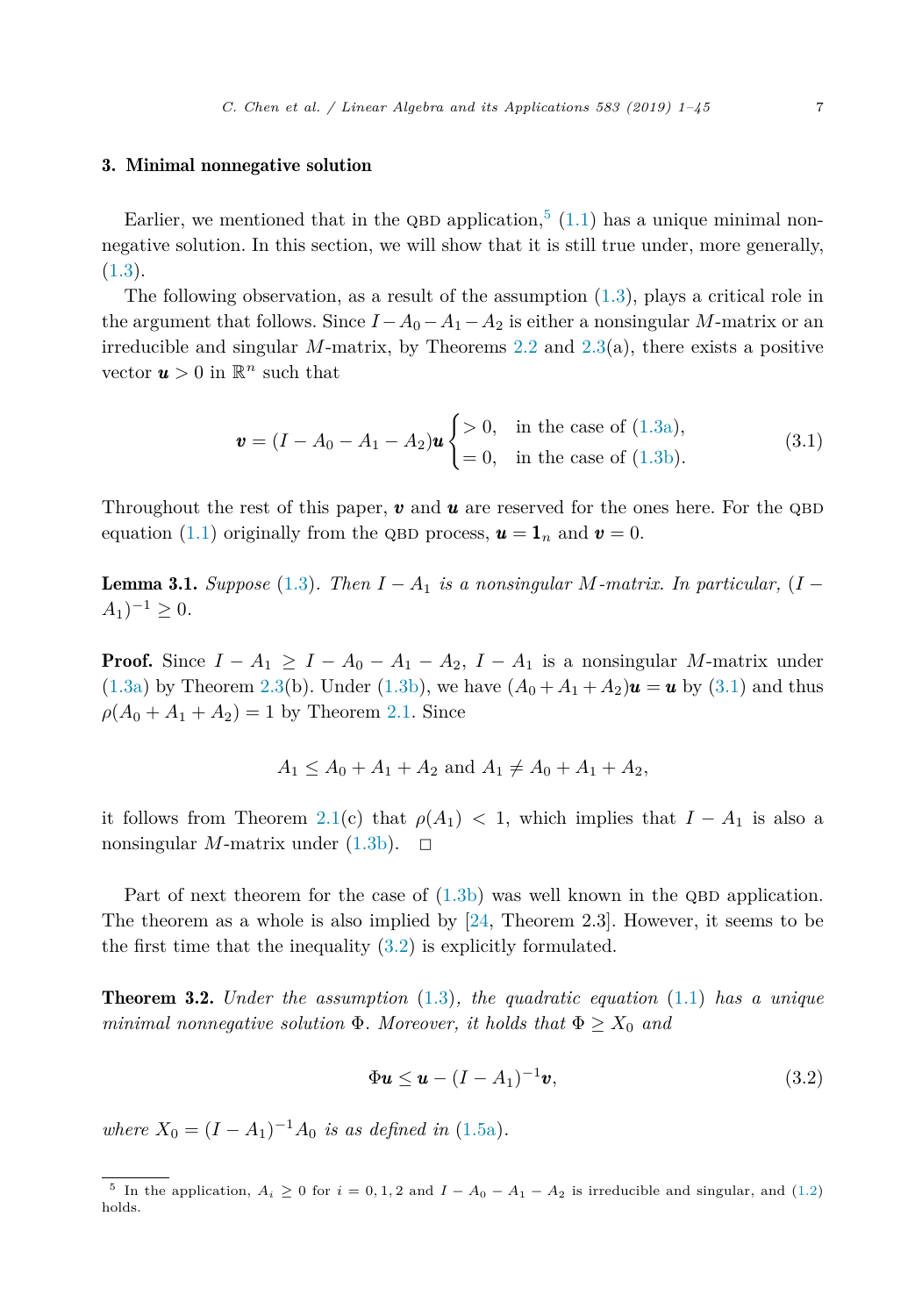<span id="page-7-0"></span>**Proof.** We still present the following constructive proof because some part of the proof is needed later for concluding important solution properties.

Because of Lemma [3.1,](#page-6-0) the following matrix-valued function

$$
G(X) = (I - A_1)^{-1} (A_0 + A_2 X^2)
$$

from  $\mathbb{R}^{n \times n}$  to  $\mathbb{R}^{n \times n}$  is well-defined. Now construct the sequence  $\{Z_k\}_{k=0}^{\infty}$  by

$$
Z_0 = 0
$$
 and  $Z_{k+1} = G(Z_k)$  for  $k \ge 0$ . (3.3)

This is essentially a special case of a more general traditional iterative scheme  $[16, (1.2.19)]$  $[16, (1.2.19)]$ on p. 13 (see also  $[25, (6.7)$  $[25, (6.7)$  on p. 144) for solving a nonlinear matrix equation in a Markov chain. In particular,  $Z_1 = X_0$ . We claim that for  $k \geq 0$ 

$$
0 \le Z_k \le Z_{k+1} \text{ and } Z_k \mathbf{u} \le \mathbf{u} - (I - A_1)^{-1} \mathbf{v}.
$$
 (3.4)

To see this, we note  $Z_1 = (I - A_1)^{-1}A_0 \geq 0 = Z_0$  and

$$
\mathbf{u} - (I - A_1)^{-1}\mathbf{v} = (I - A_1)^{-1} [(I - A_1)\mathbf{u} - \mathbf{v}]
$$
  
=  $(I - A_1)^{-1} (A_0 + A_2)\mathbf{u}$   
 $\ge 0 = Z_0 \mathbf{u}.$ 

That is the inequalities in  $(3.4)$  are valid for  $k = 0$ . Now suppose that they hold for  $k = \ell$ . We have

$$
Z_{\ell+2} - Z_{\ell+1} = (I - A_1)^{-1} A_2 (Z_{\ell+1}^2 - Z_{\ell}^2) \ge 0,
$$

because  $Z_{\ell+1}^2 - Z_{\ell}^2 = Z_{\ell+1}(Z_{\ell+1} - Z_{\ell}) + (Z_{\ell+1} - Z_{\ell})Z_{\ell} \ge 0$ . Thus,  $Z_{\ell+2} \ge Z_{\ell+1}$  ≥  $Z_{\ell} \geq 0$ , which gives the first part of (3.4) for  $k = \ell + 1$ . Also, we have, upon using  $Z_{\ell}$ **u**  $\leq$ **u**  $-I$  $I - A_1$  $\substack{I \rightharpoonup}$ **v**  $\leq$ **u**,

$$
Z_{\ell+1}\mathbf{u} = (I - A_1)^{-1}(A_0 + A_2 Z_{\ell}^2)\mathbf{u}
$$
  
\n
$$
\leq (I - A_1)^{-1}A_0\mathbf{u} + (I - A_1)^{-1}A_2\mathbf{u}
$$
  
\n
$$
= (I - A_1)^{-1}(A_0 + A_2)\mathbf{u}
$$
  
\n
$$
= (I - A_1)^{-1}[(I - A_1)\mathbf{u} - \mathbf{v}]
$$
  
\n
$$
= \mathbf{u} - (I - A_1)^{-1}\mathbf{v},
$$

which proves the second part of  $(3.4)$  for  $k = \ell + 1$ . This completes the proof of  $(3.4)$  for  $k \geq 0$ .

By (3.4), the sequence  $\{Z_k\}_{k=0}^{\infty}$  is monotonically increasing and bounded from above. So it converges. Let  $\Phi$  be the limit. Evidently, it is nonnegative and  $X_0 = Z_1 \leq \Phi$ .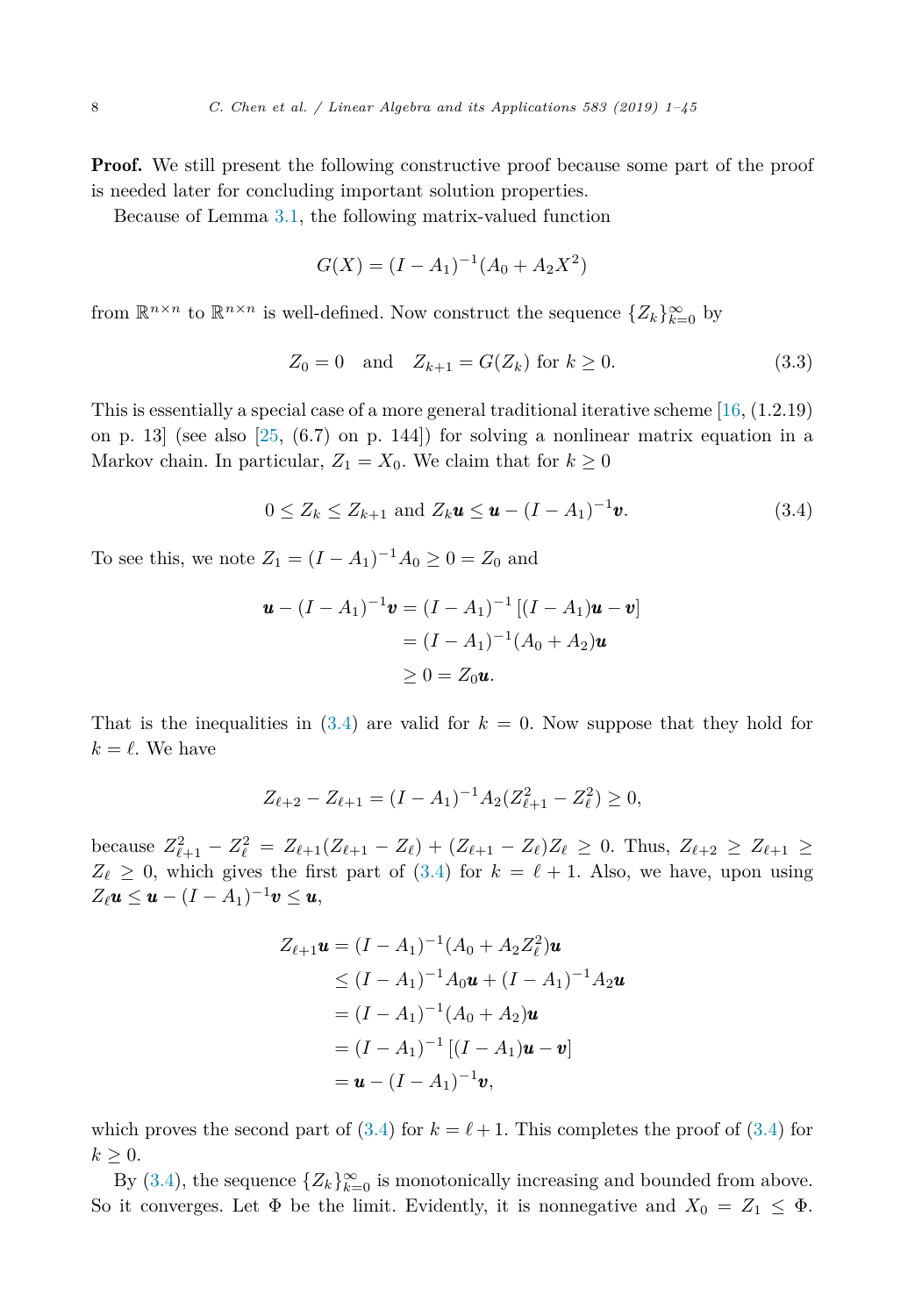<span id="page-8-0"></span>Letting  $k \to \infty$  in  $Z_{k+1} = G(Z_k)$ , we find that  $\Phi$  is a nonnegative solution of [\(1.1\)](#page-1-0). Letting  $k \to \infty$  in [\(3.4\)](#page-7-0), we find that  $\Phi$  satisfies [\(3.2\)](#page-6-0).

Lastly, we claim that it is minimal among all nonnegative solutions of [\(1.1\)](#page-1-0). To this end, let *X* be any nonnegative solution of [\(1.1\)](#page-1-0). First,  $Z_0 = 0 \leq X$ . Suppose  $Z_k \leq X$ holds for  $k = \ell$ . Then

$$
Z_{\ell+1} - X = (I - A_1)^{-1} (A_0 + A_2 Z_{\ell}^2 - A_0 - A_2 X^2)
$$
  
=  $(I - A_1)^{-1} A_2 (Z_{\ell}^2 - X^2) \le 0.$ 

By the induction principle,  $Z_k \leq X$  for all  $k \geq 0$ . Let  $k \to \infty$  in  $Z_k \leq X$  conclude  $\Phi \leq X$ , i.e.,  $\Phi$  is the minimal nonnegative solution of [\(1.1\)](#page-1-0).  $\Box$ 

**Lemma 3.3.** *Suppose* [\(1.3a\)](#page-2-0)*, i.e.,*  $I - A_0 - A_1 - A_2$  *is a nonsingular M-matrix. Then*  $\rho(X) \neq 1$  *for any nonnegative solution X of* [\(1.1\)](#page-1-0)*.* 

**Proof.** Suppose, to the contrary, that  $\rho(X) = 1$ , where X is a nonnegative solution of  $(1.1)$ . Then according to Theorem [2.1\(](#page-4-0)b), there exists a nonzero and nonnegative vector  $z \in \mathbb{R}^n$  such that  $Xz = z$  and thus

$$
(A_0 + A_1X + A_2X^2)\mathbf{z} = X\mathbf{z} = \mathbf{z}
$$

to give  $(I - A_0 - A_1 - A_2)z = 0$ . This contradicts the assumption that  $I - A_0 - A_1 - A_2$ is nonsingular.  $\square$ 

We end this section by introducing the *dual equation* of [\(1.1\)](#page-1-0):

$$
A_2 + A_1 Y + A_0 Y^2 = Y.
$$
\n(3.5)

It differs from [\(1.1\)](#page-1-0), which we will call the *primal equation*, slightly in that the roles of *A*<sup>0</sup> and *A*<sup>2</sup> are switched. Since our main assumption [\(1.3\)](#page-2-0) is symmetrical with respect to the roles of  $A_0$  and  $A_2$ . Theorem [3.2](#page-6-0) is applicable to  $(3.5)$ . In particular, this dual equation (3.5) also has a unique minimal nonnegative solution, denoted by  $\Psi$  hereafter. For convenience, we summarize in Theorem 3.4 below some of the important results that will be useful to us later, but point out that item (c) will be expanded with more detail later in Theorems [4.5](#page-13-0) and [4.6.](#page-15-0)

**Theorem 3.4.** Suppose [\(1.3\)](#page-2-0), and let  $\Phi$  and  $\Psi$  be the minimal nonnegative solutions to [\(1.1\)](#page-1-0) *and* (3.5)*, respectively. The following statements hold.*

(a) *We have*

$$
0 \le X_0 = (I - A_1)^{-1} A_0 \le \Phi, \quad \Phi \mathbf{u} \le \mathbf{u} - (I - A_1)^{-1} \mathbf{v}, \tag{3.6a}
$$

$$
0 \le Y_0 = (I - A_1)^{-1} A_2 \le \Psi, \quad \Psi \mathbf{u} \le \mathbf{u} - (I - A_1)^{-1} \mathbf{v}.
$$
 (3.6b)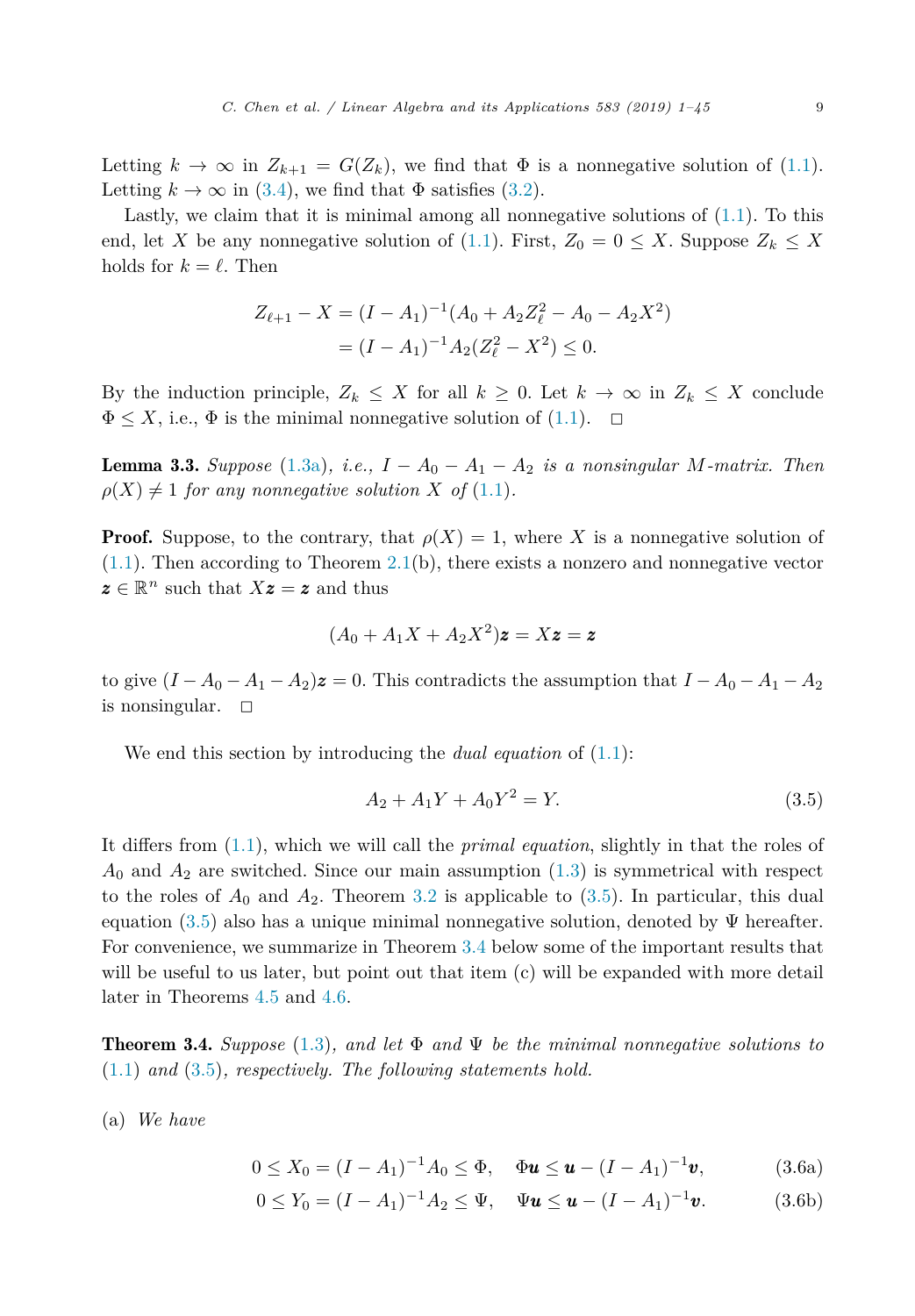- <span id="page-9-0"></span>(b)  $\rho(\Phi) < 1$  *and*  $\rho(\Psi) < 1$  *under* [\(1.3a\)](#page-2-0).
- (c)  $\rho(\Phi) \leq 1$  *and*  $\rho(\Psi) \leq 1$  *under* [\(1.3b\)](#page-2-0).
- (d)  $I \Phi \Psi$  *and*  $I \Psi \Phi$  *are M*-matrices and they are nonsingular under [\(1.3a\)](#page-2-0).

**Proof.** Item (a) is a consequence of Theorem [3.2.](#page-6-0)

We have  $\Phi u \leq u$  by [\(3.6a\)](#page-8-0). Since  $u > 0$ , we conclude  $\rho(\Phi) \leq 1$  by Theorem [2.1\(](#page-4-0)d), and thus item (c).

It can be verified that  $\Phi \Psi u \leq u$  and  $\Psi \Phi u \leq u$  and thus both  $I - \Phi \Psi$  and  $I - \Psi \Phi$  are *M*-matrices. In the case of [\(1.3a\)](#page-2-0), we know  $\rho(\Phi) \neq 1$  because of Lemma [3.3](#page-8-0) and thus  $\rho(\Phi) < 1$ . Since  $(I-A_1)^{-1} \geq 0$  and  $\boldsymbol{v} > 0$ , we deduce from [\(3.6\)](#page-8-0) that  $\Phi \boldsymbol{u} < \boldsymbol{u}$  and  $\Psi \boldsymbol{u} < \boldsymbol{u}$ . Therefore,  $\Phi \Psi \mathbf{u} \leq \Phi \mathbf{u} \leq \mathbf{u}$  and  $\Psi \Phi \mathbf{u} \leq \Psi \mathbf{u} \leq \mathbf{u}$ . Consequently,  $\rho(\Phi \Psi) = \rho(\Psi \Phi) \leq 1$ , implying that  $I - \Phi \Psi$  and  $I - \Psi \Phi$  are nonsingular *M*-matrices because they are clearly *Z*-matrices. □

It can be verified that [\(3.5\)](#page-8-0) is equivalent to

$$
\mathscr{A}\begin{bmatrix} Y \\ I \end{bmatrix} N = \mathscr{B}\begin{bmatrix} Y \\ I \end{bmatrix},\tag{3.7}
$$

where  $\mathscr{A} - \lambda \mathscr{B}$  is the same as the one defined in [\(1.4\)](#page-2-0). Necessarily,  $N = Y$  in (3.7). Because of the way  $\mathscr{A}_0 - \lambda \mathscr{B}_0$  in [\(1.5\)](#page-2-0) is constructed, we also have

$$
\mathscr{A}_0 \begin{bmatrix} Y \\ I \end{bmatrix} N = \mathscr{B}_0 \begin{bmatrix} Y \\ I \end{bmatrix} . \tag{3.8}
$$

In [\[14\]](#page-43-0), the dual equation is introduced through the so-called *dual matrix pencil* of  $\mathscr{A}_0 - \lambda \mathscr{B}_0$  defined as

$$
\mathscr{A}_0^{(d)} - \lambda \mathscr{B}_0^{(d)} := \Pi^{\mathrm{T}} (\mathscr{B}_0 - \lambda \mathscr{A}_0) \Pi \quad \text{with} \quad \Pi = \begin{bmatrix} 0 & I_n \\ I_n & 0 \end{bmatrix} . \tag{3.9}
$$

With it, (3.8) becomes

$$
\mathscr{A}_0^{(d)} \begin{bmatrix} I \\ Y \end{bmatrix} = \mathscr{B}_0^{(d)} \begin{bmatrix} I \\ Y \end{bmatrix} N. \tag{3.8'}
$$

One implication of (3.9) is that the eigenvalues of  $\mathscr{A}_0^{(d)} - \lambda \mathscr{B}_0^{(d)}$  are exactly the reciprocals of those of  $\mathscr{A}_0 - \lambda \mathscr{B}_0$ .

Henceforward, notations  $\Phi$  and  $\Psi$  are reserved for the minimal nonnegative solutions, if exist, to  $(1.1)$  and  $(3.5)$ , respectively.

# 4. Spectrum of  $\mathscr{A} - \lambda \mathscr{B}$

Let  $\mathscr{A} - \lambda \mathscr{B}$  be defined by [\(1.4\)](#page-2-0), which is a linearization of the quadratic eigenvalue problem (QEP) [\[26\]](#page-43-0)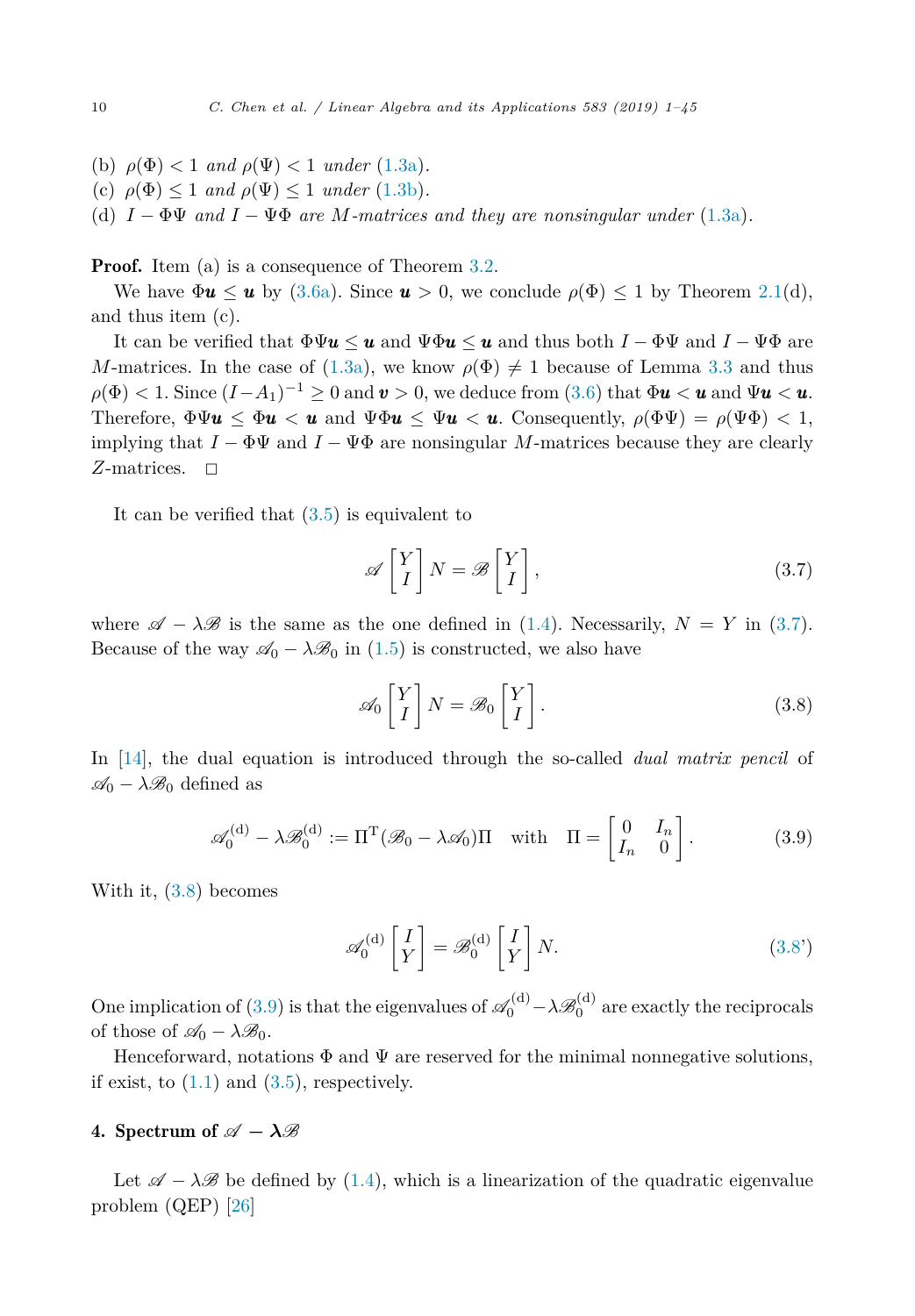*C. Chen et al. / Linear Algebra and its Applications 583 (2019) 1–45* 11

$$
[A_0 + \lambda(A_1 - I) + \lambda^2 A_2] \mathbf{x} = 0.
$$
 (4.1)

<span id="page-10-0"></span>We will assume that  $\mathscr{A} - \lambda \mathscr{B}$  is regular,<sup>6</sup> i.e.,  $\det(\mathscr{A} - \lambda \mathscr{B}) \not\equiv 0$  for  $\lambda \in \mathbb{C}$ . We have

$$
\det(\mathscr{A} - \lambda \mathscr{B}) = (-1)^n \det(A_0 + \lambda(A_1 - I) + \lambda^2 A_2) = (-1)^n \phi(\lambda), \tag{4.2}
$$

where  $\phi(\lambda) := \det(A_0 + \lambda(A_1 - I) + \lambda^2 A_2)$ . To see this, we note

$$
(\mathscr{A} - \lambda \mathscr{B}) \begin{bmatrix} I_n & I_n \\ 0 & \lambda I_n \end{bmatrix} = \begin{bmatrix} -\lambda I_n & I_n \\ A_0 & A_1 - I_n + \lambda A_2 \end{bmatrix} \begin{bmatrix} I_n & I_n \\ 0 & \lambda I_n \end{bmatrix}
$$

$$
= \begin{bmatrix} -\lambda I_n & 0 \\ A_0 & A_0 + \lambda (A_1 - I) + \lambda^2 A_2 \end{bmatrix}.
$$

Take their determinants to get

$$
\lambda^{n} \det(\mathscr{A} - \lambda \mathscr{B}) = (-\lambda)^{n} \det(A_0 + \lambda(A_1 - I) + \lambda^2 A_2),
$$

leading to (4.2). This means that the eigenvalues of the matrix pencil  $\mathscr{A} - \lambda \mathscr{B}$  are the same as those of QEP (4.1), which are the zeros of  $\phi(\lambda)$  defined in (4.2). In the case when  $A_2$  is singular, by convention that is widely used to treat a regular matrix pencil such as  $\mathscr{A} - \lambda \mathscr{B}$  here with a singular  $\mathscr{B}$  [\[17\]](#page-43-0),  $\infty$  is counted as a zero with an appropriate algebraic multiplicity so that the total number of zeros of  $\phi(\lambda)$  is always 2*n*.

**Theorem 4.1.** *Suppose* [\(1.3a\)](#page-2-0). *Then*  $\mathscr{A} - \lambda \mathscr{B}$  *has exactly n eigenvalues in the open unit disk and n eigenvalues outside of the closed unit disk; so do*  $\mathcal{A}_0 - \lambda \mathcal{B}_0$  *in* [\(1.5\)](#page-2-0) *and*  $\mathscr{A}_0^{(d)} - \lambda \mathscr{B}_0^{(d)}$  in [\(3.9\)](#page-9-0).

**Proof.** Let  $\Phi$  and  $\Psi$  be the minimal nonnegative solution to [\(1.1\)](#page-1-0) and [\(3.5\)](#page-8-0), respectively. By Theorem [3.4\(](#page-8-0)d), both  $I - \Phi \Psi$  and  $I - \Psi \Phi$  are invertible and thus

$$
\begin{bmatrix} I & \Psi \\ \Phi & I \end{bmatrix}^{-1} = \begin{bmatrix} (I - \Psi \Phi)^{-1} & -\Psi (I - \Phi \Psi)^{-1} \\ -(I - \Phi \Psi)^{-1} \Phi & (I - \Phi \Psi)^{-1} \end{bmatrix}.
$$

On the other hand, we have [\(1.4\)](#page-2-0) with  $X = \Phi$  and [\(3.7\)](#page-9-0) with  $Y = \Psi$ , yielding

$$
\mathscr{A}\begin{bmatrix} I & \Psi \\ \Phi & I \end{bmatrix} \begin{bmatrix} I & 0 \\ 0 & \Psi \end{bmatrix} = \mathscr{B}\begin{bmatrix} I & \Psi \\ \Phi & I \end{bmatrix} \begin{bmatrix} \Phi & 0 \\ 0 & I \end{bmatrix}.
$$
 (4.3)

This implies that  $eig(\mathscr{A}, \mathscr{B})$  is the multiset union of  $eig(\Phi)$  and  $\{1/\lambda : \lambda \in eig(\Psi)\}\$ . The conclusion follows because  $\rho(\Phi) < 1$  and  $\rho(\Psi) < 1$  by Theorem [3.4\(](#page-8-0)b).  $\Box$ 

<sup>&</sup>lt;sup>6</sup> This is the same as requiring  $\phi(\lambda) \neq 0$  for  $\lambda \in \mathbb{C}$ . This requirement does not follow from the assumptions in  $(1.3)$  because they do not exclude the situation, e.g., where  $A_0$ ,  $A_1$ , and  $A_2$  all have two parallel columns/rows, although such a situation cannot happen in any practical QBD process.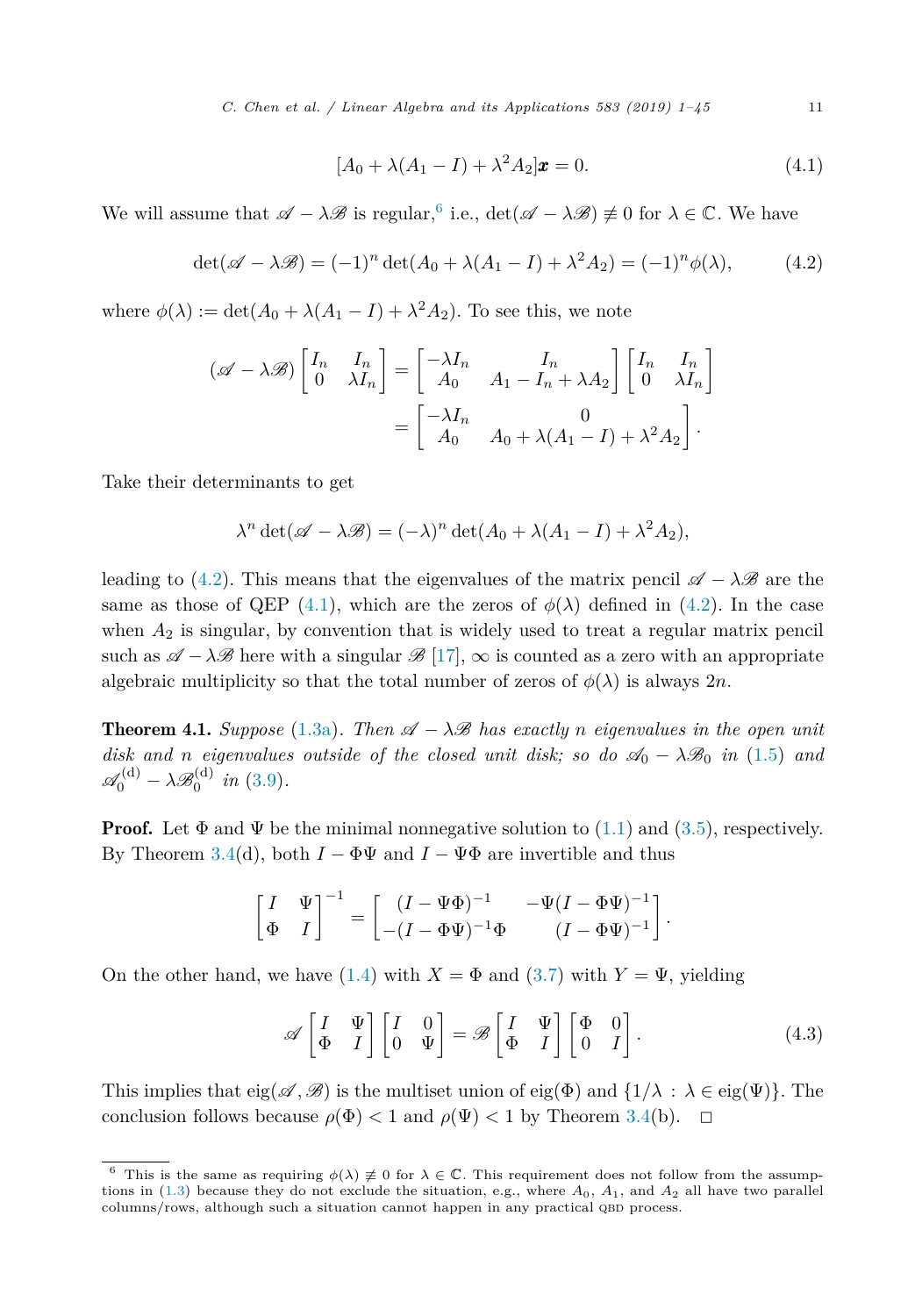<span id="page-11-0"></span>Complication for characterizing eig( $\mathscr{A}, \mathscr{B}$ ) arises for the case [\(1.3b\)](#page-2-0). We recall the positive vector  $\boldsymbol{u}$  in [\(3.1\)](#page-6-0) which satisfies

$$
(A_0 + A_1 + A_2)\mathbf{u} = \mathbf{u}.\tag{4.4a}
$$

Therefore  $A_0 + (A_1 - I) + A_2$  is singular and thus  $\phi(1) = 0$  and  $1 \in eig(\mathscr{A}, \mathscr{B})$ . By Theorem [2.1,](#page-4-0) there is a positive vector  $z$  in  $\mathbb{R}^n$  such that

$$
\boldsymbol{z}^{\mathrm{T}}(A_0 + A_1 + A_2) = \boldsymbol{z}^{\mathrm{T}}.
$$
\n(4.4b)

Define

$$
\mu = \mathbf{z}^{\mathrm{T}} (A_2 - A_0) \mathbf{u}.\tag{4.5}
$$

Since the QBD process can be viewed as an  $M/G/1$ -type Markov chain or a  $G/M/1$ -type Markov chain [\[25,](#page-43-0) p. 127], the spectral analysis in [\[27\]](#page-43-0) can be applied to lead to a complete description on how the zeros of  $\phi(\lambda)$  distribute relative to the unit circle, depending on the quantity [\[28,](#page-43-0) p. 541]

$$
\max\left\{\text{integer }k\geq 0\ \left|\frac{z^{-n/k}\det(A_0+z^{1/k}(A_1-I)+z^{2/k}A_2)}{\text{is single-valued in }|z|\leq 1}\right.\right\}.\tag{4.6}
$$

For the same purpose, [\[25,](#page-43-0) Theorem 5.20 on p. 128] presents a complete description under two conditions, **Conditions** 5.1 and 5.2 on  $[25, pp. 110-111]$  $[25, pp. 110-111]$ . However, the quantity in (4.6) is not intuitive and difficulty to find out numerically (if at all possible). At the same time, it will take quite some page space to clearly explain **Condition** 5.2 to someone who does not work in the area of Markov chains. For this reason and in order to well serve the numerical linear algebra community, in what follows, we will adopt a matrix analysis approach to investigate the zeros of  $\phi(\lambda)$ , under mild assumptions. Some results are not completely new, however.

Two results in Lemmas [4.2](#page-12-0) and [4.4](#page-13-0) from [\[16,](#page-43-0) section 1.3] form the foundation of the approach. Let

$$
\chi(t) = \rho(A_0 + tA_1 + t^2A_2) \quad \text{for } 0 < t \le 1. \tag{4.7}
$$

We claim that  $\ln \chi(e^{-s})$  is convex for  $0 < s < \infty$  [\[16,](#page-43-0) p. 15]. This is because the  $(i, j)$ th entry of  $A_0 + tA_1 + t^2A_2$  is either identically 0 or take the form  $\alpha_0 + \alpha_1 t + \alpha_2 t^2$ , where  $\alpha_i$  ( $0 \le i \le 1$ ) are nonnegative and at least one of them is positive. We have

$$
\frac{d^2}{ds^2}\ln(\alpha_0+\alpha_1e^{-s}+\alpha_2e^{-2s})=\frac{\alpha_0\alpha_1e^{-s}+\alpha_1\alpha_2e^{-3s}+4\alpha_2\alpha_0e^{-2s}}{[\alpha_0+\alpha_1e^{-s}+\alpha_2e^{-2s}]^2}>0.
$$

By [\[29,](#page-43-0) Corollary 1],  $\ln \chi(e^{-s})$  is convex for  $0 < s < \infty$ .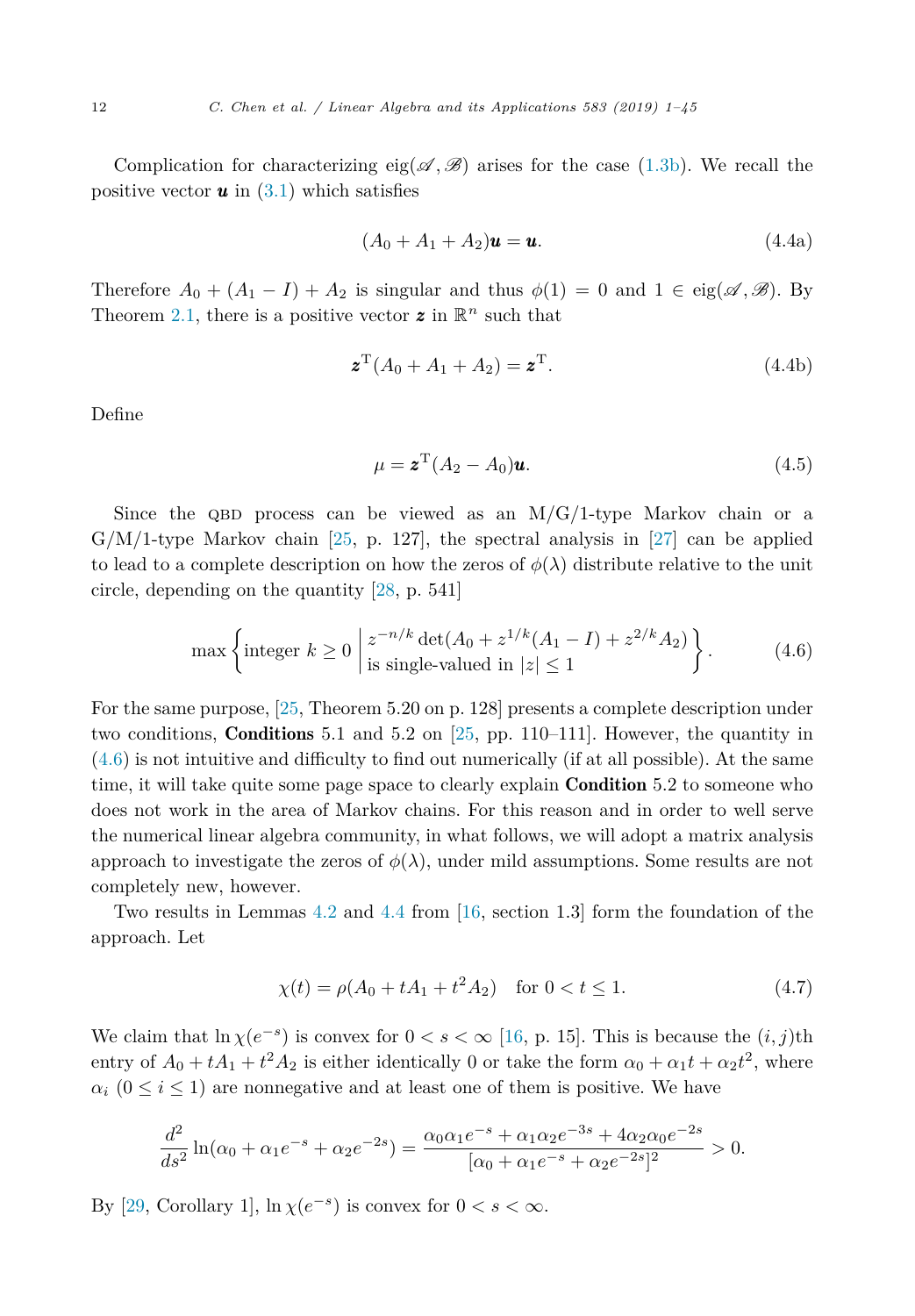<span id="page-12-0"></span>Lemma 4.2 *([\[16,](#page-43-0) p. 17]). Suppose* [\(1.3b\)](#page-2-0) *and consider the equation*

$$
t = \chi(t) \quad \text{for } 0 < t \le 1. \tag{4.8}
$$

*The equation has at least a root* 1 *but at most two roots, and also* 1 ∈ eig( $\mathscr{A}, \mathscr{B}$ ). *Specifically,*

- (a) *if*  $\mu \leq 0$ , *then*  $t = 1$  *is the only root;*
- (b) if  $\mu > 0$  and if  $\rho(A_0) > 0$ , then it has a second root  $t_0$ , where  $0 < t_0 < 1$ .

**Proof.** We provide a proof in order to fill in some additional detail for being more rigorous. Without loss of generality, we may scale **z** or **u** such that  $z^T u = 1$ . Then

$$
\boldsymbol{z}^{\mathrm{T}}(A_0+A_1+A_2)\boldsymbol{u}=\boldsymbol{z}^{\mathrm{T}}\boldsymbol{u}=1.
$$

The derivative of  $\chi(t)$  at  $t=1$  from the left is [\[30\]](#page-44-0)

$$
\chi'(1-) = \mathbf{z}^{T}(A_1 + 2A_2)\mathbf{u} = \mathbf{z}^{T}(A_1 + 2A_2)\mathbf{u} - [\mathbf{z}^{T}(A_0 + A_1 + A_2)\mathbf{u} - 1] = 1 + \mu.
$$

The rest of the proof is essentially the same as the proof of  $[16, \text{Lemma } 1.3.4]$  $[16, \text{Lemma } 1.3.4]$  on p. 17 but with additional detail. In fact, the equation (4.8) is, upon substitution  $t = e^{-s}$ , equivalent to  $s = -\ln \chi(e^{-s})$  for  $s \ge 0$ . It has a root  $s = 0$ . We know that  $-\ln \chi(e^{-s})$  is concave (i.e., convex down) for  $s > 0$  and its right derivative at  $s = 0$  is  $1 + \mu$ .

If  $\mu < 0$ , then as *s* increases from  $s = 0$ , the graph of  $-\ln \chi(e^{-s})$  moves below the bisectrix line *s* in the first quadrant. Thus  $s = 0$  is the only solution to  $s = -\ln \chi(e^{-s})$ for  $s \geq 0$ .

If  $\mu = 0$ , then the graphs of  $-\ln \chi(e^{-s})$  and the bisectrix line *s* are tangent to each other at  $s = 0$ . We claim that the two graphs will break away from each other as soon as *s* becomes positive, i.e., the only intersection is at  $s = 0$ . Otherwise, suppose  $s_0 = -\ln \chi(e^{-s_0})$  for some  $0 < s_0 < \infty$ . Then  $s = -\ln \chi(e^{-s})$  for all  $0 \le s \le s_0$ because  $-\ln \chi(e^{-s})$  is concave, or equivalently,  $t = \chi(t)$  for  $t_0 := e^{-s_0} \le t \le 1$ . Note  $0 < t_0 = e^{-s_0} < 1$ . This implies  $\phi(t) = 0$  for all  $t \in [t_0, 1]$  and thus  $[t_0, 1] \subset \text{eig}(\mathscr{A}, \mathscr{B})$ , a contradiction because  $eig(\mathscr{A}, \mathscr{B})$  contains at most 2*n* distinct points on the extended complex plane (the complex plane with infinities).

If  $\mu > 0$ , then as *s* increases from  $0$ ,  $-\ln \chi(e^{-s})$  increases and moves above the bisectrix line *s* for sufficiently tiny *s*. But as  $s \to \infty$ ,  $-\ln \chi(e^{-s})$  increases to its horizontal asymptote  $-\ln \chi(0) = -\ln \rho(A_0)$  and thus the graph of  $-\ln \chi(e^{-s})$  will intersect with the bisectrix line *s* at another point  $s_0$  (0 <  $s_0$  < ∞), giving the second root  $t_0 = e^{-s_0}$  $(0 < t_0 < 1).$ 

Remark 4.3. In [\[16,](#page-43-0) Lemma 1.3.4],  $\rho(A_0) = 0$  is allowed in the case of  $\mu > 0$ , but then a condition that the derivative of  $-\ln \chi(e^{-s})$  is less than 1 at some point  $s = s_1 > 0$  is added. For simplicity, we go with  $\rho(A_0) > 0$ .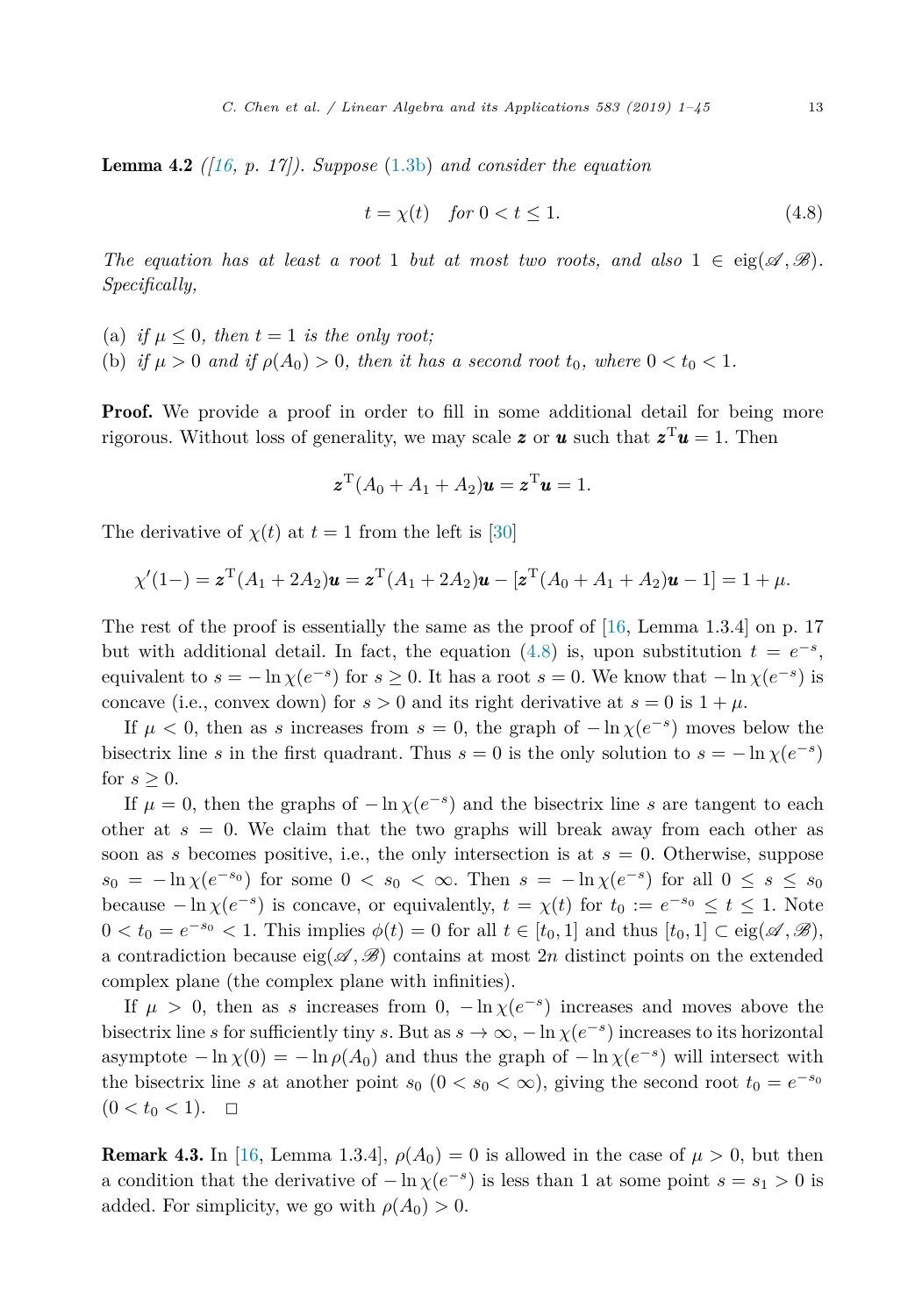<span id="page-13-0"></span>The next lemma is a corollary of Lemma 1.3.5 of [\[16,](#page-43-0) p. 18] which dealt with a more general Markov chain.

**Lemma 4.4** *(* $16$ , *Lemma 1.3.5))*. *Suppose* [\(1.3b\)](#page-2-0). *If*  $\rho(\Phi) > 0$ , *then*  $\rho(\Phi)$  *which is no bigger than* 1 *is the smallest positive root of the equation*  $t = \chi(t)$ *.* 

**Proof.** We provide a proof for being self-contained. Let  $0 < t_0 \leq 1$  be the smallest positive root. Then  $A := A_0 + A_1 t_0 + A_2 t_0^2 \geq 0$  and it is irreducible. Let  $\hat{u} > 0$  be such that  $\hat{A}\hat{\mathbf{u}} = \rho(\hat{A})\hat{\mathbf{u}} = t_0\hat{\mathbf{u}}$ . Now instead of the iteration scheme [\(3.3\)](#page-7-0), we use the following one [\[16\]](#page-43-0)

$$
Z_0 = 0
$$
 and  $Z_{k+1} = A_0 + A_1 Z_k + A_2 Z_k^2$  for  $k \ge 0$ .

We claim that  $Z_k \leq \Phi$  and  $Z_k \hat{u} \leq t_0 \hat{u}$  for all k. This can be proved by induction. Evidently,  $Z_0 = 0 \le \Phi$  and  $Z_0 \hat{u} = 0 \le t_0 \hat{u}$ . Suppose that  $Z_k \le \Phi$  and  $Z_k \hat{u} \le t_0 \hat{u}$ . We have  $Z_k^2 \le \Phi^2$ ,  $Z_k^2 \hat{u} \le t_0^2 \hat{u}$ , and thus

$$
Z_{k+1} = A_0 + A_1 Z_k + A_2 Z_k^2 \le A_0 + A_1 \Phi + A_2 \Phi^2 = \Phi,
$$
  

$$
Z_{k+1} \hat{\mathbf{u}} \le (A_0 + A_1 t_0 + A_2 t_0^2) \hat{\mathbf{u}} = \hat{A} \hat{\mathbf{u}} = t_0 \hat{\mathbf{u}},
$$

completing the induction proof. The sequence  $\{Z_k\}_{k=0}^{\infty}$  is monotonically increasing and thus convergent. Let the limit be  $\Phi'$ . By letting *k* go to  $\infty$ , we find that  $\Phi'$  is also a nonnegative solution to [\(1.1\)](#page-1-0) and at the same time  $\Phi' \leq \Phi$ . Hence  $\Phi' = \Phi$  because  $\Phi$  is the minimal nonnegative solution. On the other hand,  $\Phi \hat{u} = \Phi' \hat{u} \le t_0 \hat{u}$ , yielding  $0 < \rho(\Phi) \leq t_0$ . Since  $\rho(\Phi)$  is also a root of the equation  $t = \chi(t)$ , it must hold that  $\rho(\Phi) = t_0$ , as was to be shown.  $\Box$ 

Theorem 4.5. *Suppose* [\(1.3b\)](#page-2-0)*. The following statements hold.*

- (a) If  $\mu > 0$  and if  $\rho(A_0) > 0$ , then  $\rho(\Phi) < 1$  and  $\rho(\Psi) = 1$ . Moreover,  $\phi(\lambda)$  has n zeros  $\int$  *in* the open unit disk, one simple zero equal to 1, and the other  $n-1$  zeros on or *outside the unit circle (*1 *is not one of them).*
- (b) If  $\mu < 0$  and if  $\rho(A_2) > 0$ , then  $\rho(\Phi) = 1$  and  $\rho(\Psi) < 1$ . Moreover,  $\phi(\lambda)$  has n zeros *outside the unit disk, one simple zero equal to* 1*, and the other n* − 1 *zeros on or inside the unit circle (*1 *is not one of them).*

*In both cases,*  $I - \Phi \Psi$  *and*  $I - \Psi \Phi$  *are nonsingular M-matrices.* 

**Proof.** We first prove item (a). Since  $\Phi \geq A_0$ , we have  $\rho(\Phi) \geq \rho(A_0) > 0$  by Theo-rem [2.1\(](#page-4-0)c). Now use Lemmas [4.2\(](#page-12-0)b) and 4.4 to conclude  $\rho(\Phi) < 1$ . We claim that

$$
\begin{bmatrix} I & \Psi \\ \Phi & I \end{bmatrix}
$$
 is nonsingular. (4.9)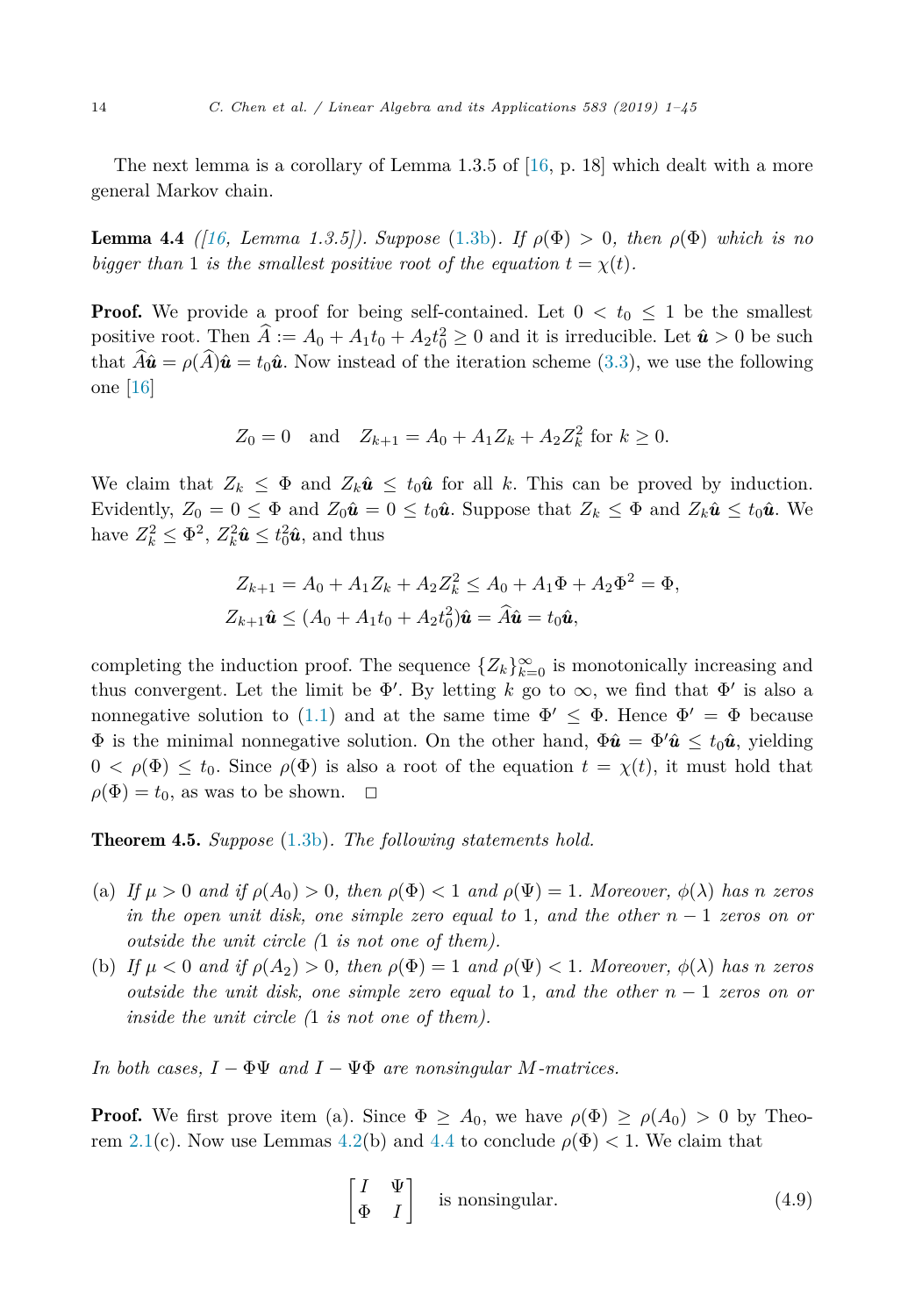<span id="page-14-0"></span>This is because the columns of  $\begin{bmatrix} I \\ \sigma \end{bmatrix}$ Φ 1 form a basis of the eigenspace of  $\mathscr{A} - \lambda \mathscr{B}$  associated with its eigenvalues in eig(Φ), all inside the unit circle since *<sup>ρ</sup>*(Φ) *<sup>&</sup>lt;* 1, while those of - Ψ *I* 1 form a basis of its eigenspace associated with its eigenvalues in  $\{1/\lambda : \lambda \in eig(\Psi)\}\$ , all on or outside the unit circle since  $\rho(\Psi) \leq 1$ . Consequently, their column vectors together are linearly independent, implying [\(4.9\)](#page-13-0). The Schur complement of *I* at the top-left corner of the matrix in [\(4.9\)](#page-13-0) is  $I - \Phi \Psi$  which has to be nonsingular; so is  $I - \Psi \Phi$ . Because  $\Phi\Psi$ **u**  $\leq \Phi$ **u**  $\leq$ **u** and  $\Psi\Phi$ **u**  $\leq$ **u** by Theorem [3.4\(](#page-8-0)a), both  $I - \Phi\Psi$  and  $I - \Psi\Phi$  are also *M*-matrices and thus they are nonsingular *M*-matrices by definition.

On the other hand, by  $(4.3)$  and  $(4.9)$ , we conclude that

$$
1 \in \text{eig}(\mathscr{A}, \mathscr{B}) = \text{eig}(\Phi) \cup \{1/\lambda : \lambda \in \text{eig}(\Psi)\} \Rightarrow 1 \in \{1/\lambda : \lambda \in \text{eig}(\Psi)\}.
$$

Hence  $1 \in \text{eig}(\Psi)$ . We already know  $\rho(\Psi) \leq 1$  and thus  $\rho(\Psi) = 1$ .

It remains to show that 1 is a simple zero of  $\phi(\lambda)$ , or equivalently, a simple eigenvalue of  $\mathscr{A} - \lambda \mathscr{B}$ . To this end, we will prove dim ker( $\mathscr{A} - \mathscr{B}$ ) = 1, and that there is no Jordan block of size bigger than 1 for eigenvalue 1. The kernel ker( $\mathscr{A} - \mathscr{B}$ ) consists of all vectors  $\lceil x \rceil$ *y*  $\Big] \in \mathbb{R}^{2n}$  such that

$$
\begin{bmatrix} -I & I \\ A_0 & A_1 - I + A_2 \end{bmatrix} \begin{bmatrix} x \\ y \end{bmatrix} = 0,
$$

where  $\boldsymbol{x}, \boldsymbol{y} \in \mathbb{R}^n$ . Equivalently,  $\boldsymbol{x} = \boldsymbol{y}$  and

$$
(A_0+A_1+A_2)\pmb{x}=\pmb{x}.
$$

Since  $A_0 + A_1 + A_2$  is nonnegative and irreducible, we have  $\mathbf{x} = \alpha \mathbf{u}$  for some scalar  $\alpha$ . Therefore dim ker( $\mathscr{A} - \mathscr{B}$ ) = 1. Suppose, to the contrary, that there is a Jordan block of size bigger than 1 for eigenvalue 1. Then the second vector  $\begin{bmatrix} x \\ y \end{bmatrix}$ *y*  $\Big] \in \mathbb{R}^{2n}$  in its Jordan chain must satisfy the following equation

$$
\mathscr{A}\begin{bmatrix} x \\ y \end{bmatrix} = \mathscr{B}\begin{bmatrix} x \\ y \end{bmatrix} + \mathscr{B}\begin{bmatrix} u \\ u \end{bmatrix}.
$$
 (4.10)

Equivalently, (4.10) gives

$$
\mathbf{y} = \mathbf{x} + \mathbf{u}, \quad A_0 \mathbf{x} + (A_1 - I + A_2) \mathbf{y} = -A_2 \mathbf{u}.
$$

Substituting the first equation into the second equation and noticing  $(4.4a)$ , we obtain

$$
(\underbrace{A_0 + A_1 + A_2 - I}_{=:C})\pmb{x} = (A_0 - A_2)\pmb{u}.
$$
\n(4.11)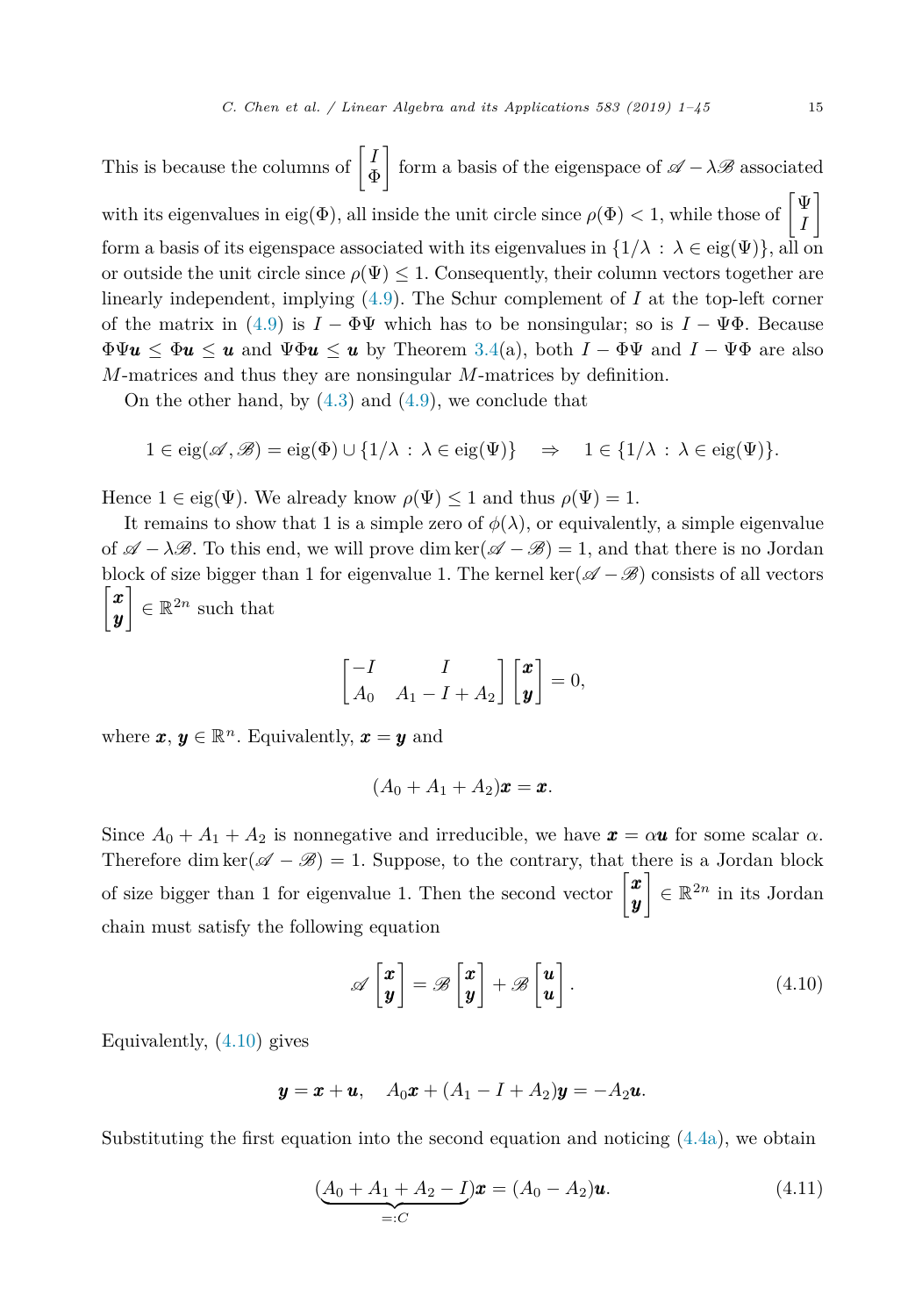<span id="page-15-0"></span>We claim that this equation is not solvable, i.e., it has no solution. To see this, we need to prove  $(A_0 - A_2)\mathbf{u} \notin \mathcal{R}(C) = \mathcal{N}(C^T)^{\perp}$ . Recalling [\(4.4b\)](#page-11-0), we have  $C^T\mathbf{z} = 0$ , i.e.,  $\mathbf{z} \in \mathcal{N}(C^{\mathrm{T}})$ . Since  $\mathbf{z}^{\mathrm{T}}(A_0 - A_2)\mathbf{u} = -\mu < 0$ , we conclude that  $(A_0 - A_2)\mathbf{u} \notin \mathcal{N}(C^{\mathrm{T}})^{\perp}$ , as expected.

By switching the roles of  $A_0$  and  $A_2$ , we find that item (b) is a corollary of item (a).  $\Box$ 

In general, the case  $\mu = 0$  is more difficult to deal with, and the next theorem provides a partial description on the distribution of eig( $\mathscr{A}, \mathscr{B}$ ). More comments come after the theorem.

**Theorem 4.6.** *Suppose* [\(1.3b\)](#page-2-0) and  $\mu = 0$ . Then 1 is a zero of  $\phi(\lambda)$ , and it is an eigenvalue  $\partial f \mathscr{A} - \lambda \mathscr{B}$  *with* geometric multiplicity 1 and algebraic multiplicity at least 2. Also  $\mathscr{A} - \lambda \mathscr{B}$ *has*<sup>7</sup> *at least n eigenvalues in the closed unit disk and at least n eigenvalues on or outside the unit circle. Moreover, the following statements hold.*

- (a) *If*  $\rho(A_0) > 0$ *, then*  $\rho(\Phi) = 1$ ,  $1 \in \text{eig}(\Phi)$ *, and*  $\Phi u = u$ *;*
- (b) *If*  $\rho(A_2) > 0$ *, then*  $\rho(\Psi) = 1$ ,  $1 \in \text{eig}(\Psi)$ *, and*  $\Psi \mathbf{u} = \mathbf{u}$ *.*

*In particular, if both*  $\rho(A_0) > 0$  *and*  $\rho(A_2) > 0$ *, then both*  $I - \Phi \Psi$  *and*  $I - \Psi \Phi$  *are singular and, moreover,*  $(I - \Phi \Psi)\mathbf{u} = (I - \Psi \Phi)\mathbf{u} = 0$ .

**Proof.** Previously, we already commented that  $\phi(1) = 0$  and  $1 \in \text{eig}(\mathscr{A}, \mathscr{B})$ . Our argu-ment in the proof of Theorem [4.5](#page-13-0) for proving dim ker( $\mathscr{A} - \mathscr{B}$ ) = 1 remains valid here, i.e., the geometric multiplicity of the eigenvalue 1 is 1. In order to claim its algebraic multiplicity is at least 2, it suffices to show that the associated Jordan chain of vectors has length at least 2. It follows from the proof of Theorem [4.5](#page-13-0) that we can take the eigenvector associated with the eigenvalue 1 to be  $\begin{bmatrix} u \\ v \end{bmatrix}$ *u* . The second vector  $\begin{bmatrix} x \\ y \end{bmatrix}$ *y*  $\Big] \in \mathbb{R}^{2n}$ in its Jordan chain must satisfy [\(4.10\)](#page-14-0), yielding  $y = x + u$  with x determined by [\(4.11\)](#page-14-0). We claim that  $(4.11)$  now is solvable, i.e., it has a solution. To see this, we need to prove that  $(A_0 - A_2)\mathbf{u}$  is in  $\mathcal{R}(C)$ . Recalling [\(4.4b\)](#page-11-0), we have  $C^T\mathbf{z} = 0$ , i.e.,  $\mathbf{z} \in \mathcal{N}(C^T)$ . It can be argued that  $\dim \mathcal{N}(C^T) = 1$  since  $-C$  is irreducible, and so  $\mathcal{N}(C^T) = \mathcal{R}(z)$ . On the other hand, it follows from  $z^T(A_0 - A_2)\mathbf{u} = 0$  that  $(A_0 - A_2)\mathbf{u} \perp \mathbf{z}$ . Therefore

$$
(A_0 - A_2)\mathbf{u} \in \mathcal{R}(\mathbf{z})^{\perp} = \mathcal{N}(C^{\mathrm{T}})^{\perp} = \mathcal{R}(C).
$$

Thus [\(4.11\)](#page-14-0) has a solution *x*. Finally, we have

$$
\mathscr{A}\begin{bmatrix} \boldsymbol{u} & \boldsymbol{x} \\ \boldsymbol{u} & \boldsymbol{x} + \boldsymbol{u} \end{bmatrix} = \mathscr{B}\begin{bmatrix} \boldsymbol{u} & \boldsymbol{x} \\ \boldsymbol{u} & \boldsymbol{x} + \boldsymbol{u} \end{bmatrix}\begin{bmatrix} 1 & 1 \\ 0 & 1 \end{bmatrix}.
$$

<sup>7</sup> This is not the same as saying it has *n* eigenvalues in the closed unit disk and the other *n* eigenvalues on or outside the unit circle, as we would like to be able to show.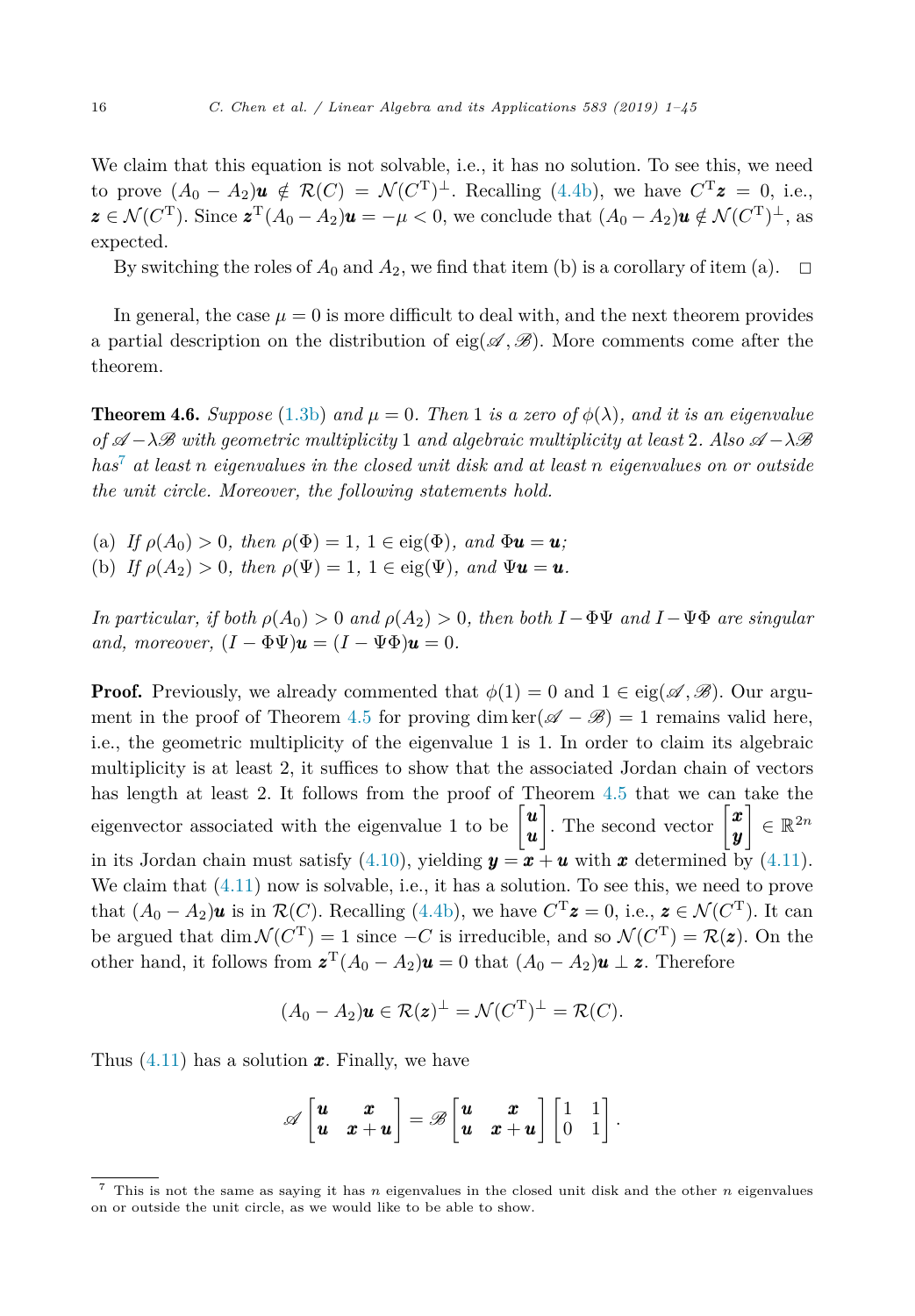<span id="page-16-0"></span>The vectors  $\begin{bmatrix} u \\ u \end{bmatrix}$ *u*  $\Big]$  and  $\Big[ \begin{matrix} x \\ x \end{matrix} \Big]$ *x* + *u* 1 are the first two vectors in a Jordan chain of  $\mathscr{A} - \lambda \mathscr{B}$ associated with the eigenvalue 1. That  $\mathscr{A} - \lambda \mathscr{B}$  has at least *n* eigenvalues in the closed unit disk and at least *n* eigenvalues on or outside the unit circle are consequences of the equations:

$$
\mathscr{A}\left[\begin{matrix}I\\\Phi\end{matrix}\right]=\mathscr{B}\left[\begin{matrix}I\\\Phi\end{matrix}\right]\Phi\text{ and }\rho(\Phi)\leq 1,\quad \mathscr{A}\left[\begin{matrix}\Psi\\I\end{matrix}\right]\Psi=\mathscr{B}\left[\begin{matrix}\Psi\\I\end{matrix}\right]\text{ and }\rho(\Psi)\leq 1.
$$

For item (a), we note  $\rho(\Phi) \geq \rho(A_0) > 0$ . By Lemmas [4.2](#page-12-0) and [4.4,](#page-13-0) we conclude  $\rho(\Phi) = 1$ and thus  $1 \in eig(\Phi)$  because  $\Phi \geq 0$ . Let  $\hat{u} \geq 0$  be an eigenvector of  $\Phi$  corresponding to its eigenvalue 1, i.e.,  $\Phi \hat{u} = \hat{u}$  and  $\hat{u} \neq 0$ . Post-multiply  $\Phi = A_0 + A_1 \Phi + A_2 \Phi^2$  by  $\hat{u}$  to get

$$
(A_0 + A_1 + A_2)\hat{\boldsymbol{u}} = \hat{\boldsymbol{u}},
$$

i.e.,  $\hat{u}$  is a nonnegative eigenvector of  $A_0 + A_1 + A_2$ , which is assumed irreducible, corresponding to its top eigenvalue 1. Therefore  $\hat{u} = \alpha u$  for some  $\alpha > 0$ , implying  $\Phi u = u$ , as expected.

Item (b) is a corollary of item (a) upon switching the roles of  $A_0$  and  $A_2$ .

Finally if both  $\rho(A_0) > 0$  and  $\rho(A_2) > 0$ , then  $\Phi u = u$  and  $\Psi u = u$ , yielding  $(I - \Phi \Psi)\mathbf{u} = (I - \Psi \Phi)\mathbf{u} = 0.$   $\Box$ 

A couple of comments are in order. When  $\mu \neq 0$ , we have

$$
eig(\mathscr{A}, \mathscr{B}) = eig(\Phi) \cup \{1/\lambda : \lambda \in eig(\Psi)\} \text{ and } eig(\Phi) \cap \{1/\lambda : \lambda \in eig(\Psi)\} = \emptyset,
$$
\n(4.12)

as guaranteed by Theorem [4.5,](#page-13-0) where the union is in the sense of the multiset union which allows same value appears two or more times, representing different eigenvalues having the same value. Theorem [4.6](#page-15-0) provides a partial description on the distribution of eig( $\mathscr{A}, \mathscr{B}$ ) for the case  $\mu = 0$ . In particular, the second relation in (4.12) is no longer true because 1 is an eigenvalue of multiplicity at least 2 and it belongs to both eig( $\Phi$ ) and eig $(\Psi)$ . However, it is not clear whether the first equation in  $(4.12)$  remains valid or not.

Previously, we mentioned that in [\[25,](#page-43-0) p. 128] a complete description on the zeros of  $\phi(\lambda)$  relative to the unit disk is given even for the case  $\mu = 0$  but with conditions<sup>8</sup> that would take a couple of pages to explain. Using the description, one would be able to conclude that, under the conditions,  $\phi(\lambda)$  has  $n-1$  zeros in the open unit disk, one zero of multiplicity two equal to 1, and  $n-1$  zeros outside the closed unit disk. In general, however, without assuming the conditions,  $\phi(\lambda)$  may have two or more different

 $8$  They are Conditions 5.1 and 5.2 on [\[25,](#page-43-0) pp. 110–111] we previously mentioned.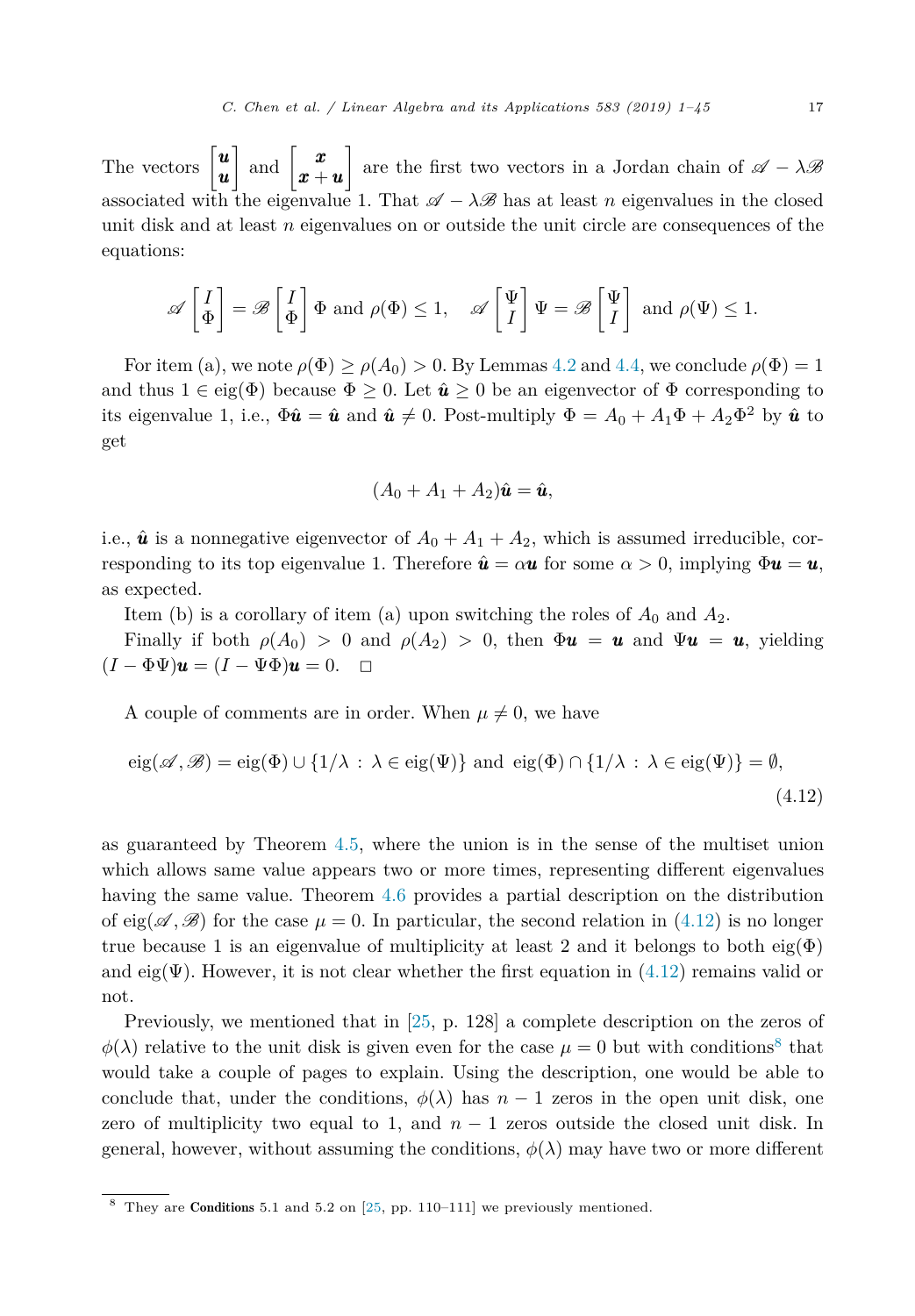<span id="page-17-0"></span>eigenvalues on the unit circle! The following example is provided by an anonymous referee.

$$
A_0 = A_2 = \frac{1}{4} \begin{bmatrix} 0 & 1 \\ 1 & 0 \end{bmatrix}
$$
,  $A_1 = \frac{1}{2}I_2$ , and  $\Phi = \Psi = \begin{bmatrix} 0 & 1 \\ 1 & 0 \end{bmatrix}$  (4.13)

for which it can be calculated that

$$
\phi(\lambda) = -\frac{1}{4}(\lambda + 1)^2(\lambda - 1)^2, \quad \text{eig}(\Phi) = \text{eig}(\Psi) = {\pm 1},
$$

and  $\mathscr{A} - \lambda \mathscr{B}$  has two 2 × 2 Jordan blocks associated with its multiple eigenvalues 1 and −1:

$$
\mathscr{A}\begin{bmatrix} 1 & 1 & 1 & 1 \\ 1 & 1 & -1 & -1 \\ 1 & 2 & -1 & 0 \\ 1 & 2 & 1 & 0 \end{bmatrix} = \mathscr{B}\begin{bmatrix} 1 & 1 & 1 & 1 \\ 1 & 1 & -1 & -1 \\ 1 & 2 & -1 & 0 \\ 1 & 2 & 1 & 0 \end{bmatrix} \begin{bmatrix} 1 & 1 & 0 & 0 \\ 0 & 1 & 0 & 0 \\ 0 & 0 & -1 & 1 \\ 0 & 0 & 0 & -1 \end{bmatrix}.
$$

**Lemma 4.7.** We have  $\rho(A_1 + A_2\Phi + A_2) < 1$  *under* [\(1.3a\)](#page-2-0), and  $\rho(A_1 + A_2\Phi + A_2) \leq 1$  $u$ *nder* [\(1.3b\)](#page-2-0),  $\mu \neq 0$ ,  $\rho(A_0) > 0$  *and*  $\rho(A_2) > 0$ .

**Proof.** Consider the case  $(1.3a)$ . We have

$$
(A_1 + A_2 \Phi)u \le (A_1 + A_2)u \le (A_0 + A_1 + A_2)u = u - v < u,
$$

since  $v > 0$  and thus  $\rho(A_1 + A_2 \Phi) < 1$ . Write  $K = I - (A_1 + A_2 \Phi)$ , which is a nonsingular *M*-matrix. It can be verified that

$$
A_0 + \lambda(A_1 - I) + \lambda^2 A_2 = (\lambda A_2 + A_2 \Phi + A_1 - I)(\lambda I - \Phi)
$$
(4.14)  
= -(K - \lambda A\_2)(\lambda I - \Phi)  
= -(I - \lambda A\_2 K^{-1})K(\lambda I - \Phi).

By Theorem [4.1,](#page-10-0) we conclude that eig( $\Phi$ ) consists of exactly the *n* eigenvalues of  $\mathscr{A}$  − *λ* $\mathscr B$  in the open unit disk, while reciprocals of those in eig( $A_2K^{-1}$ ) give exactly the *n* eigenvalues of  $\mathscr{A} - \lambda \mathscr{B}$  outside of the closed unit disk. In particular,  $\rho(A_2K^{-1}) < 1$  and  $I - A_2 K^{-1}$  is a nonsingular *M*-matrix. On the other hand,

$$
I - A_2 K^{-1} = (K - A_2)K^{-1} = [I - (A_1 + A_2 \Phi + A_2)]K^{-1},
$$

 $y$ ielding  $[I-(A_1+A_2\Phi+A_2)]^{-1} = K^{-1}(I-A_2K^{-1})^{-1} \geq 0$ . Evidently,  $I-(A_1+A_2\Phi+A_2)$ is a *Z*-matrix. By Theorem [2.2,](#page-5-0) it is a nonsingular *M*-matrix and thus  $\rho(A_1+A_2\Phi+A_2)$  < 1.

Now turn to the case [\(1.3b\)](#page-2-0). Define  $A_0(t) = tA_0$  and  $A_2(t) = tA_2$  for  $t \le 1$ . Consider the matrix equation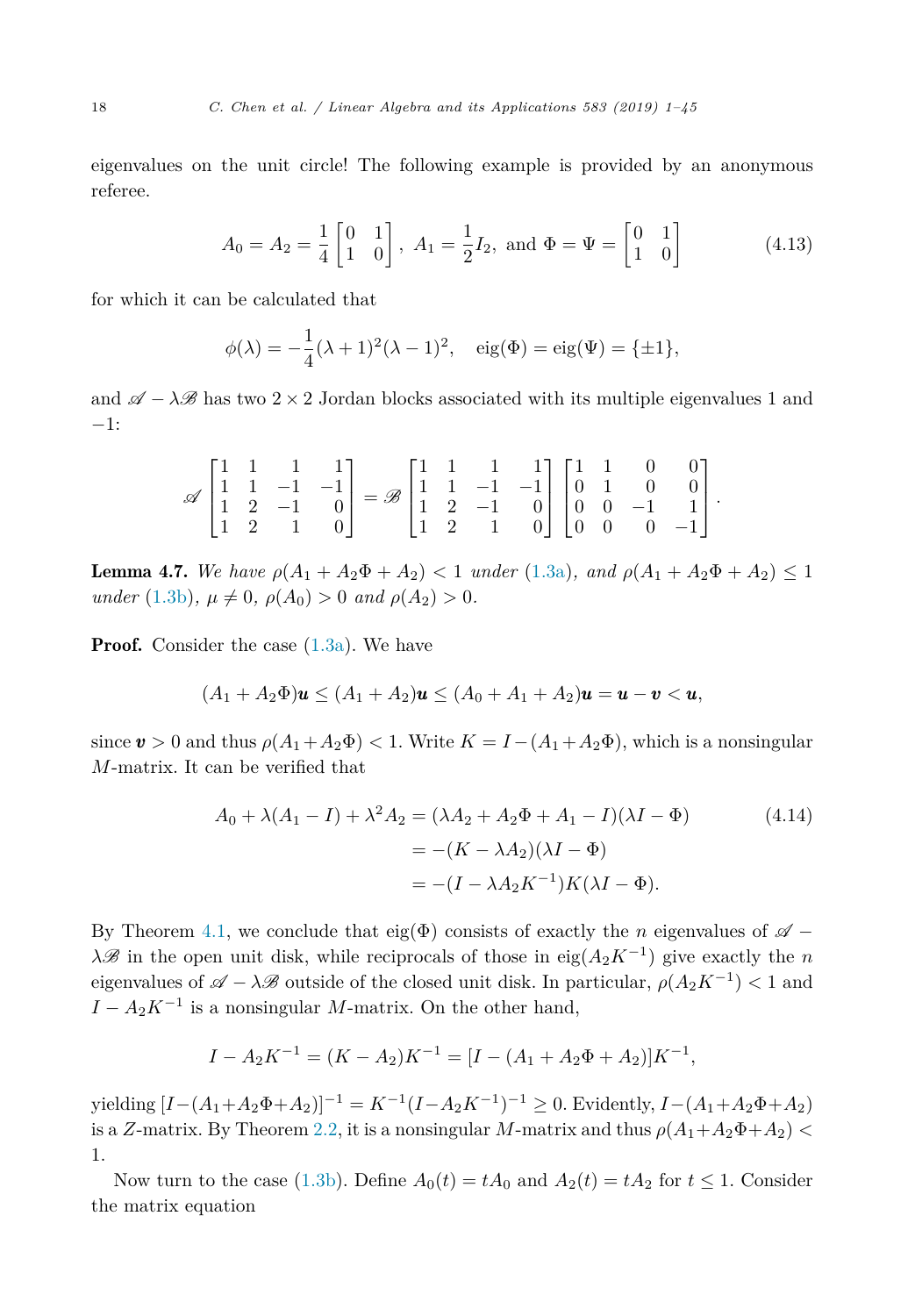*C. Chen et al. / Linear Algebra and its Applications 583 (2019) 1–45* 19

$$
A_0(t) + A_1 X + A_2(t)X^2 = X,
$$
\n(4.15)

<span id="page-18-0"></span>taking the same form as  $(1.1)$  but falling into the case  $(1.3a)$  when  $t < 1$  because

$$
0 \le (A_0(t) + A_1 + A_2(t))\mathbf{u} = \mathbf{u} + (t-1)(A_0 + A_2)\mathbf{u} \le \mathbf{u}
$$

but the equality sign does not hold. Note that  $A_0(t) + A_1 + A_2(t)$  is irreducible. Hence, by Theorem [2.1\(](#page-4-0)d),  $\rho(A_0(t) + A_1 + A_2(t)) < 1$  for  $t < 1$ . The equation (4.15) has a unique nonnegative minimal solution, denoted by  $\Phi(t)$  and satisfying

$$
\rho(A_1 + A_2(t)\Phi(t) + A_2(t)) < 1. \tag{4.16}
$$

Now we if we can prove that  $\Phi(t)$  goes to  $\Phi(1) = \Phi$  as  $t \to 1^-$ , then letting  $t \to 1^-$  will complete the proof.

Similarly to what we had before, corresponding to (4.15), we have a matrix pencil  $\mathscr{A}(t) - \lambda \mathscr{B}(t)$  defined in the same as in [\(1.4\)](#page-2-0) but with  $A_0(t)$ ,  $A_1$ , and  $A_2(t)$ . Let  $\Phi(t)$ be the minimal nonnegative solution to  $(4.15)$ , and  $\Psi(t)$  be that to the dual equation of (4.15). We will also have as in  $(4.12)$ , for  $t < 1$ ,

$$
eig(\mathscr{A}(t),\mathscr{B}(t)) = eig(\Phi(t)) \cup \mathbb{E}(t) \text{ and } eig(\Phi(t)) \cap \mathbb{E}(t) = \emptyset,
$$

where  $\mathbb{E}(t) = \{1/\lambda : \lambda \in \text{eig}(\Psi(t))\}$ , and moreover,  $\text{eig}(\Phi(t))$  lies inside the unit circle while  $E(t)$  lies outside the unit circle. Since the eigenvalues of a regular matrix pencil are continuous functions of the matrix entries  $[31,17]$  $[31,17]$ , in consideration of Theorem [4.5](#page-13-0) and [\(4.12\)](#page-16-0), we find that as  $t \to 1^-$ , the elements of eig( $\Phi(t)$ ) goes to those of eig( $\Phi$ ) and the elements of  $\mathbb{E}(t)$  goes to those of  $\mathbb{E} := \{1/\lambda : \lambda \in eig(\Psi)\}\.$  On the other hand,

$$
\begin{bmatrix} I \\ \Phi(t) \end{bmatrix}, \quad \begin{bmatrix} I \\ \Phi \end{bmatrix}
$$

are the basis matrices of the unique eigenspace of  $\mathscr{A}(t) - \lambda \mathscr{B}(t)$  associated with its *n* eigenvalues in eig( $\Phi(t)$ ) and that of  $\mathscr{A} - \lambda \mathscr{B}$  associated with its *n* eigenvalues in eig( $\Phi$ ), respectively. Because the eigenspace associated with a cluster of eigenvalues is continuous in the metric of the canonical angles [\[32,](#page-44-0) Theorem 5.7],  $\Phi(t)$  goes to  $\Phi$  as  $t \to 1^-$ , as was to be shown.  $\Box$ 

Define the linear operator

$$
\mathcal{L}_{\Phi}: X \to X - (A_1 + A_2 \Phi)X - A_2 X \Phi \tag{4.17a}
$$

whose matrix presentation is given by

$$
P = I_{2n} - I_n \otimes (A_1 + A_2 \Phi) - \Phi^{\mathrm{T}} \otimes A_2.
$$
 (4.17b)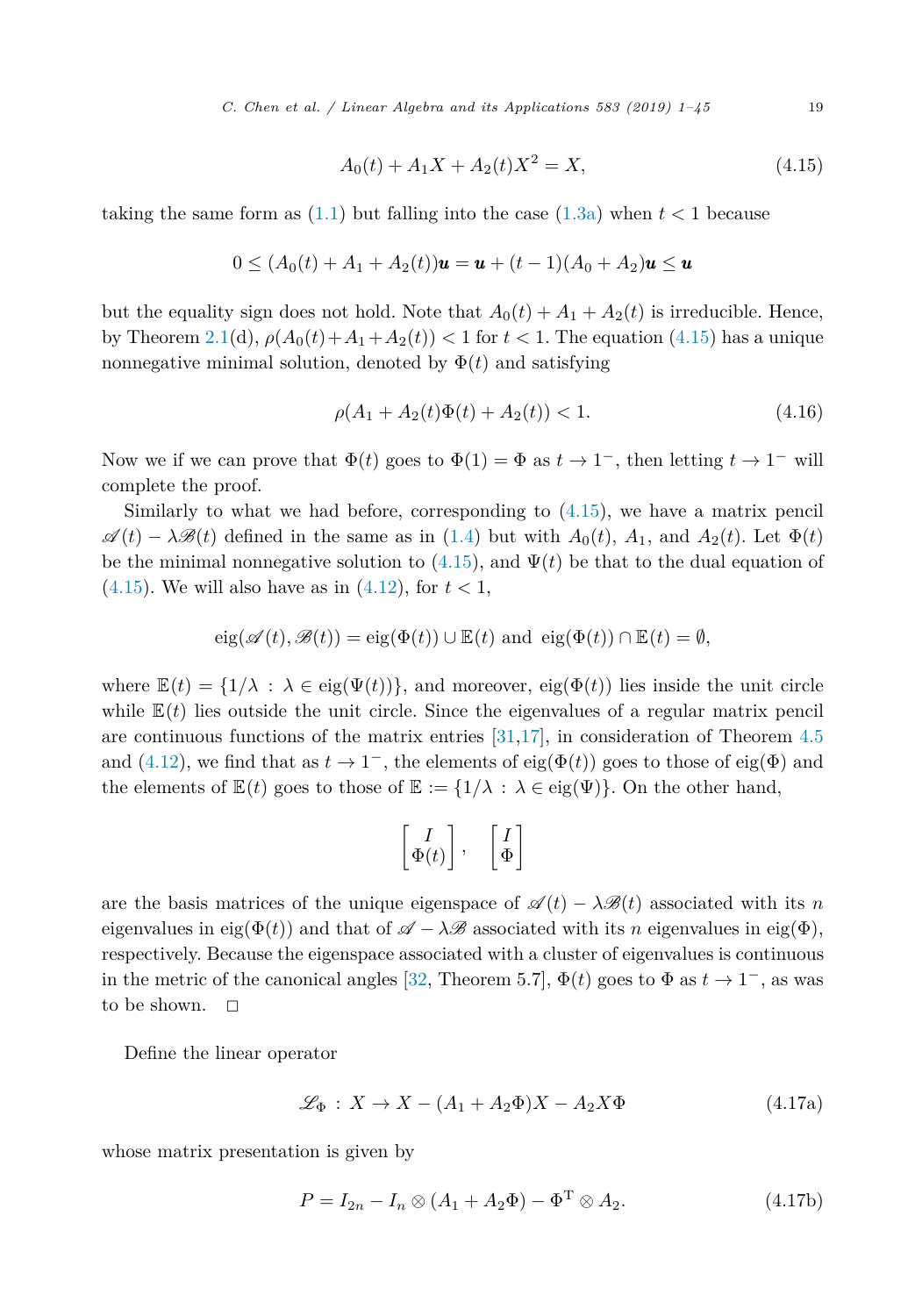<span id="page-19-0"></span>Theorem 4.8. *P, which is defined as in* [\(4.17b\)](#page-18-0)*, is a nonsingular M-matrix under* [\(1.3a\)](#page-2-0) *or under* [\(1.3b\)](#page-2-0) *with*  $\mu \neq 0$ ,  $\rho(A_0) > 0$  *and*  $\rho(A_2) > 0$ .

**Proof.** By [\(4.2\)](#page-10-0) and [\(4.14\)](#page-17-0), the eigenvalues of  $\mathscr{A} - \lambda \mathscr{B}$  is the multiset union of eig( $\Phi$ ) and  $eig(A_2\Phi+A_1-I, -A_2)$ . The two sets of eigenvalues have no intersection by Theorems [4.1](#page-10-0) and [4.5.](#page-13-0) Therefore  $\mathscr{L}_{\Phi}$  is an invertible linear operator. Using the Schur decompositions [\[17,](#page-43-0) p. 276] of  $\Phi^T$  and  $(A_1 + A_2 \Phi) - \lambda A_2$ , we find that

$$
eig(I_n \otimes (A_1 + A_2 \Phi) + \Phi^T \otimes A_2) = \bigcup_{\lambda \in eig(\Phi)} eig(A_1 + A_2 \Phi + \lambda A_2),
$$

which was also used in the proof of [\[8,](#page-43-0) Theorem 5.1]. Since  $|\lambda| \leq 1$  for  $\lambda \in eig(\Phi)$ , we also have  $\rho(A_1 + A_2\Phi + \lambda A_2) \leq \rho(A_1 + A_2\Phi + A_2) \leq 1$ , where the last inequality is a consequence of Lemma [4.7.](#page-17-0) Therefore

$$
\rho(I_n \otimes (A_1 + A_2 \Phi) + \Phi^{\mathrm{T}} \otimes A_2) \le 1. \tag{4.18}
$$

Combining this with the fact that  $P$  is a nonsingular  $Z$ -matrix, we conclude that  $(4.18)$ must be a strict inequality, i.e., *P* is a nonsingular *M*-matrix under the conditions of the theorem.  $\square$ 

#### 5. Structure-preserving doubling algorithm

Geometrically,  $(1.6)$  says that the column space  $\mathcal{R}$ - *I X* 1 ) is an eigenspace of the matrix pencil  $\mathscr{A}_0 - \lambda \mathscr{B}_0$  associated with its eigenvalues that are given by eig(*X*). The same statement can be made for  $(1.4)$ . The basic idea of the structure-preserving doubling algorithm for  $(SF1)$  [\[33](#page-44-0)[,14\]](#page-43-0) for solving  $(1.6)$  is to recursively construct a sequence of matrix pencils  $\mathscr{A}_k - \lambda \mathscr{B}_k$  for  $k \geq 1$  that have the same block structure (thus structurepreserving) as  $\mathscr{A}_0 - \lambda \mathscr{B}_0$ :

$$
\mathscr{A}_k = \begin{bmatrix} n & n \\ E_k & 0 \\ -X_k & I \end{bmatrix}, \quad \mathscr{B}_k = \begin{bmatrix} n & n \\ I & -Y_k \\ 0 & F_k \end{bmatrix} \quad \text{for } k = 1, 2, \dots \tag{5.1}
$$

and at the same time

$$
\mathscr{A}_k \begin{bmatrix} I \\ X \end{bmatrix} = \mathscr{B}_k \begin{bmatrix} I \\ X \end{bmatrix} M^{2^k} \text{ for } k = 0, 1, ...,
$$

where  $M = X$  because of [\(1.4\)](#page-2-0). Now if also  $\rho(M) < 1$  (as we see later,  $\rho(M) = 1$  is allowed, too), then we will have

$$
\mathscr{A}_k \left[ \begin{array}{c} I \\ X \end{array} \right] \to 0 \quad \text{as } k \to \infty,
$$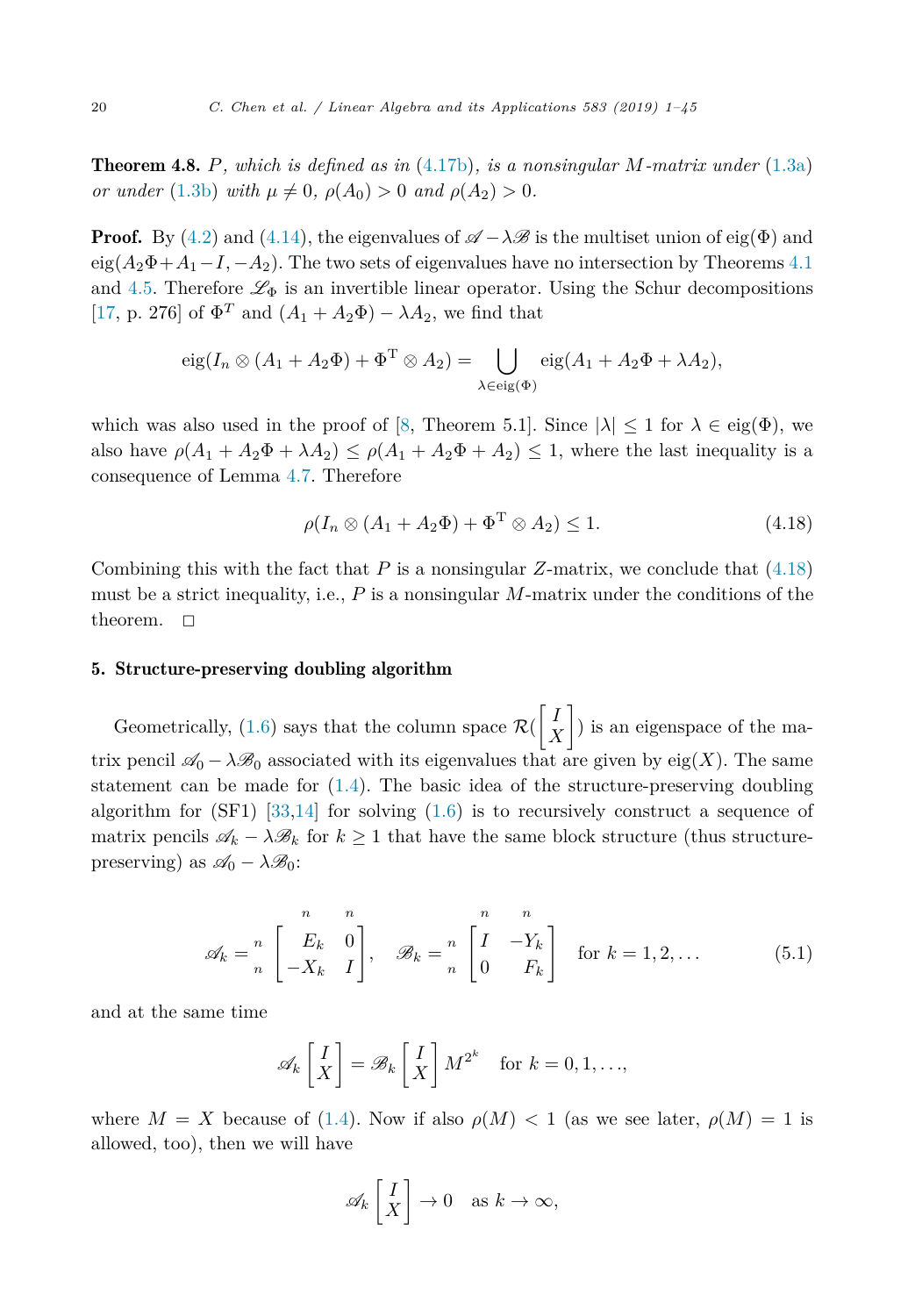<span id="page-20-0"></span>provided that  $\{\|\mathscr{B}_k\|\}_{k=0}^{\infty}$  is bounded, and as a consequence  $X_k \to X$ , a solution of  $(1.6)$  and thus of  $(1.4)$ , too. We outline the doubling algorithm as Algorithm 5.1. The interested reader is referred to [\[14\]](#page-43-0) for how it is derived.

|                                                                                                                                        | <b>Algorithm 5.1</b> Doubling algorithm for $(SF1)$ [14].          |        |
|----------------------------------------------------------------------------------------------------------------------------------------|--------------------------------------------------------------------|--------|
| <b>Input:</b> $X_0, Y_0, E_0, F_0 \in \mathbb{R}^{n \times n}$ .<br><b>Output:</b> $X_{\infty}$ as the limit of $X_k$ if it converges. |                                                                    |        |
| 1: for $k = 0, 1, \ldots$ , until convergence do<br>2:                                                                                 | compute $E_{k+1}$ , $F_{k+1}$ , $X_{k+1}$ , $Y_{k+1}$ according to |        |
|                                                                                                                                        | $E_{k+1} = E_k (I_n - Y_k X_k)^{-1} E_k,$                          | (5.2a) |
|                                                                                                                                        | $F_{k+1} = F_k (I_n - X_k Y_k)^{-1} F_k,$                          | (5.2b) |
|                                                                                                                                        | $X_{k+1} = X_k + F_k (I_n - X_k Y_k)^{-1} X_k E_k,$                | (5.2c) |
|                                                                                                                                        | $Y_{k+1} = Y_k + E_k (I_n - Y_k X_k)^{-1} Y_k F_k.$                | (5.2d) |
| 3: end for<br>4: return $X_k$ at convergence as the computed solution.                                                                 |                                                                    |        |

Moments ago, we mentioned that  $X_k$  is intended to approach a solution to  $(1.6)$  (and thus  $(1.1)$ . As a by-product, the matrix  $Y_k$  approaches to something interesting, too. That is a solution to  $(3.8)$  (and thus  $(3.5)$ ). Indeed, we also have

$$
\mathscr{A}_k \begin{bmatrix} Y \\ I \end{bmatrix} N^{2^k} = \mathscr{B}_k \begin{bmatrix} Y \\ I \end{bmatrix} \quad \text{for } k = 0, 1, \dots,
$$

where  $N = Y$  because of [\(3.7\)](#page-9-0). Now if also  $\rho(N) < 1$  (as we see later,  $\rho(N) = 1$  is allowed, too), then we will have

$$
\mathscr{B}_k \begin{bmatrix} Y \\ I \end{bmatrix} \to 0 \quad \text{as } k \to \infty,
$$

provided that  $\{\|\mathscr{A}_k\|\}_{k=0}^{\infty}$  is bounded, and as a consequence  $Y_k \to Y$ , a solution to [\(3.8\)](#page-9-0).

The next section is devoted to the convergence analysis of Algorithm 5.1 for solving the QBD equation  $(1.1)$  under the assumption  $(1.3)$ .

# 6. Convergence analysis

We start by noting that under [\(1.3\)](#page-2-0),  $(I - A_1)^{-1} \geq 0$  as guaranteed by Lemma [3.1.](#page-6-0) Immediately, we conclude that  $X_0$ ,  $Y_0$ ,  $E_0$ , and  $F_0$  are well-defined as in [\(1.5\)](#page-2-0) and they are all nonnegative. As we will soon see, a major inequality that governs the speed of convergence of  $X_k$  and  $Y_k$  to their respective targets  $\Phi$  and  $\Psi$  is

$$
\limsup_{k \to \infty} \|\Phi - X_k\|^{1/2^k}, \limsup_{k \to \infty} \|\Psi - Y_k\|^{1/2^k} \le \rho(\Phi)\rho(\Psi),\tag{6.1}
$$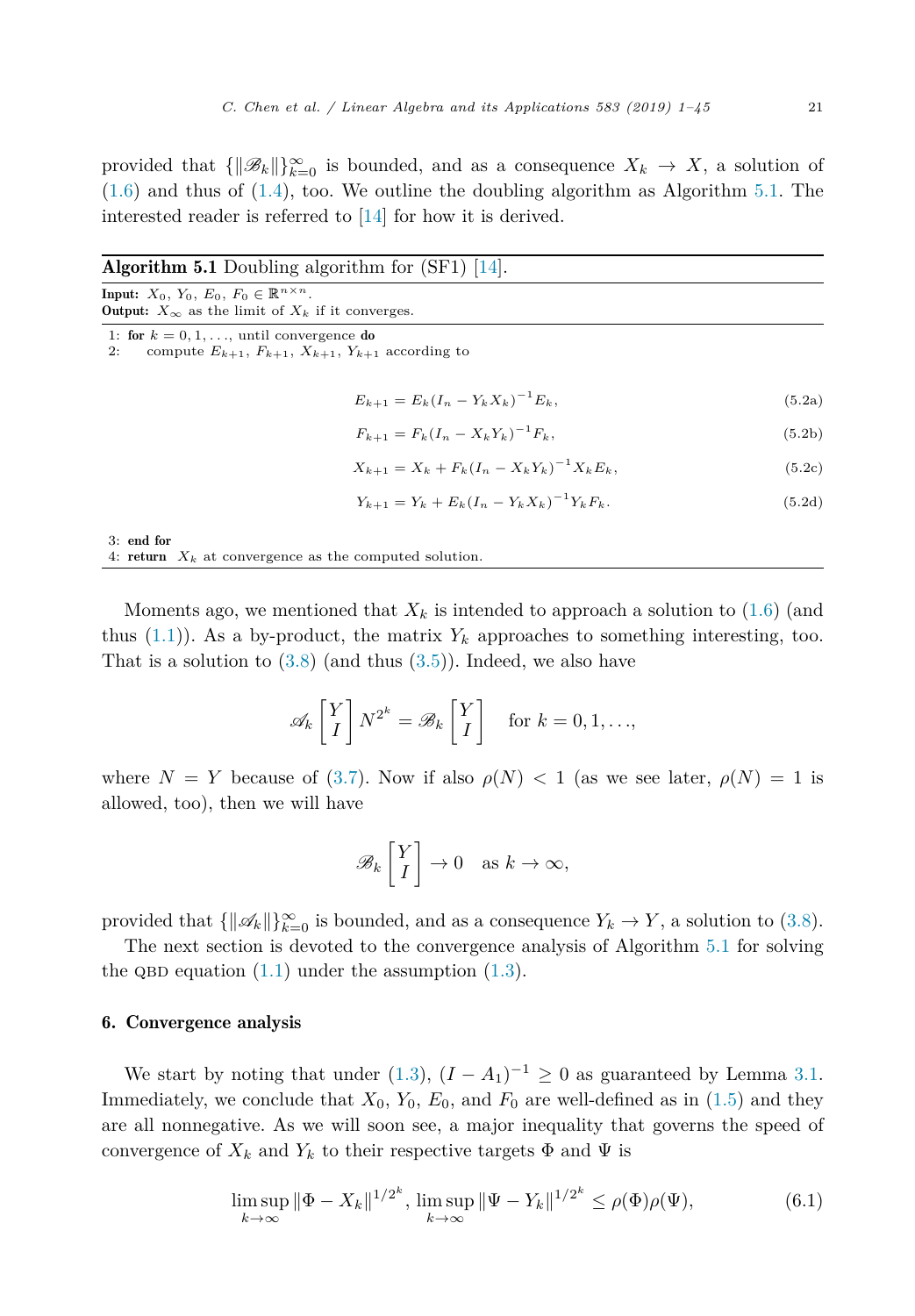<span id="page-21-0"></span>where  $\|\cdot\|$  is any matrix norm. This inequality is only useful when  $\rho(\Phi)\rho(\Psi) < 1$  which indicates that the convergence is at least quadratic; otherwise it does not guarantee convergence, not to mention revealing anything about the convergence speed.

Previously in section [4,](#page-9-0) we show that

 $\rho(\Phi)\rho(\Psi) < 1$  if either [\(1.3a\)](#page-2-0) holds or  $\{\mu \neq 0, \rho(A_0) > 0 \text{ and } \rho(A_2) > 0\}$  in the case of [\(1.3b\)](#page-2-0), where  $\mu$  is defined by [\(4.5\)](#page-11-0), but  $\rho(\Phi)\rho(\Psi) = 1$  if  $\mu = 0$ ,  $\rho(A_0) > 0$  and  $\rho(A_2) > 0$  in the case of [\(1.3b\)](#page-2-0).

This, combined with  $(6.1)$ , suggest that  $X_k$  and  $Y_k$  generated by Algorithm [5.1](#page-20-0) converge quadratically to  $\Phi$  and  $\Psi$ , respectively, under [\(1.3a\)](#page-2-0) or  $\{\mu \neq 0, \rho(A_0) > 0 \text{ and } \rho(A_2) > 0\}$ in the case of [\(1.3b\)](#page-2-0), provided all  $E_k$ ,  $F_k$ ,  $X_k$ ,  $Y_k$  are well-defined. It turns out that for the case  $\mu = 0$ , convergence to the minimal nonnegative solution still happens but is linear at the rate of  $1/2$  under a condition on the Jordan eigen-structure (see  $(6.11)$ ) below).

We observe that as long as  $E_k$ ,  $F_k$ ,  $X_k$ ,  $Y_k$  are well-defined (so are  $\mathscr{A}_k$  and  $\mathscr{B}_k$ ), we will have

$$
\mathscr{A}_k \begin{bmatrix} I \\ \Phi \end{bmatrix} = \mathscr{B}_k \begin{bmatrix} I \\ \Phi \end{bmatrix} \Phi^{2^k}, \quad \mathscr{A}_k \begin{bmatrix} \Psi \\ I \end{bmatrix} \Psi^{2^k} = \mathscr{B}_k \begin{bmatrix} \Psi \\ I \end{bmatrix},
$$

where  $\mathscr{A}_k$  and  $\mathscr{B}_k$  are defined as in [\(5.1\)](#page-19-0). Or, equivalently,

$$
\Phi - X_k = F_k \Phi^{2^k + 1}, \quad E_k = (I - Y_k \Phi) \Phi^{2^k}, \tag{6.2a}
$$

$$
\Psi - Y_k = E_k \Psi^{2^k + 1}, \quad F_k = (I - X_k \Psi) \Psi^{2^k}.
$$
\n(6.2b)

The next theorem is essentially [\[33,](#page-44-0) Theorem 4.1] which was proved in the case of the *M*-matrix algebraic Riccati equation (MARE). The only difference lies in how initially  $(E_0, F_0, X_0, Y_0)$  is defined for MARE there and the QBD equation here. We still present a proof here because some part of the proof is needed in the proof of Theorem [6.2.](#page-23-0)

**Theorem 6.1.** *Under* [\(1.3a\)](#page-2-0), *the sequence*  $\{(E_k, F_k, X_k, Y_k)\}_{k=0}^{\infty}$  *in* Algorithm [5.1](#page-20-0) *is welldefined* and, moreover, for  $k \geq 0$ ,

(a)  $E_k = (I - Y_k \Phi) \Phi^{2^k} \geq 0,$ (b)  $F_k = (I - X_k \Psi) \Psi^{2^k} \ge 0,$ (c)  $I - X_k Y_k$  and  $I - Y_k X_k$  are nonsingular *M*-matrices, (d) 0 ≤ *X<sup>k</sup>* ≤ *X<sup>k</sup>*+1 ≤ Φ*,* 0 ≤ *Y<sup>k</sup>* ≤ *Y<sup>k</sup>*+1 ≤ Ψ*, and*

$$
0 \le \Phi - X_k \le \Psi^{2^k} \Phi \Phi^{2^k}, \ 0 \le \Psi - Y_k \le \Phi^{2^k} \Psi \Psi^{2^k}.
$$
 (6.3)

*As a consequence, the inequality* [\(6.1\)](#page-20-0) *holds.*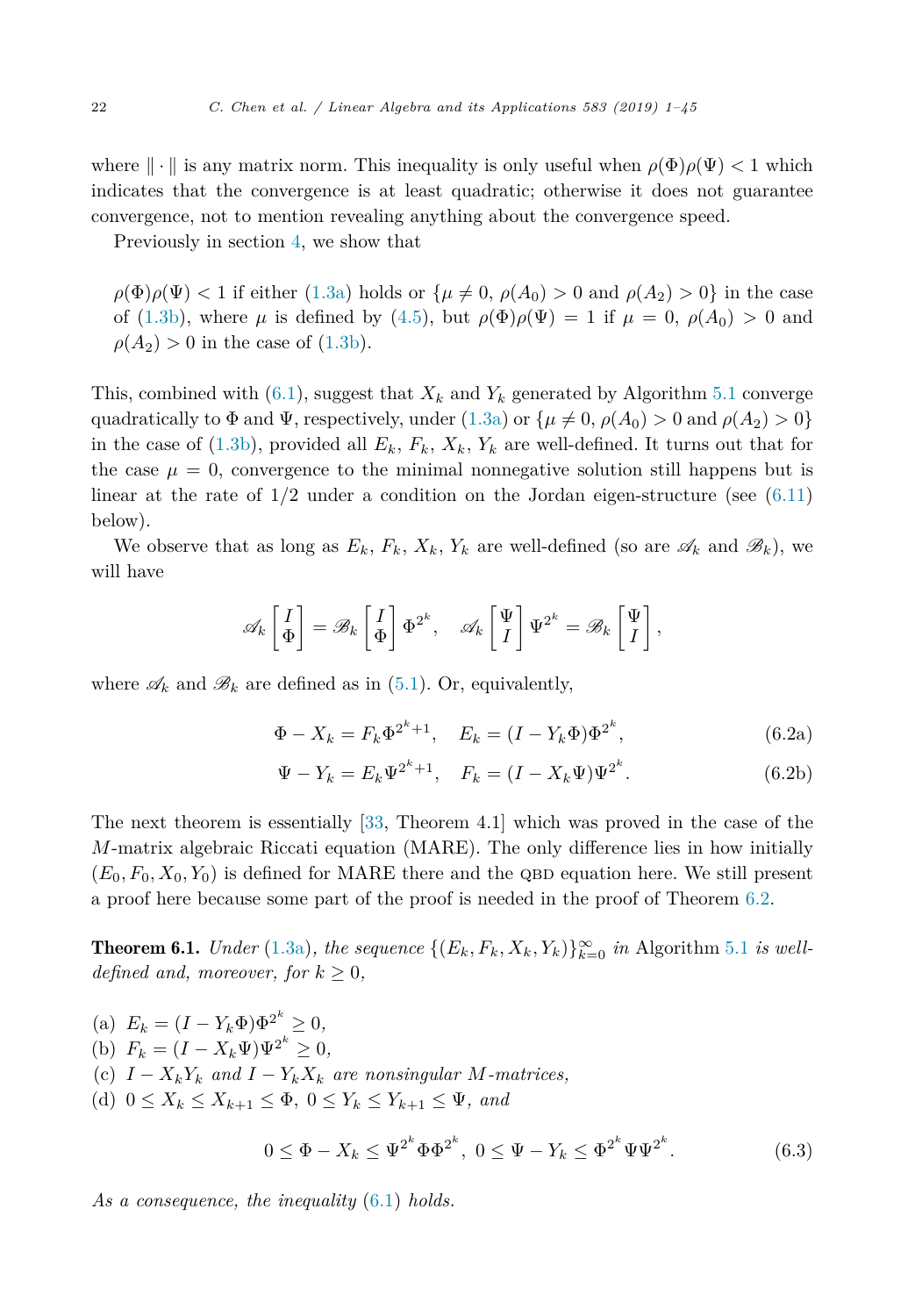<span id="page-22-0"></span>**Proof.** We start by proving item (c), which implies that  $\{(E_k, F_k, X_k, Y_k)\}_{k=0}^{\infty}$  is welldefined, and for all  $k \geq 0$ 

$$
E_k \ge 0, \ F_k \ge 0, \ 0 \le X_k \le \Phi, \ 0 \le Y_k \le \Psi,
$$
\n(6.4)

by mathematical induction. By  $(1.5)$  and Theorem [3.4,](#page-8-0) we see that  $(6.4)$  holds for  $k = 0$ . Therefore,

$$
I - X_0 Y_0 \ge I - \Phi \Psi, \quad I - Y_0 X_0 \ge I - \Psi \Phi.
$$

By Theorem [3.4\(](#page-8-0)d), both  $I - \Phi \Psi$  and  $I - \Psi \Phi$  are nonsingular *M*-matrices; so are  $I X_0Y_0$  and  $I - Y_0X_0$  according to Theorem [2.3\(](#page-5-0)b). This completes the proof of (6.4) and item (c) for  $k = 0$ . Suppose that they hold for  $k = \ell$ . Hence  $E_{\ell+1}$ ,  $X_{\ell+1}$ ,  $F_{\ell+1}$ ,  $Y_{\ell+1}$  are well-defined by [\(5.2\)](#page-20-0), which, together with the induction hypothesis, guarantee that

$$
E_{\ell+1} \ge 0, \ F_{\ell+1} \ge 0, \ 0 \le X_{\ell} \le X_{\ell+1}, \ 0 \le Y_{\ell} \le Y_{\ell+1}.
$$

On the other hand,  $(6.2)$  for  $k = \ell + 1$  says

$$
\Phi - X_{\ell+1} = F_{\ell+1} \Phi^{2^{\ell+1}+1} \ge 0, \ \Psi - Y_{\ell+1} = E_{\ell+1} \Psi^{2^{\ell+1}+1} \ge 0.
$$

So we have (6.4) for  $k = \ell + 1$ , and thus

$$
I - X_{\ell+1}Y_{\ell+1} \ge I - \Phi \Psi
$$
,  $I - Y_{\ell+1}X_{\ell+1} \ge I - \Psi \Phi$ .

By the same reasoning above, we conclude that  $I - X_{\ell+1}Y_{\ell+1}$  and  $I - Y_{\ell+1}X_{\ell+1}$  are nonsingular *M*-matrices. This is item (c) for  $k = \ell + 1$ . This completes the proof of item (c) and (6.4).

We deduce from [\(6.2\)](#page-21-0) that

$$
0 \le \Phi - X_k = (I - X_k \Psi) \Psi^{2^k} \Phi \Phi^{2^k} \le \Psi^{2^k} \Phi \Phi^{2^k},
$$
  

$$
0 \le \Psi - Y_k = (I - Y_k \Phi) \Phi^{2^k} \Psi \Psi^{2^k} \le \Phi^{2^k} \Psi \Psi^{2^k}.
$$

That gives  $(6.3)$ . The rest of the claims, except  $(6.1)$ , are immediate consequences of  $(6.4)$ , item (c),  $(6.2)$ , and the recursive formulas in  $(5.2)$ . It remains to show  $(6.1)$  which implies that  $X_k$  and  $Y_k$  converge quadratically to  $\Phi$  and  $\Psi$ , respectively, as  $k \to \infty$ . Since all matrix norms on  $\mathbb{R}^{n \times n}$  are equivalently, meaning each can be bounded by another modulo a constant factor depending only on  $n$ , without loss of generality, we may consider any consistent matrix norm that is monotonic on nonnegative matrices, e.g., the  $\ell_1$ -operator norm. We get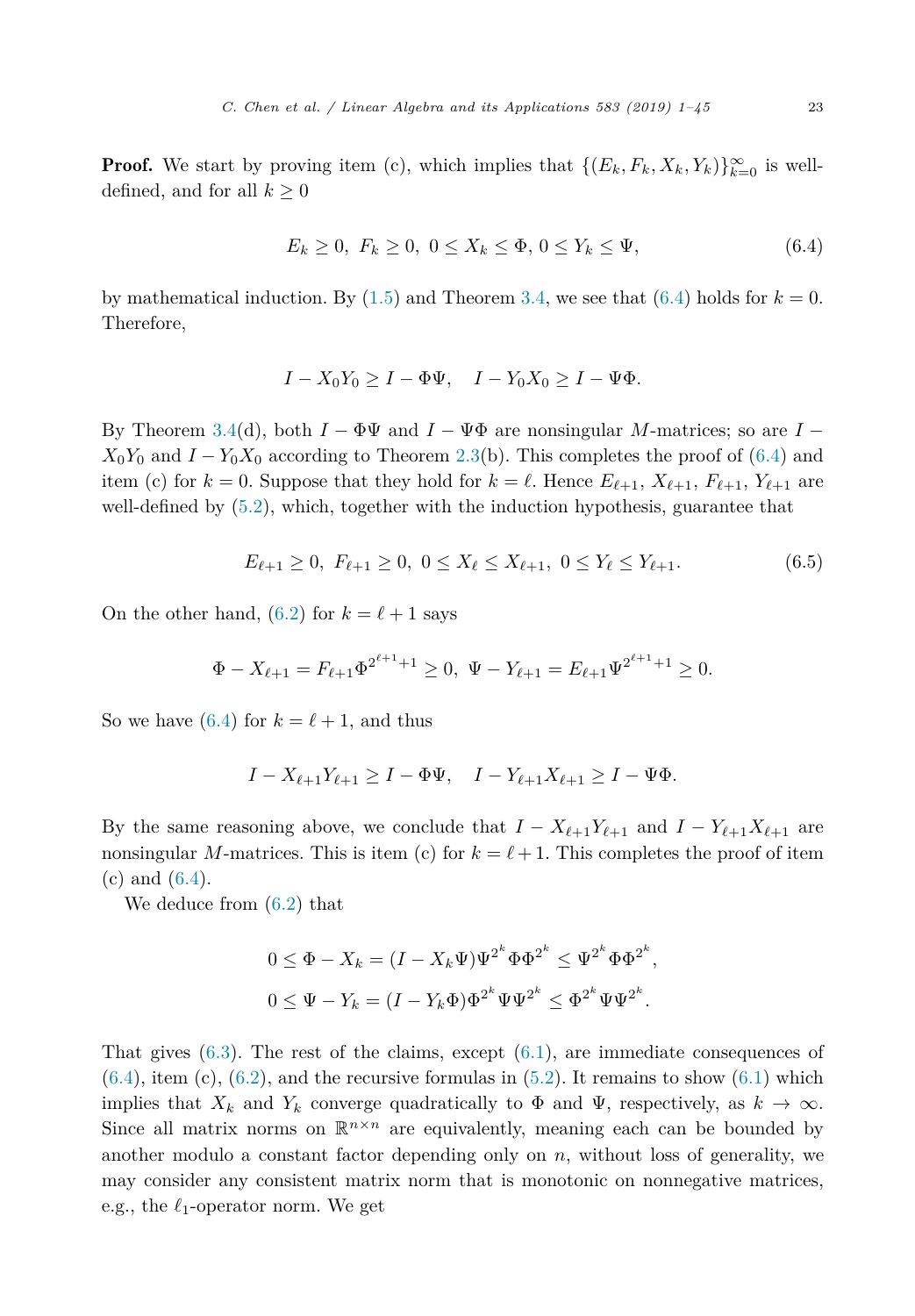$$
\|\Phi - X_k\|^{1/2^k} \le \|\Psi^{2^k}\|^{1/2^k} \|\Phi\|^{1/2^k} \|\Phi^{2^k}\|^{1/2^k},
$$
  

$$
\|\Psi - Y_k\|^{1/2^k} \le \|\Phi^{2^k}\|^{1/2^k} \|\Psi\|^{1/2^k} \|\Psi^{2^k}\|^{1/2^k}.
$$

<span id="page-23-0"></span>Letting  $k \to \infty$ , we arrive at  $(6.1)$ .  $\Box$ 

Next, we consider the case of [\(1.3b\)](#page-2-0). Recall  $E_0 = (I - A_1)^{-1}A_0$  and  $F_0 = (I - A_1)^{-1}A_2$ from  $(1.5)$ .

**Theorem 6.2.** *Suppose* [\(1.3b\)](#page-2-0)  $and^9$ 

$$
either E_0 \mathbf{u} > 0 \text{ or } F_0 \mathbf{u} > 0. \tag{6.6}
$$

*Then* all conclusions of Theorem [6.1](#page-21-0) are valid and, in addition, for  $k \geq 0$ ,

*either* 
$$
E_k
$$
**u** > 0 *if*  $E_0$ **u** > 0, *or*  $F_k$ **u** > 0 *if*  $F_0$ **u** > 0. (6.7)

**Proof.** A proof can be given by simply modifying the induction argument in the proof of Theorem [6.1](#page-21-0) to also include (6.7). Note that in [\(1.5\)](#page-2-0)  $E_0 = X_0$  and  $F_0 = Y_0$ . Hence  $E_0 u > 0$  implies  $\Phi u \geq X_0 u = E_0 u > 0$ , and similarly  $F_0 u > 0$  implies  $\Psi u > 0$ . In particular, we have  $\Phi^m \mathbf{u} > 0$  and  $\Psi^m \mathbf{u} > 0$  for any integer  $m \geq 1$ .

For  $k = 0$ , we have [\(6.4\)](#page-22-0) and (6.7), but the argument there for claiming that  $I - X_0 Y_0$ and  $I - Y_0 X_0$  are nonsingular *M*-matrices no longer works because now  $I - \Phi \Psi$  and *I* − ΨΦ are singular (as stated in Theorem [6.3](#page-24-0) below). We will have to do something different. Suppose that  $E_0 u > 0$ . Then it follows from the second equation in [\(6.2a\)](#page-21-0) that

$$
0 < E_0 \mathbf{u} = (I - Y_0 \Phi) \mathbf{u}.\tag{6.8}
$$

Because  $I - Y_0 \Phi$  is also a *Z*-matrix, it is a nonsingular *M*-matrix by (6.8) and Theo-rem [2.2\(](#page-5-0)c). Now  $I - Y_0 X_0$  is also a *Z*-matrix and  $I - Y_0 X_0 \geq I - Y_0 \Phi$ . By Theorem [2.3\(](#page-5-0)b), *I* − *Y*<sub>0</sub>*X*<sub>0</sub> is a nonsingular *M*-matrix; so is  $I - X_0Y_0$  because  $\rho(X_0Y_0) = \rho(Y_0X_0)$ . Similarly, we can deal with the case  $F_0v > 0$ .

Suppose that item (c), [\(6.4\)](#page-22-0), and (6.7) hold for  $k = \ell$ . Hence  $E_{\ell+1}$ ,  $X_{\ell+1}$ ,  $F_{\ell+1}$ , and  $Y_{\ell+1}$  are well-defined, and for the same reasoning as in the proof of Theorem [6.1,](#page-21-0) we have  $(6.4)$  for  $k = \ell+1$  and  $(6.5)$ . As to  $(6.7)$  for  $k = \ell+1$ , we observe that  $E_{\ell}u > 0$  is equivalent to that no row of  $E_{\ell}$  is zero. Thus if  $E_{\ell}u > 0$  then  $E_{\ell+1}u = E_{\ell}(I - Y_{\ell}X_{\ell})^{-1}E_{\ell}u > 0$ , and if  $F_{\ell}u > 0$  then  $F_{\ell+1}u = F_{\ell}(I - X_{\ell}Y_{\ell})^{-1}F_{\ell}u > 0$ . It remains to show item (c) for  $k = \ell + 1$ . For that purpose, we note that  $(6.2)$  for  $k = \ell + 1$  says

$$
\Phi - X_{\ell+1} = F_{\ell+1} \Phi^{2^{\ell+1}+1} \ge 0, \ \Psi - Y_{\ell+1} = E_{\ell+1} \Psi^{2^{\ell+1}+1} \ge 0. \tag{6.9}
$$

<sup>&</sup>lt;sup>9</sup> The assumption (6.6) is weaker than either  $A_0 \mathbf{u} > 0$  or  $A_2 \mathbf{u} > 0$ .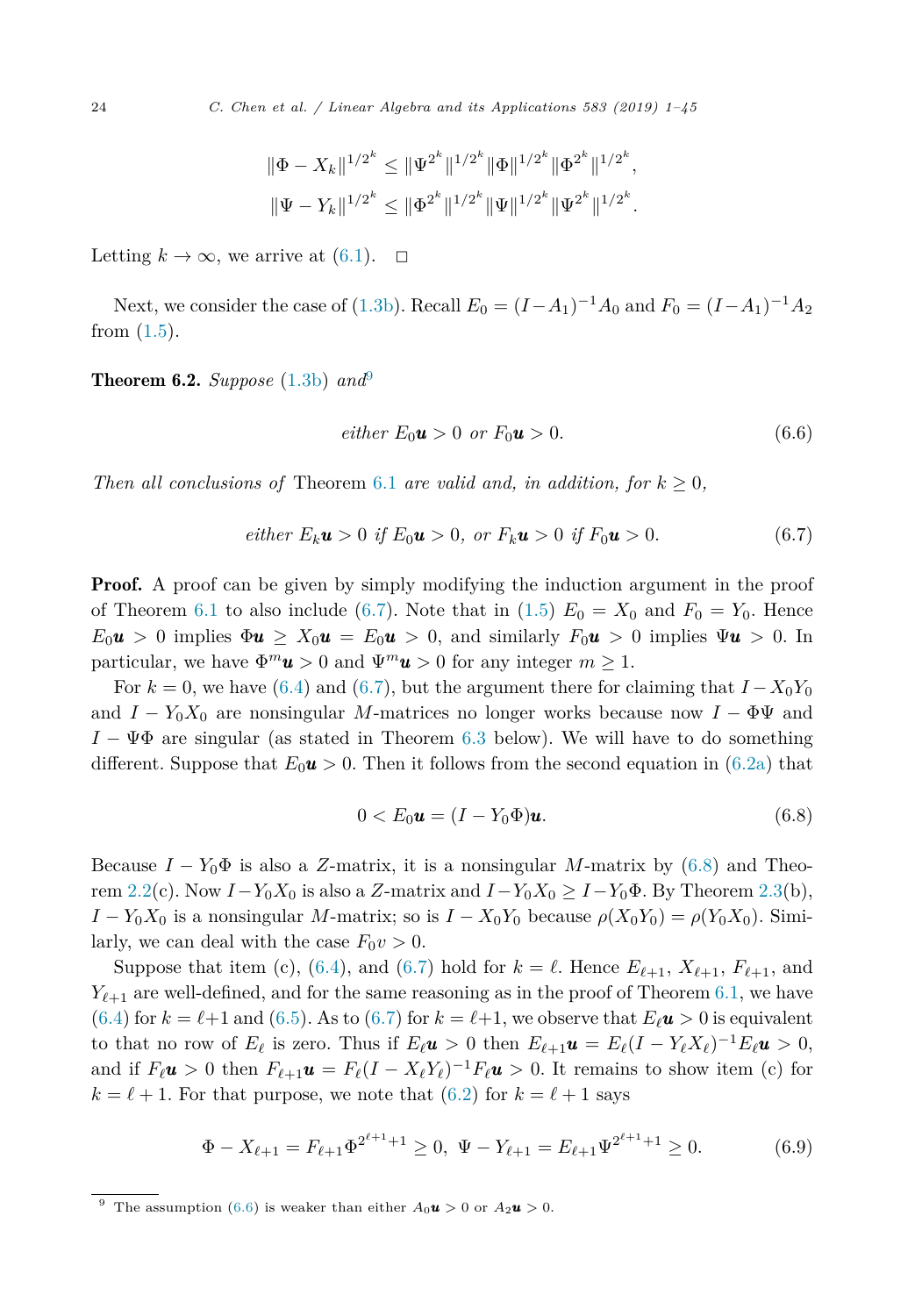<span id="page-24-0"></span>Suppose now  $E_{\ell}u > 0$  and then  $E_{\ell+1}u > 0$  as we just argued. It follows from the second equation in [\(6.2a\)](#page-21-0) that

$$
0 < E_{\ell+1} \mathbf{u} = (I - Y_{\ell+1} \Phi) \Phi^{2^{\ell+1}} \mathbf{u}.\tag{6.10}
$$

Because  $I - Y_{\ell+1} \Phi$  is a *Z*-matrix and  $\Phi^{2^{\ell+1}} \mathbf{u} > 0$ , it is a nonsingular *M*-matrix by (6.10) and Theorem  $2.2(c)$  $2.2(c)$ . Noting  $(6.9)$  and by the same reasoning above, we conclude that both  $I - Y_{\ell+1}X_{\ell+1}$  and  $I - X_{\ell+1}Y_{\ell+1}$  are nonsingular *M*-matrices. Similarly, we can deal with the case  $F_{\ell}u > 0$ .  $\Box$ 

Theorem [6.2](#page-23-0) doesn't guarantee that the convergence of  $X_k$  to  $\Phi$  and/or the convergence of  $Y_k$  to  $\Psi$  for the case  $\mu = 0$  and  $\rho(A_0) > 0$  and  $\rho(A_2) > 0$  because then  $\rho(\Phi) = \rho(\Psi) = 1$  by Theorem [4.6](#page-15-0) and thus  $\Psi^{2^k}$  and  $\Phi^{2^k}$  do not go to 0 as  $k \to \infty$ . It turns out that such a case falls into the so-called *critical case* for [\(1.6\)](#page-3-0) studied in [\[14,](#page-43-0) section 3.8]. In what follows, we will cite the result for the current situation.

Suppose [\(1.3b\)](#page-2-0),  $\mu = 0$ ,  $\rho(A_0) > 0$  and  $\rho(A_2) > 0$ , where  $\mu$  is defined as in [\(4.5\)](#page-11-0). By Theorem [4.6,](#page-15-0)  $\mathscr{A} - \lambda \mathscr{B}$  (and thus  $\mathscr{A}_0 - \lambda \mathscr{B}_0$ , too) always have a multiple eigenvalue 1 and, as the example in [\(4.13\)](#page-17-0) shows, it may have other multiple eigenvalues on the unit circle, too. Unfortunately, Theorem [4.6](#page-15-0) fails to reveal a complete picture as how the eigenvalues of  $\mathscr{A}_0 - \lambda \mathscr{B}_0$  distribute relative to the unit circle. In order to apply the convergence analysis of  $[14,$  Theorem 3.26 on p. 42, we will make the following assumption  $[14, (3.82)$  $[14, (3.82)$  on p. 40.

the partial multiplicities for all eigenvalues of  $\mathscr{A}_0 - \lambda \mathscr{B}_0$  on the unit circle are even, i.e., the sizes of all Jordan blocks associated with its eigenvalues on the unit circle are even. (6.11)

Then  $\Phi$  and  $\Psi$  can also be constructed from the Weierstrass canonical forms [\[34,](#page-44-0) p. 28] of  $\mathscr{A}_0 - \lambda \mathscr{B}_0$  and  $\mathscr{B}_0 - \lambda \mathscr{A}_0$ , respectively, as in [\[14,](#page-43-0) pp. 40–41] because of the equivalent relation between the solution to the quadratic matrix equation  $(1.1)$  and the eigenvalue problem [\(1.6\)](#page-3-0) and the equivalent relation between the solution to the dual quadratic matrix equation  $(3.5)$  and the eigenvalue problem  $(3.8)$ , combined with the existence of the nonnegative solutions  $\Phi$  and  $\Psi$  with  $\rho(\Phi) \leq 1$  and  $\rho(\Psi) \leq 1$  by Theorem [3.2.](#page-6-0)

Finally, we state the following theorem, as a corollary of [\[14,](#page-43-0) Theorem 3.26 on p. 42].

**Theorem 6.3.** To the conditions of Theorem [6.2](#page-23-0) add these:  $\mu = 0$ ,  $\rho(A_0) > 0$  and  $\rho(A_2) > 0$ *. Suppose* (6.11)*. Then, besides all conclusions of* Theorem [6.2](#page-23-0)*, we have* 

- (i)  $\max\{\|E_k\|, \|F_k\|\} \le O(2^{-k}), \text{ as } k \to \infty,$
- (ii)  $\|\Phi X_k\|, \|\Psi Y_k\| \le O(2^{-k}), \text{ as } k \to \infty,$
- (iii)  $I X_k Y_k$  and  $I Y_k X_k$  approach singular matrices  $I \Phi \Psi$  and  $I \Psi \Phi$ . Furthermore,

$$
(I - \Psi \Phi)\mathbf{u} = 0 \quad and \quad (I - \Phi \Psi)\mathbf{u} = 0.
$$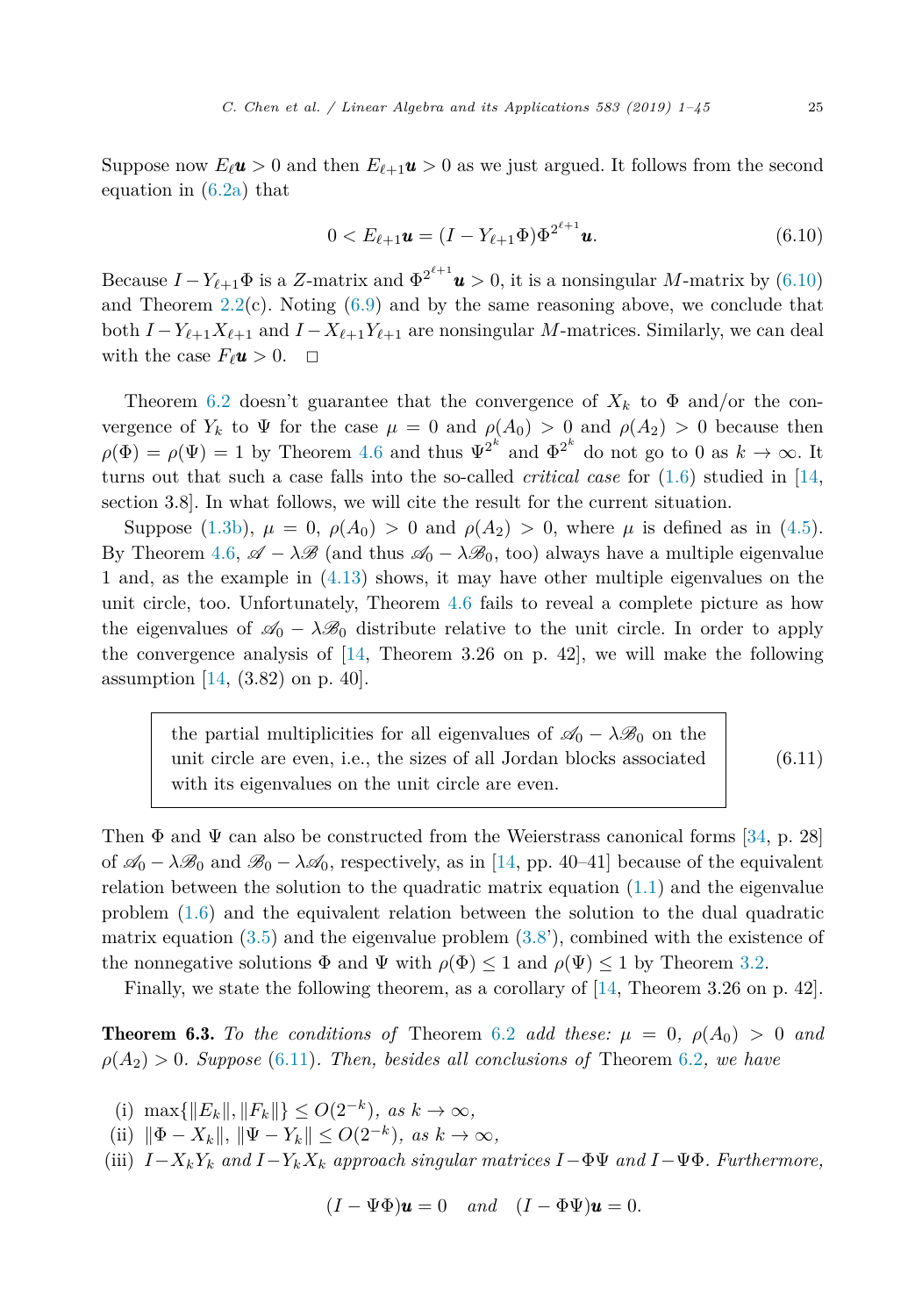# <span id="page-25-0"></span>7. Entrywise relative residual

Given an approximation  $\widetilde{\Phi} \approx \Phi$ , the following normalized residual in norm (NRes):

$$
N\text{Res}(\widetilde{\Phi}) = \frac{\|A_0 + A_1\widetilde{\Phi} + A_2\widetilde{\Phi}^2 - \widetilde{\Phi}\|}{\|\widetilde{\Phi}\| (\|A_2\|\|\widetilde{\Phi}\| + \|A_1 - I\|) + \|A_0\|} \tag{7.1}
$$

is the commonly used legacy measure to gauge how accurate  $\widetilde{\Phi}$  may be, because of its computational availability, where  $\|\cdot\|$  is some matrix norm, such as the  $\ell_1$  operator norm  $\|\cdot\|_1$  which is the one we will use later for its computational convenience. NRes usually works well in the situation where only normwise accuracy is concerned. Although not guaranteed, often the relative error in norm (RErr), defined by

$$
RErr(\tilde{\Phi}) = \frac{\|\tilde{\Phi} - \Phi\|}{\|\tilde{\Phi}\|},\tag{7.2}
$$

correlates well with  $NRes(\tilde{\Phi})$  in the sense that both are tiny together. But NRes is not a good indicator on entrywise relative accuracy in general, unless all entries of  $\Phi$ have comparable magnitudes. To overcome this shortcoming, we propose the so-called  $entrawise$  *relative residual* (ERRes) for the QBD equation  $(1.1)$ 

$$
ERRes(\widetilde{\Phi}) = \max_{i,j} \frac{|(A_0 + A_1 \widetilde{\Phi} + A_2 \widetilde{\Phi}^2) - \widetilde{\Phi}|_{(i,j)}}{\widetilde{\Phi}_{(i,j)}},\tag{7.3}
$$

following the similar practice in [\[3\]](#page-43-0). Theorem 7.1 shows that ERRes is tiny, comparable to the entrywise accuracy in the entries of  $\widetilde{\Phi}$ . To state the theorem, we adopt the following floating point arithmetic model

$$
fl(\alpha \odot \beta) = (\alpha \odot \beta)(1+\varepsilon), \quad |\varepsilon| \leq u \text{ for } \odot \in \{+, -, \times, \div\},\tag{7.4}
$$

where  $f(\cdot)$  is the computed result of an expression. All today's commercially significant machines run the IEEE floating point arithmetic [\[35,36\]](#page-44-0) and thus conform to (7.4).

**Theorem 7.1.** Suppose that all entries of the coefficient matrices  $A_i$  for  $i = 0, 1, 2$  are *floating point numbers and suppose that*

$$
\Phi_{(i,j)} = \Phi_{(i,j)}(1 + \varepsilon_{ij}) \quad \text{with } |\varepsilon_{ij}| \le \delta < 1 \text{ for all } i, j.
$$

 $Then \ f\mathbb{I}(A_0 + A_1\widetilde{\Phi} + A_2\widetilde{\Phi}^2) = \widetilde{\Phi} + \widetilde{E} \ with$ 

$$
|\widetilde{E}| \le [2n^2\mathfrak{u} + 3\delta + O(\mathfrak{u}^2 + \delta^2 + \delta\mathfrak{u})]\widetilde{\Phi}.
$$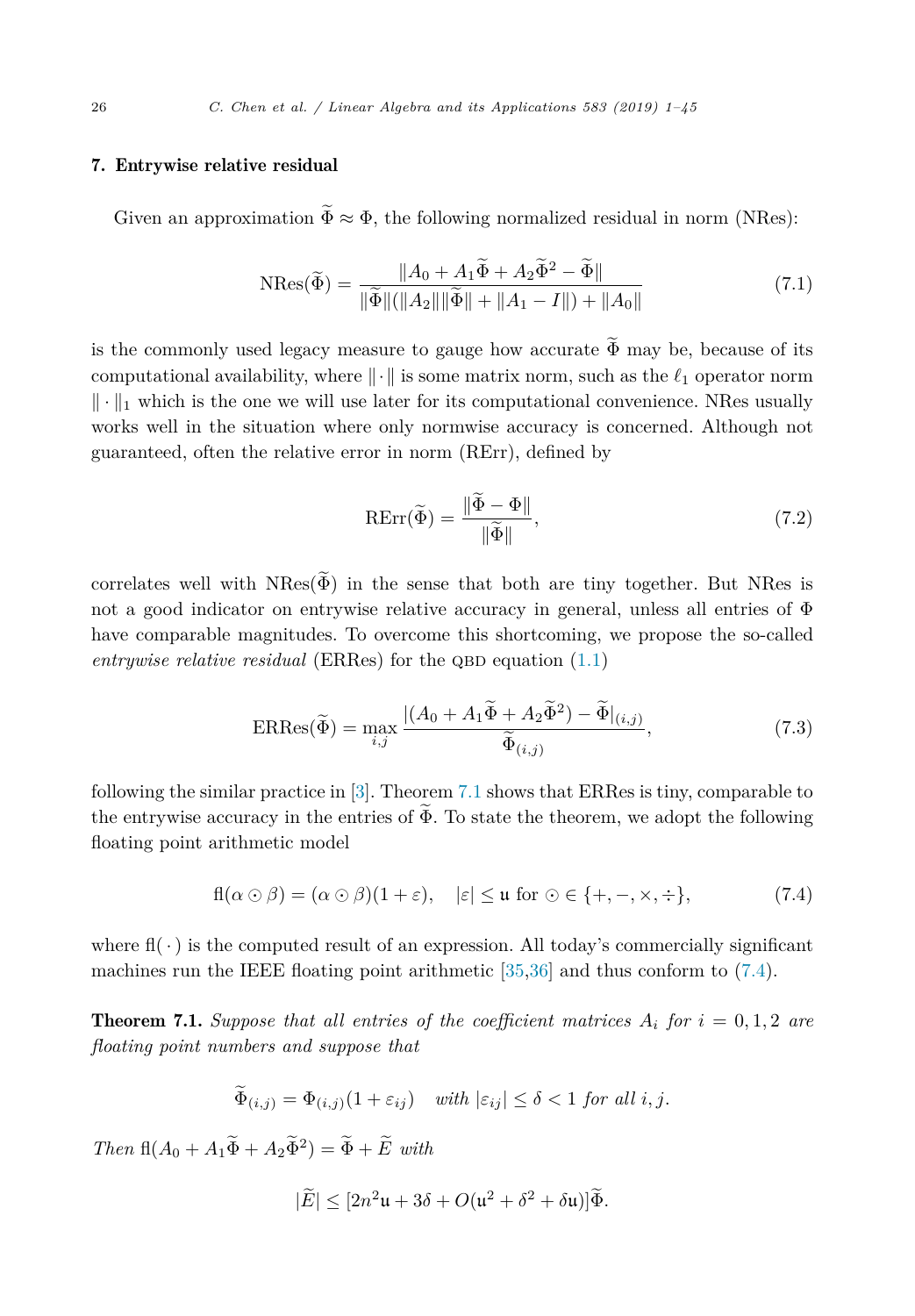<span id="page-26-0"></span>**Proof.** Keeping in mind that  $A_i$  for  $0 \leq i \leq 2$  and  $\widetilde{\Phi}$  are nonnegative, we have

$$
fl(A_0 + A_1 \widetilde{\Phi} + A_2 \widetilde{\Phi}^2) = A_0 + A_1 \widetilde{\Phi} + A_2 \widetilde{\Phi}^2 + E,
$$

with  $|E| \leq [2n^2\mathfrak{u} + O(\mathfrak{u}^2)](A_0 + A_1\widetilde{\Phi} + A_2\widetilde{\Phi}^2)$ . Also we notice

$$
A_0 + A_1 \widetilde{\Phi} + A_2 \widetilde{\Phi}^2 = A_0 + A_1 \Phi + A_2 \Phi^2 + \widehat{E} = \Phi + \widehat{E}
$$

with  $|\widehat{E}| \leq [2\delta + O(\delta^2)](A_0 + A_1\widetilde{\Phi} + A_2\widetilde{\Phi}^2) = [2\delta + O(\delta^2)]\Phi$ . Write  $\widetilde{\Phi} = \Phi + F$ . We have

$$
fl(A_0 + A_1\widetilde{\Phi} + A_2\widetilde{\Phi}^2) = \Phi + \widehat{E} + E = \widetilde{\Phi} + \widehat{E} + E - F =: \widetilde{\Phi} + \widetilde{E},
$$

where

$$
|\widetilde{E}| = |\widehat{E} + E - F| \leq [2\delta + O(\delta^2)]\Phi + [2n^2\mathfrak{u} + O(\mathfrak{u}^2)]\Phi + \delta\Phi
$$

$$
= [2n^2\mathfrak{u} + 3\delta + O(\mathfrak{u}^2 + \delta^2 + \delta\mathfrak{u})]\widetilde{\Phi},
$$

as expected.  $\square$ 

The next theorem says that if  $ERRes(\widetilde{\Phi})$  is sufficiently tiny, then some multiple of it by a constant factor, also called the *condition number* but in the entrywise sense, can tell entrywise relative accuracy in  $\Phi$  as an approximation to  $\Phi$ , much like the role played by NRes in telling the relative error  $(7.2)$  of  $\widetilde{\Phi}$  in norm.

**Theorem 7.2.** Let  $\widetilde{\Phi} \approx \Phi$  *such that*  $\widetilde{\Phi}$  *and*  $\Phi$  *share the same entrywise nonzero pattern. Suppose the*  $QBD$  *equation* [\(1.1\)](#page-1-0) *is not in the critical case, i.e., either* [\(1.3a\)](#page-2-0) *or*  $\{ \mu \neq 0, \}$  $\rho(A_0) > 0$  *and*  $\rho(A_2) > 0$ *}.* If  $ERRes(\tilde{\Phi}) \leq \varepsilon$  *and if*  $\varepsilon$  *is sufficiently tiny, then* 

$$
|(\Phi - \widetilde{\Phi}) \oslash \Phi| \le \varepsilon \Upsilon \oslash \Phi + O(\varepsilon^2)
$$
  
\$\le \gamma \varepsilon \mathbf{1}\_{n \times n} + O(\varepsilon^2) ,\$ (7.5)

*where*  $\oslash$  *denotes the entrywise division,*  $\Upsilon$  *and*  $\gamma$  *are defined by* 

$$
(I - A_1 - A_2 \Phi) \Upsilon - A_2 \Upsilon \Phi = \Phi, \quad \gamma = \max_{i,j} (\Upsilon \oslash \Phi)_{(i,j)}.
$$

**Proof.** Write  $\Delta \Phi = \Phi - \tilde{\Phi}$  and  $A_0 + A_1 \tilde{\Phi} + A_2 \tilde{\Phi} = \tilde{\Phi} + E$ . By the definition [\(7.3\)](#page-25-0),

$$
|E| \leq \varepsilon \, \widetilde{\Phi} = \varepsilon \, \Phi + \varepsilon \, (\Delta \Phi).
$$

Then  $\widetilde{\Phi} = \Phi - \Delta \Phi$  and

$$
A_0 + A_1(\Phi - \Delta \Phi) + A_2(\Phi - \Delta \Phi)^2 = \Phi - \Delta \Phi + E,
$$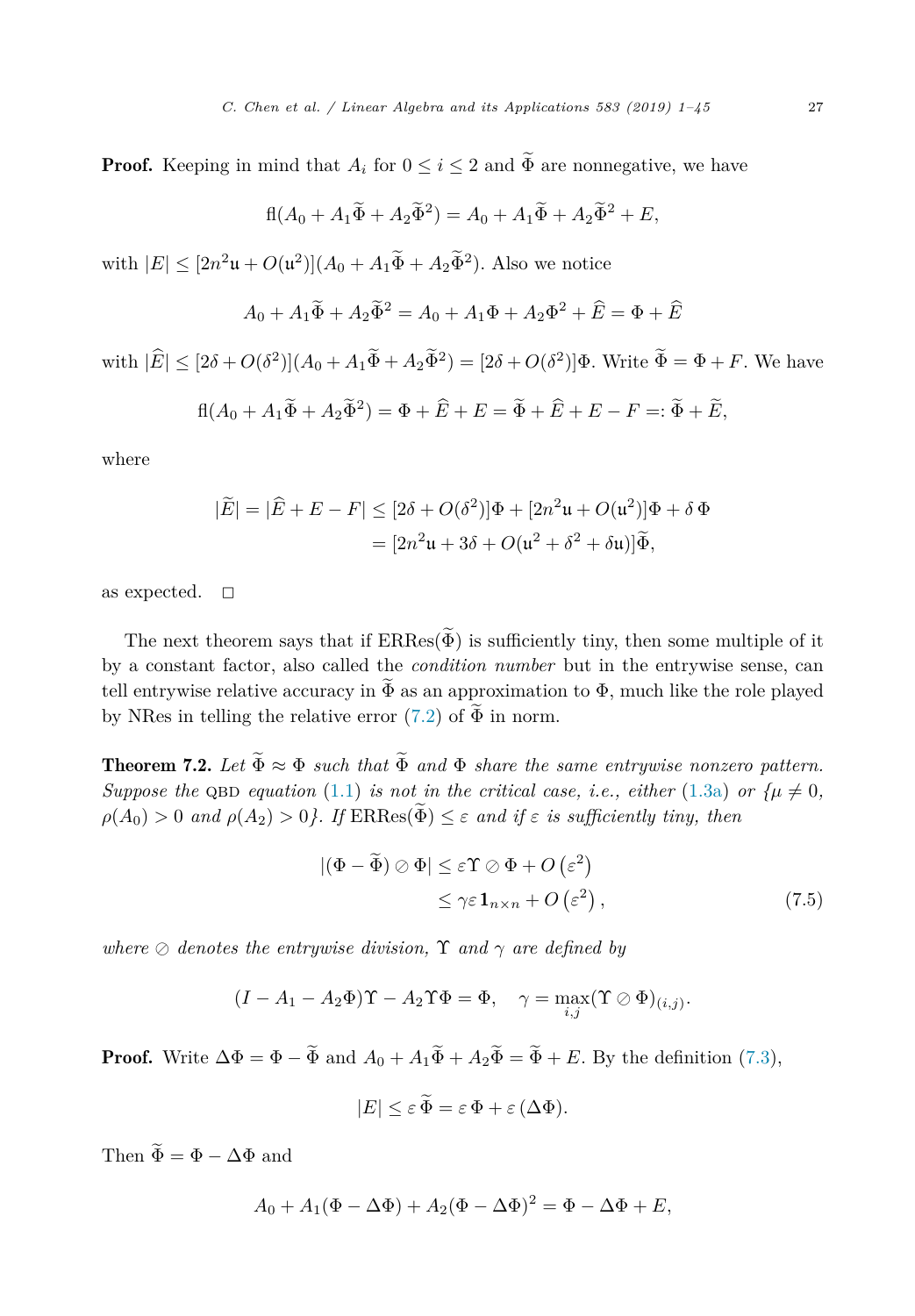<span id="page-27-0"></span>which, after rearrangement, becomes

$$
(I - A_1 - A_2 \Phi)(\Delta \Phi) - A_2 (\Delta \Phi) \Phi = E - A_2 (\Delta \Phi)^2.
$$
 (7.6)

Define the linear operator  $\mathscr{L}_{\Phi}$  as in [\(4.17a\)](#page-18-0) which is invertible and  $\mathscr{L}_{\Phi}^{-1}$  is nonnegative in the sense that it maps nonnegative matrices into nonnegative ones by Theorem [4.8.](#page-19-0) Following Stewart's argument [\[17,](#page-43-0) p. 242], we use the following iteration

$$
Z_0 = 0
$$
,  $Z_{i+1} = \mathcal{L}_{\Phi}^{-1}(E - A_2 Z_i^2)$  for  $i \ge 0$ 

to conclude that for sufficiently tiny  $\varepsilon$ , (7.6) has a unique solution  $\Delta \Phi = O(\varepsilon)$ . Therefore

$$
|\Delta \Phi| \leq \mathcal{L}_{\Phi}^{-1}(|E| + O(\varepsilon^2)) = \varepsilon \mathcal{L}_{\Phi}^{-1}(\Phi) + O(\varepsilon^2) = \varepsilon \Upsilon + O(\varepsilon^2)
$$

which yields [\(7.5\)](#page-26-0) since  $\Phi$  and  $\widetilde{\Phi}$  are assumed to have the same entrywise nonzero pattern.  $\square$ 

One of the conditions of Theorem [7.2](#page-26-0) is that  $\widetilde{\Phi}$  and  $\Phi$  have the same entrywise nonzero pattern. In section Appendix [A](#page-39-0) of the appendix, some sufficient conditions are given for the approximations by the doubling algorithms to have the same entrywise nonzero pattern as the exact  $\Phi$ .

Example 7.1. Here we will use an example from [\[8\]](#page-43-0) to numerically illustrate the superiority of ERRes over NRes in revealing the entrywise relative error

$$
\text{ERErr}(\widetilde{\Phi}) = \max_{i,j} \frac{|(\widetilde{\Phi} - \Phi)_{(i,j)}|}{\Phi_{(i,j)}}.
$$
\n(7.7)

In this example,  $n = 24$ , and the matrices  $A_0$ ,  $A_1$ , and  $A_2$  are set up as follows. We first define  $24 \times 24$  matrices  $A'_0$ ,  $A'_1$  and  $A'_2$  by

$$
(A'_0)_{ij} = \begin{cases} 192(1 - i/24), & i = j, \\ 0, & i \neq j, \end{cases} \qquad (A'_2)_{ij} = \begin{cases} 192\rho_d, & i = j, \\ 0, & i \neq j, \end{cases}
$$

$$
(A'_1)_{ij} = \begin{cases} \alpha r(\beta - i)/\beta, & i - j = -1, \\ ir, & i - j = 1, \\ 0, & i = j = 0, \\ 0, & \text{elsewhere,} \end{cases}
$$

where  $0 \le i, j \le 23, \alpha, r, \beta$  and  $\rho_d$  are parameters, and all  $\xi_i$  are determined by  $(A'_0 +$  $A'_1 + A'_2$ )**1** = 0. Then let

$$
A_0 = -(A'_1)^{-1}A'_0, \quad A_1 = 0, \quad A_2 = -(A'_1)^{-1}A'_2.
$$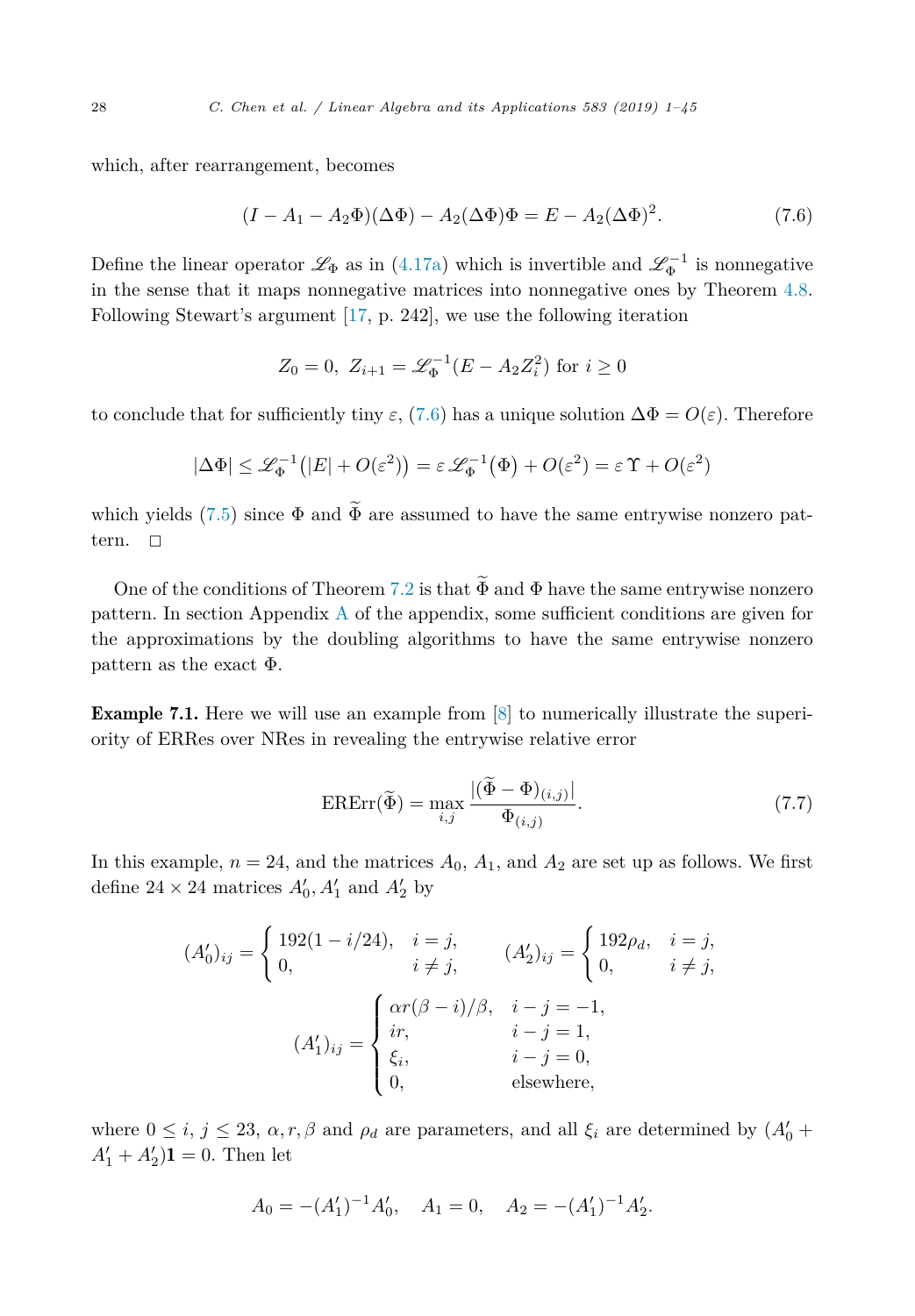

Fig. [7.1.](#page-27-0) Example 7.1. *Left:* Entries of  $\Phi$ , many of which are much tinier than the machine roundoff  $\mu \approx 10^{-16}$ ; *Right:* ERRes and ERErr move in sync, whereas NRes and RErr remain "constant". The curves for ERRes and ERErr indistinguishably collapse together.

Here we just consider one set of parameters:  $\beta = 512$ ,  $r = 1/300$ ,  $\alpha = 18.244$  and  $\rho_d = 0.280$ . We compute the "exact" solution  $\Phi$  by the computerized algebra system *Maple* with 100 decimal digits and we find that

$$
8.6097 \cdot 10^{-47} \le \Phi_{(i,j)} \le 9.9868 \cdot 10^{-1}.
$$

In fact, many entries of  $\Phi$  are much tinier than the machine roundoff  $\mathfrak{u} = 2^{-53} \approx 10^{-16}$ , as is clear from the left plot in Fig. 7.1. We purposely perturb this  $\Phi$  to get  $\widetilde{\Phi}$  such that (1)  $\|\tilde{\Phi} - \Phi\|_1$  is always about  $O(\mu)$  and (2) ERErr varies from  $O(\mu)$  to about 10<sup>-8</sup>. Specifically, we let in MATLAB

$$
\Phi = \Phi + \texttt{sign}(\texttt{randn}(n)). * \texttt{min}(\texttt{Phimax} * \texttt{rand}(n) * \texttt{eps}, (\texttt{Phi} * \texttt{eta}). * \texttt{rand}(n)),
$$

where Phimax =  $9.9868 \cdot 10^{-1}$  is the largest entry in  $\Phi$ , eta varies from  $10^{-14}$  to  $10^{-8}$ so as to make ERErr vary from  $10^{-15}$  to  $10^{-8}$ , and sign(randn(n)) is to make sure the entries of  $\Phi$  are perturbed randomly up or down. Fig. 7.1 shows how NRes, RET, ERRes, and ERErr change as eta varies. It clearly shows that ERRes and ERErr move in sync, whereas NRes and RErr remain "constant". This numerically demonstrates the capability of ERRes in revealing the entrywise relative accuracy in an approximation  $\widetilde{\Phi}$ , in addition to the theoretical justification we have in Theorem [7.2.](#page-26-0) In practice, since ERER is not available because exact  $\Phi$  is not known, ERRes is the perfect candidate to use because it is easily computable, just as we commonly use NRes (or some comparable quantities) in various numerical linear algebra problems.  $\Diamond$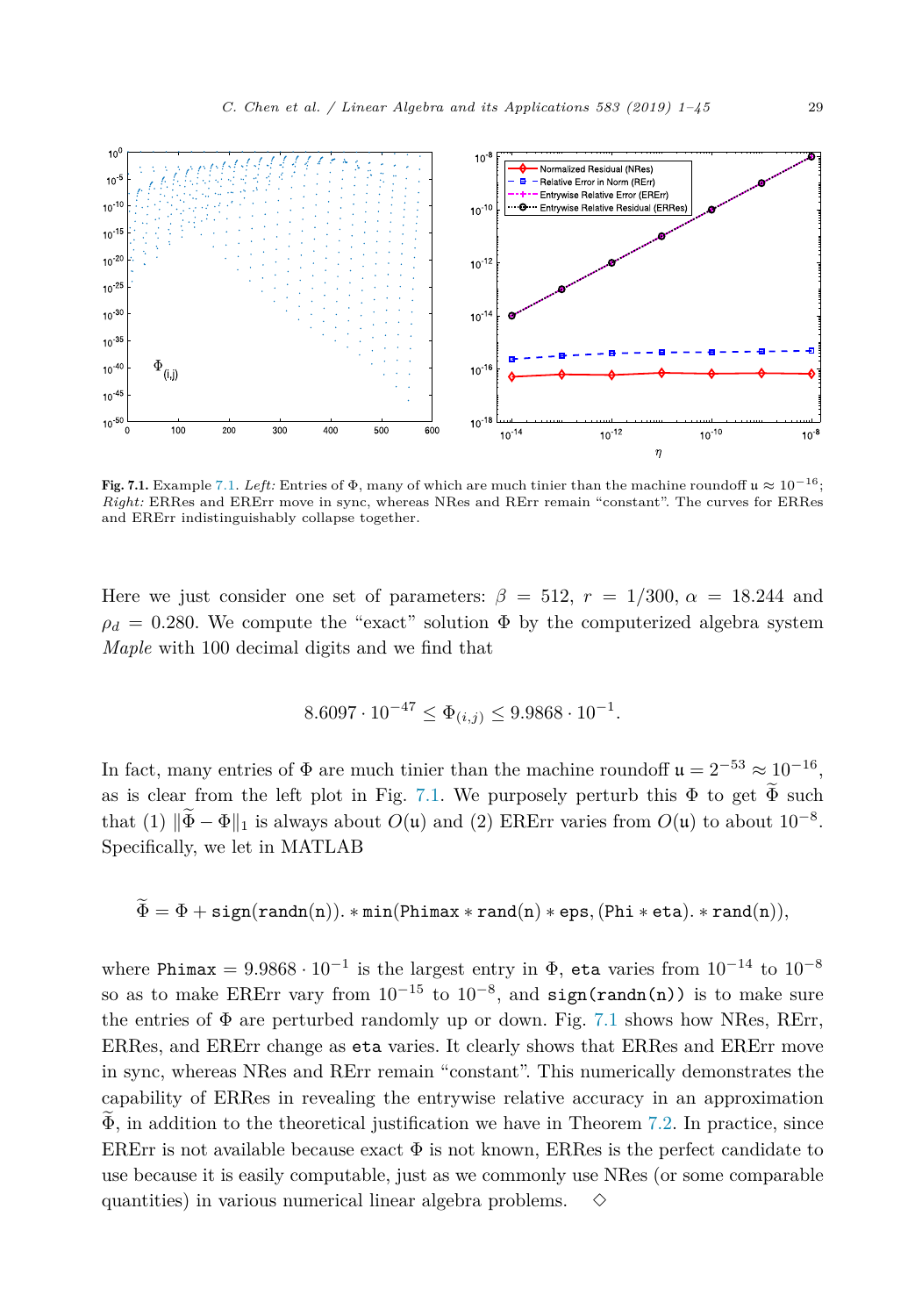### <span id="page-29-0"></span>8. Highly accurate implementation

In this section, we will extend the idea in [\[3\]](#page-43-0) to present a highly accurate implemen-tation of Algorithm [5.1](#page-20-0) for solving  $(1.1)$ . It is made possible by the GTH-like algorithm of Alfa, Xue, and Ye [\[20\]](#page-43-0) to invert nonsingular *M*-matrices

$$
I - A_1, \quad I - X_k Y_k, \quad I - Y_k X_k \tag{8.1}
$$

to almost full entrywise relative accuracy. For that purpose, we will need to generate entrywise accurate triplet representations for these matrices in  $(8.1)$ . A key prerequisite for being able to do that is knowing  $A_0$ ,  $A_1$ ,  $A_2$ , and the vectors **u** and **v** in [\(3.1\)](#page-6-0) to almost full entrywise relative accuracy, which we will assume.

To begin with, we have for  $I - A_1$ 

$$
\hat{\mathbf{v}} := (I - A_1)\mathbf{u} = \mathbf{v} + (A_0 + A_2)\mathbf{u}
$$
\n(8.2)

which can be computed without cancellation to give a triplet representation

$$
I - A_1 = \{N_{I-A_1}, \boldsymbol{u}, \hat{\boldsymbol{v}}\}
$$

to almost full entrywise relative accuracy, where  $N_{I-A_1}$  is the opposite in sign of offdiagonal part of  $I - A_1$ . Thus  $(I - A_1)^{-1}$  can be computed to almost full entrywise relative accuracy by the GTH-like algorithm. Consequently,  $X_0$ ,  $Y_0$ ,  $E_0$ , and  $F_0$  defined by [\(1.5\)](#page-2-0) can be computed to almost full entrywise relative accuracy. Let

$$
\begin{bmatrix}\n\boldsymbol{w}_{1}^{(0)} \\
\boldsymbol{w}_{2}^{(0)}\n\end{bmatrix} := \begin{bmatrix}\n\boldsymbol{u} \\
\boldsymbol{u}\n\end{bmatrix} - \begin{bmatrix}\nE_{0} & Y_{0} \\
X_{0} & F_{0}\n\end{bmatrix} \begin{bmatrix}\n\boldsymbol{u} \\
\boldsymbol{u}\n\end{bmatrix}
$$
\n(8.3)\n
$$
= \begin{bmatrix}\n\boldsymbol{u} - (E_{0} + Y_{0})\boldsymbol{u} \\
\boldsymbol{u} - (X_{0} + F_{0})\boldsymbol{u}\n\end{bmatrix}
$$
\n
$$
= \begin{bmatrix}\n\boldsymbol{u} - (I - A_{1})^{-1}(A_{0} + A_{2})\boldsymbol{u} \\
\boldsymbol{u} - (I - A_{1})^{-1}(A_{0} + A_{2})\boldsymbol{u}\n\end{bmatrix}
$$
\n
$$
= \begin{bmatrix}\n(I - A_{1})^{-1}(I - A_{1} - A_{0} - A_{2})\boldsymbol{u} \\
(I - A_{1})^{-1}(I - A_{1} - A_{0} - A_{2})\boldsymbol{u}\n\end{bmatrix}
$$
\n
$$
= \begin{bmatrix}\n(I - A_{1})^{-1}\boldsymbol{v} \\
(I - A_{1})^{-1}\boldsymbol{v}\n\end{bmatrix} \geq 0.
$$
\n(8.4)

Here (8.3) defines  $\mathbf{w}_i^{(0)}$  for  $i = 1,2$  but their actual computation is done according to (8.4) to almost full entrywise relative accuracy, for the same reason as we just argued.

The constructions of triplet representations for  $I - X_k Y_k$  and  $I - Y_k X_k$  are exactly the same as in [\[3\]](#page-43-0). The next theorem is essentially [\[3,](#page-43-0) Theorem 3.2], except for the case  $k = 0$ .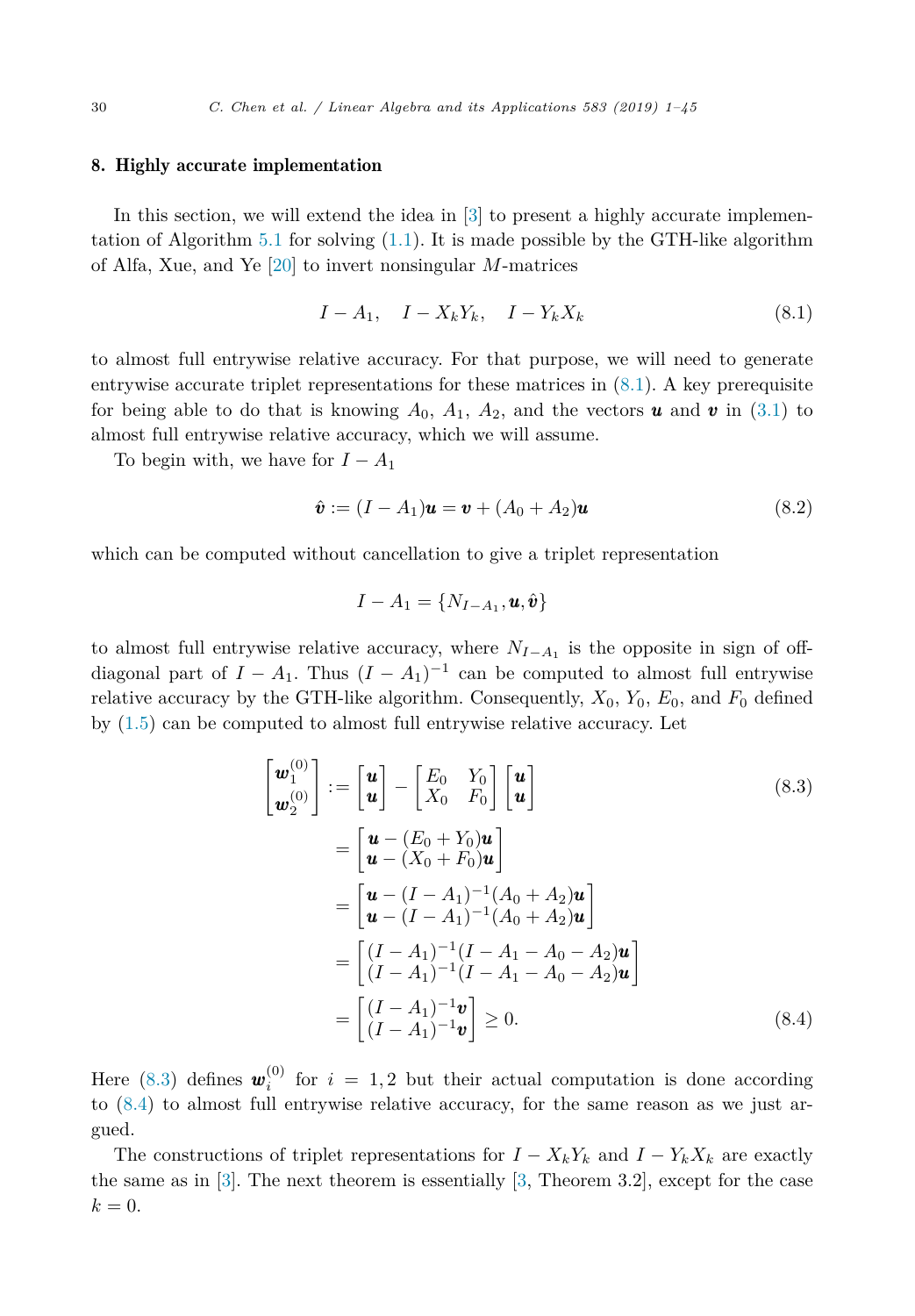<span id="page-30-0"></span>**Theorem 8.1.** Suppose [\(1.3a\)](#page-2-0), or suppose [\(1.3b\)](#page-2-0) with [\(6.6\)](#page-23-0). Let  $\{E_k, F_k, X_k, Y_k\}_{k=0}^{\infty}$  be *generated by* Algorithm [5.1](#page-20-0)*. Then*

$$
\begin{bmatrix} E_k & Y_k \\ X_k & F_k \end{bmatrix} \begin{bmatrix} \boldsymbol{u} \\ \boldsymbol{u} \end{bmatrix} \leq \begin{bmatrix} \boldsymbol{u} \\ \boldsymbol{u} \end{bmatrix} \text{ for } k \geq 0. \tag{8.5}
$$

*Moreover, they are equalities if*  $v = 0$ *.* 

**Proof.** The inequality  $(8.5)$  holds for  $k = 0$  and it is an equality if  $v = 0$ , because of [\(8.4\)](#page-29-0). The proof for  $k \ge 1$  is exactly the same as that of [\[3,](#page-43-0) Theorem 3.2].  $\Box$ 

As in [\[3\]](#page-43-0), we define

$$
\begin{bmatrix} \boldsymbol{w}_1^{(k)} \\ \boldsymbol{w}_2^{(k)} \end{bmatrix} := \begin{bmatrix} \boldsymbol{u} \\ \boldsymbol{u} \end{bmatrix} - \begin{bmatrix} E_k & Y_k \\ X_k & F_k \end{bmatrix} \begin{bmatrix} \boldsymbol{u} \\ \boldsymbol{u} \end{bmatrix}.
$$
 (8.6)

It is nonnegative by Theorem 8.1. We emphasize that  $(8.6)$  is for definition only. A cancellation-free way to compute  $w_i^{(k)}$  to almost full entrywise relative accuracy is detailed in the next theorem.

**Theorem 8.2** ([\[3\]](#page-43-0)). Let  $w_i^{(k)}$   $(i = 1, 2)$  be defined by (8.6). Then

$$
\boldsymbol{w}_{1}^{(k+1)} = \boldsymbol{w}_{1}^{(k)} + E_{k}(I - Y_{k}X_{k})^{-1} \left[ \boldsymbol{w}_{1}^{(k)} + Y_{k} \boldsymbol{w}_{2}^{(k)} \right], \qquad (8.7a)
$$

$$
\boldsymbol{w}_{2}^{(k+1)} = \boldsymbol{w}_{2}^{(k)} + F_{k}(I - X_{k}Y_{k})^{-1} \left[ X_{k}\boldsymbol{w}_{1}^{(k)} + \boldsymbol{w}_{2}^{(k)} \right]. \tag{8.7b}
$$

Finally, we have [\[3\]](#page-43-0),

$$
I - Y_k X_k = \{N_{I - Y_k X_k}, \mathbf{u}, \mathbf{v}_1^{(k)}\},\tag{8.8a}
$$

$$
I - X_k Y_k = \{ N_{I - X_k Y_k}, \mathbf{u}, \mathbf{v}_2^{(k)} \},
$$
\n(8.8b)

where

$$
\boldsymbol{v}_1^{(k)} \equiv (I - Y_k X_k) \boldsymbol{u} = \boldsymbol{w}_1^{(k)} + E_k \boldsymbol{u} + Y_k \left[ F_k \boldsymbol{u} + \boldsymbol{w}_2^{(k)} \right] \ge 0, \tag{8.9a}
$$

$$
\boldsymbol{v}_2^{(k)} \equiv (I - X_k Y_k) \boldsymbol{u} = \boldsymbol{w}_2^{(k)} + F_k \boldsymbol{u} + X_k \left[ E_k \boldsymbol{u} + \boldsymbol{w}_1^{(k)} \right] \ge 0. \tag{8.9b}
$$

With all these, we outline our highly accurate doubling algorithm as in Algorithm [8.1](#page-31-0) to solve  $(1.1)$ . Except in its initialization phase at lines  $1 - 3$ , Algorithm [8.1](#page-31-0) is exactly the same as [\[3,](#page-43-0) Algorithm 5.1]

Our discussion below on when to stop at line 10 is essentially the same as the third comment in [\[3,](#page-43-0) p. 753] for MARE. There are three viable options for use as stopping criteria: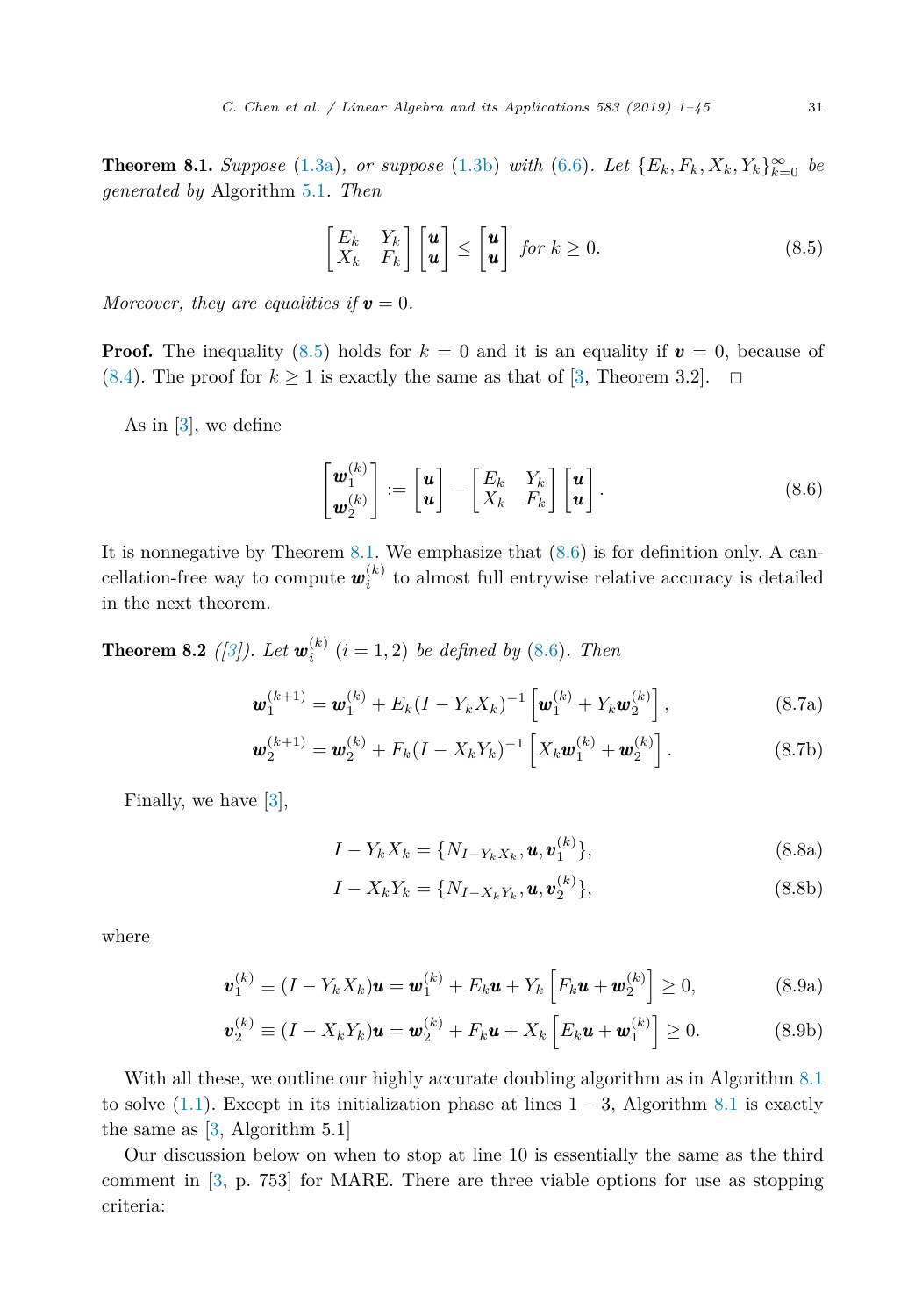### <span id="page-31-0"></span>**Algorithm 8.1** accDAQBD: highly accurate doubling algorithm for QBD equation  $(1.1)$ .

**Input:**  $A_i$  for  $i = 0, 1, 2$  and the vectors *u* and *v* as in [\(3.1\)](#page-6-0);

- **Output:** minimal nonnegative solutions  $\Phi$  and  $\Psi$  (if needed). 1: compute a triplet representation of  $I - A_1 = \{N_{I-A_1}, \mathbf{u}, \mathbf{\hat{v}}\}$  according to [\(8.2\)](#page-29-0);
- 2: compute  $E_0$ ,  $F_0$ ,  $X_0$  and  $Y_0$  according to [\(1.5\)](#page-2-0) by the GTH-like algorithm using the triplet representation for  $I - A_1$ ;
- 3: compute  $w_1^{(0)}$  and  $w_2^{(0)}$  according to [\(8.4\)](#page-29-0) by the GTH-like algorithm using the triplet representation for  $I - A_1$ ;
- 4:  $k = -1$ ;
- 5: repeat
- 6:  $k = k + 1;$
- 7: compute  $\mathbf{v}_1^{(k)}$  and  $\mathbf{v}_2^{(k)}$  as defined in [\(8.9\)](#page-30-0) and generate the triplet representations for  $I Y_k X_k$  and
- $I X_k Y_k$  as in [\(8.8\)](#page-30-0);<br>8: compute  $E_{k+1}, F_{k+1}, X_{k+1}$  and  $Y_{k+1}$  according to [\(5.2\)](#page-20-0) by the GTH-like algorithm using the triplet
- representations for  $I Y_k X_k$  and  $I X_k Y_k$ <br>9: compute  $\mathbf{w}_1^{(k+1)}$  and  $\mathbf{w}_2^{(k+1)}$  according to [\(8.7\)](#page-30-0) (reuse  $E_k (I Y_k X_k)^{-1}$  and  $F_k (I X_k Y_k)^{-1}$  that appear in implementing line 8 to reduce work);
- 10: until convergence;
- 11: **return** the last  $X_k$  and  $Y_k$  as approximations to  $\Phi$  and  $\Psi$ , respectively.

$$
|X_{k+1} - X_k| \le \varepsilon \cdot X_{k+1},\tag{8.10a}
$$

$$
ERRes(X_{k+1}) \le \varepsilon,\tag{8.10b}
$$

$$
\frac{(X_{k+1} - X_k)_{(i,j)}^2}{(X_k - X_{k-1})_{(i,j)} - (X_{k+1} - X_k)_{(i,j)}} \le \varepsilon \cdot (X_{k+1})_{(i,j)} \quad \text{for all } i \text{ and } j,
$$
\n(8.10c)

where  $\varepsilon$  is a pre-selected tolerance. The first one  $(8.10a)$  is the simplest and also cheapest one to use, the second one (8.10b) is based on our newly proposed entrywise relative residual [\(7.3\)](#page-25-0), and the third one (8.10c) is Kahan's stopping criterion, previously in [\[37,](#page-44-0)[21,4\]](#page-43-0). Both the simple (8.10a) and Kahan's stopping criterion (8.10c) can be too conservative in the case of a monotonically quadratically convergent sequence in the sense that they stop iterations unnecessarily late, wasting the last one or two iterations. With the same  $\varepsilon$ , (8.10a) is even more conservative than (8.10c) because, in the phase of quadratic convergence,

$$
(X_k - X_{k-1})_{(i,j)} - (X_{k+1} - X_k)_{(i,j)} \approx (X_k - X_{k-1})_{(i,j)} \gg (X_{k+1} - X_k)_{(i,j)},
$$

and when  $X_{k+1} - X_k = O([X_k - X_{k-1}]^2)$ , the left hand side of (8.10c) is  $O([X_{k+1} - X_k]^2)$  $(X_k)_{(i,j)}$ ]<sup>3/2</sup>) which is much tinier than  $(X_{k+1} - X_k)_{(i,j)}$ . Another shortcoming for both is a possible pitfall: false-convergence in the sense that the iteration may be stopped due to a period of very slow moving  $X_k$ . The second stopping criterion  $(8.10b)$  is most expensive to use among the three, especially  $ERRes(X_{k+1})$  is not needed in the doubling iteration kernel. But it does not have the pitfall mentioned above.

In view of this discussion, we propose to use Kahan's stopping criterion (8.10c) with a safeguard, in the sense that when Kahan's stopping criterion is satisfied we check if  $(8.10b)$  (probably with a different  $\varepsilon$ ) is also satisfied to avoid possible false-convergence. After numerous numerical experiments, we find that in the non-critical case *ε* about  $10^{-10}$  to  $10^{-12}$  works the best for computed solution to achieve its deserved entrywise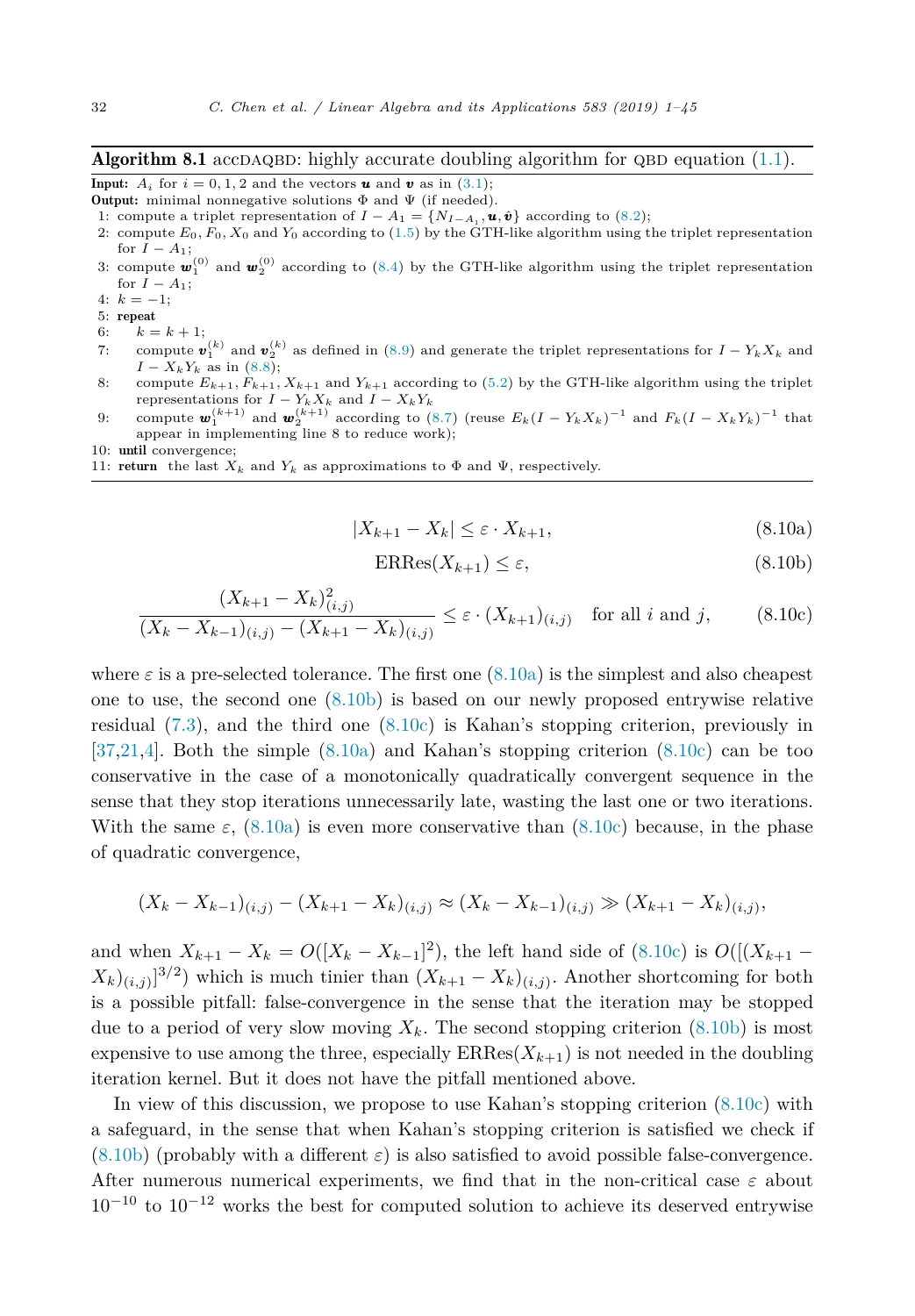# <span id="page-32-0"></span>9. Numerical examples

In this section, we will present five numerical examples to illustrate the superior performance of Algorithm [8.1](#page-31-0) in delivering entrywise accuracy in computed  $\widetilde{\Phi}$  as an approximation to the exact solution Φ. Four algorithms will be tested.

- 1. DAQBD: the plain doubling algorithm, i.e., Algorithm [5.1](#page-20-0) with inputs  $X_0, Y_0, E_0, F_0 \in$  $\mathbb{R}^{n \times n}$  determined by [\(1.5\)](#page-2-0). It simply uses the usual Gaussian elimination with partial pivoting, such as MATLAB's operators " $\mathcal{N}$ " and "/", to carry out all the inversions in  $(1.5)$  and  $(5.2)$ .
- 2.  $accDAQBD$ : Algorithm [8.1.](#page-31-0)
- 3. accDAQBD-lite: a lite version of Algorithm [8.1.](#page-31-0) It simply sets, in view of  $(8.9)$ ,

$$
\mathbf{v}_1^{(k)} = (I - Y_k X_k)\mathbf{u}, \quad \mathbf{v}_2^{(k)} = (I - X_k Y_k)\mathbf{u}
$$
(9.1)

to replace line 7 there.

4. accLRQBD: Ye's highly accurate implementation of the Latouche-Ramaswami algorithm [\[6,](#page-43-0) Algorithm 3]. It is a highly accurate implementation of the logarithmic reduction algorithm of Latouche and Ramaswami [\[5\]](#page-43-0). Basically what it does is to carry out all inversions of the original Latouche-Ramaswami algorithm by the GTHlike algorithm. However, this algorithm only works for QBD equations with  $u = 1_n$ and  $v = 0$ , and with minor modifications,<sup>10</sup> it can be made to work for those with  $v = 0$  but  $u \neq 1_n$ . Latouche-Ramaswami algorithm without changes does work for  $v \neq 0$  and  $u = 1$ <sub>n</sub> [\[13\]](#page-43-0), but Ye's implementation remains to be extended. For this reason, we will not test the Latouche-Ramaswami algorithm for the case when  $v \neq 0$ and leave it for future study.

As stated in [\[3\]](#page-43-0), the use of (9.1) may render some entries of computed  $\mathbf{v}_i^{(k)}$  (*i* = 1, 2) negative, albeit tiny, due to roundoff errors, especially in the critical case where  $(I -$ *Y*<sub>k</sub>*X*<sup>*k*</sup>)*u* and  $(I - X_k Y_k)$ *u* are known to converge to 0. Since in theory  $v_i^{(k)} \ge 0$ , if there are negative entries in the computed  $v_i^{(k)}$  by  $(9.1)$  then the value of such an entry must be comparable to the roundoff error in evaluating it. For this reason, as a safe-guard, we reset all negative entries, if any, in the computed  $v_i^{(k)}$  to 0.

At convergence, DAQBD, accDAQBD-lite and accDAQBD output both  $\Phi$  and  $\Psi$  (even though  $\Psi$ , the minimal nonnegative solution of the dual equation [\(3.5\)](#page-8-0), may not

 $\overline{10}$  Replace all *A<sub>i</sub>* by  $D^{-1}A_iD_j$ , where  $D = \text{diag}(\mathbf{u})$ , and finally at convergence recover the solution as  $D^{-1}XD$ , where *X* is the computed solution with the modified  $A_i$ .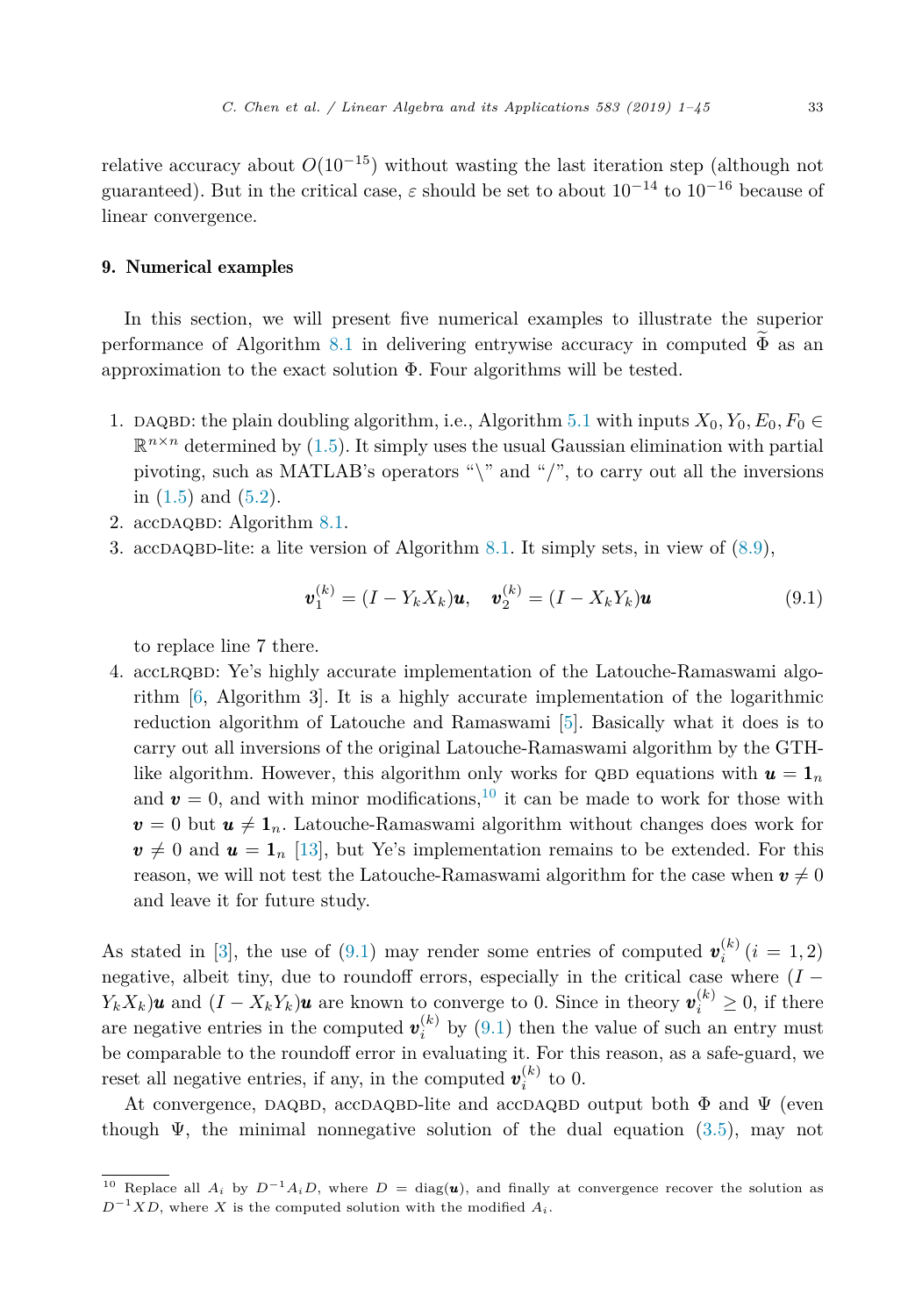<span id="page-33-0"></span>be needed), while acclared computes  $\Phi$  only. Per iterative step, each of DAQBD, accDAQBD-lite and accDAQBD requires two matrix inversions and eight matrix multiplications, while acclrqbd uses one matrix inversion and six matrix multiplications and thus costs less. But the original accLRQBD as is does not work for the case  $v \neq 0$ .

In reporting numerical results, we will plot iterative history curves for entrywise relative residual ERRes defined by [\(7.3\)](#page-25-0), normalized residual NRes defined by [\(7.1\)](#page-25-0), and entrywise relative error ERErr defined by [\(7.7\)](#page-27-0) which is not available in practice but made available here for testing purposes. In fact, in what follows,  $\Phi$  is known explicitly only for the first example and for all other examples, it is computed by the computerized algebra system Maple with 100 decimal digits for our testing purpose.

All computations are done in MATLAB. We will use Kahan's stopping criterion [\(8.10c\)](#page-31-0) for the purpose to achieve  $X_{k+1} \approx \Phi$  entrywise. We set  $\varepsilon = 10^{-14}$  for Example 9.1 (because it is in the critical case), and  $\varepsilon = 10^{-12}$  for all others.

**Example 9.1** *(* $|38$ *)*. Consider the QBD equation  $(1.1)$  with

$$
A_0 = \begin{bmatrix} 0.25 & 0 \\ 0.25 & 0 \end{bmatrix}, \quad A_1 = \begin{bmatrix} 0.25 & 0.25 \\ 0.25 & 0.25 \end{bmatrix}, \quad A_2 = \begin{bmatrix} 0 & 0.25 \\ 0 & 0.25 \end{bmatrix}.
$$

Its exact minimal nonnegative solution is

$$
\Phi = \begin{bmatrix} 1 & 0 \\ 1 & 0 \end{bmatrix}.
$$

Fig. [9.1](#page-34-0) plots the convergence history for Example 9.1 (data points appear in the plot only when they are positive). This figure clearly shows linear convergence for all methods, but there is a major difference. All ERRes and NRes curves reach about *O*(10−<sup>15</sup>) at iterative step 24 or 25. But the ERERT curves for DAQBD and accDAQBD-lite behave differently from those for accDAQBD and accLRQBD in that the ones for DAQBD and accDAQBD-lite refuse to move below  $O(10^{-9})$  while the ones for accDAQBD and accLRQBD move down all the way to  $O(10^{-15})$ . Also, the ERErr curve for DAQBD starts to wobble at iteration 26, while that for accDAQBD-lite starts to flatten out at iteration 27. Evidently,  $\varepsilon = 10^{-14}$  is too tiny for the doubling iterations in both DAQBD and accDAQBD-lite to stop. In fact, their computed  $\Phi$  at convergence are

$$
\texttt{DAQBD}: \begin{bmatrix} 0.999999998798091 & 0 \\ 0.9999999998798091 & 0 \end{bmatrix}, \\ \texttt{accDAQBD-like}: \begin{bmatrix} 0.999999993661981 & 0 \\ 0.9999999993661981 & 0 \end{bmatrix}, \\ \texttt{accDAQBD}: \begin{bmatrix} 0.9999999999999993 & 0 \\ 0.999999999999993 & 0 \\ 0.999999999999993 & 0 \end{bmatrix}, \\ \texttt{accLRQBD}: \begin{bmatrix} 0.99999999999993 & 0 \\ 0.99999999999993 & 0 \end{bmatrix},
$$

0*.*999999998798091 0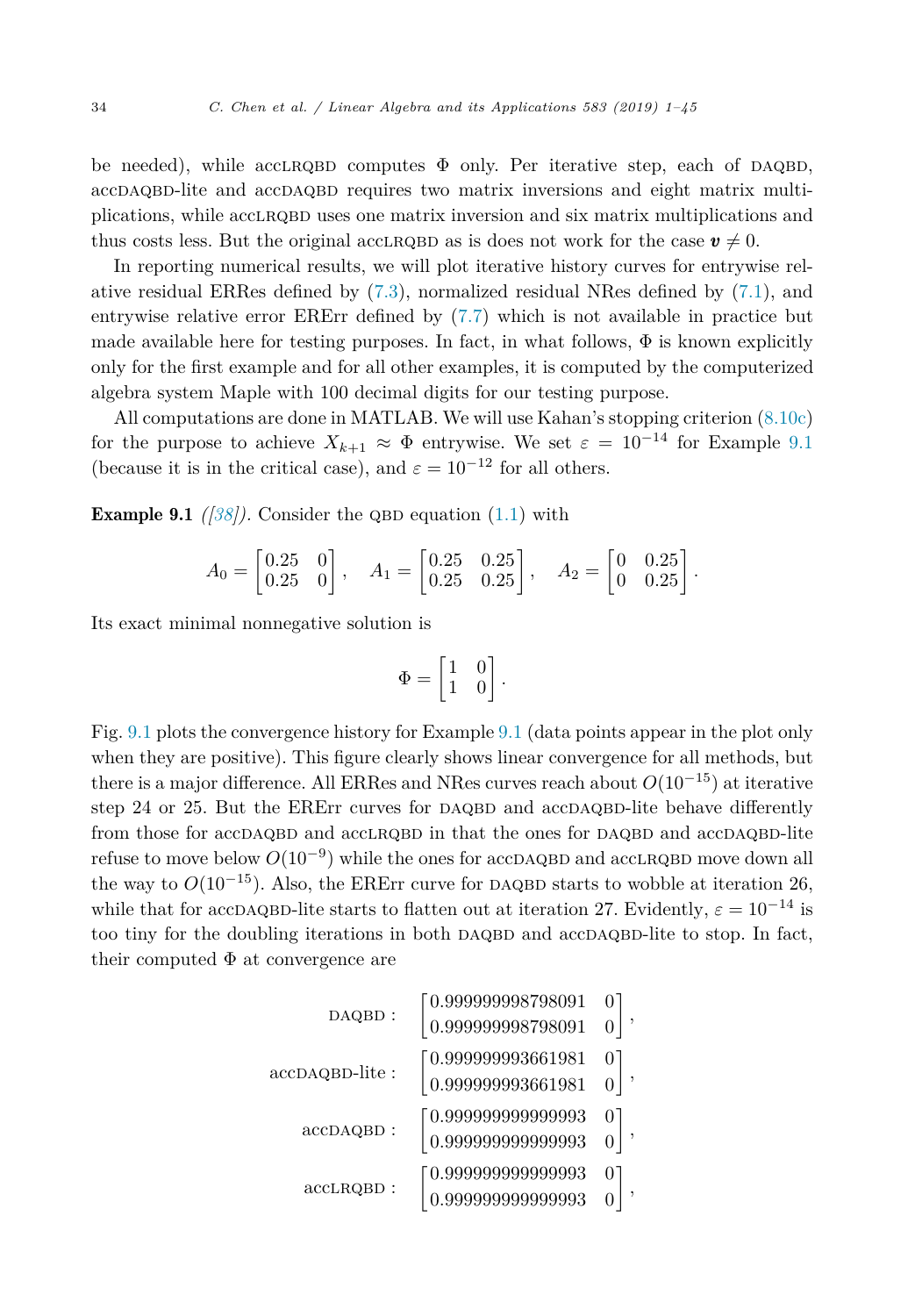<span id="page-34-0"></span>

Fig. [9.1.](#page-33-0) Convergence history curves for Example 9.1. Both accDAQBD and accLRQBD can compute  $\Phi$  to full entrywise relative accuracy, while DAQBD and accDAQBD-lite cannot. Some NRes and ERRes values are accidentally computed to 0*.*0 by roundoff and they are revealed by no markers shown.

respectively. We note all get<sup>11</sup> 0 exactly, but the accuracies in approximating the entry 1 are different, with DAQBD and accDAQBD-lite getting errors of just  $O(\sqrt{\mu})$ . This difference is caused by with or without using the GTH-like algorithm for inversions. The same phenomenon occurred to numerical solutions of MARE in [\[3\]](#page-43-0).  $\diamond$ 

As in Example  $9.1$ , DAQBD and accDAQBD-lite always perform no better, if not significantly worse, than accDAQBD in all our tests, including many not reported here. For this reason and in order to save space, in what follows, we will omit reporting numerical results by DAQBD and accDAQBD-lite.

 $^\mathrm{11}$  These entries start with 0 and never get touched during the doubling iterative process.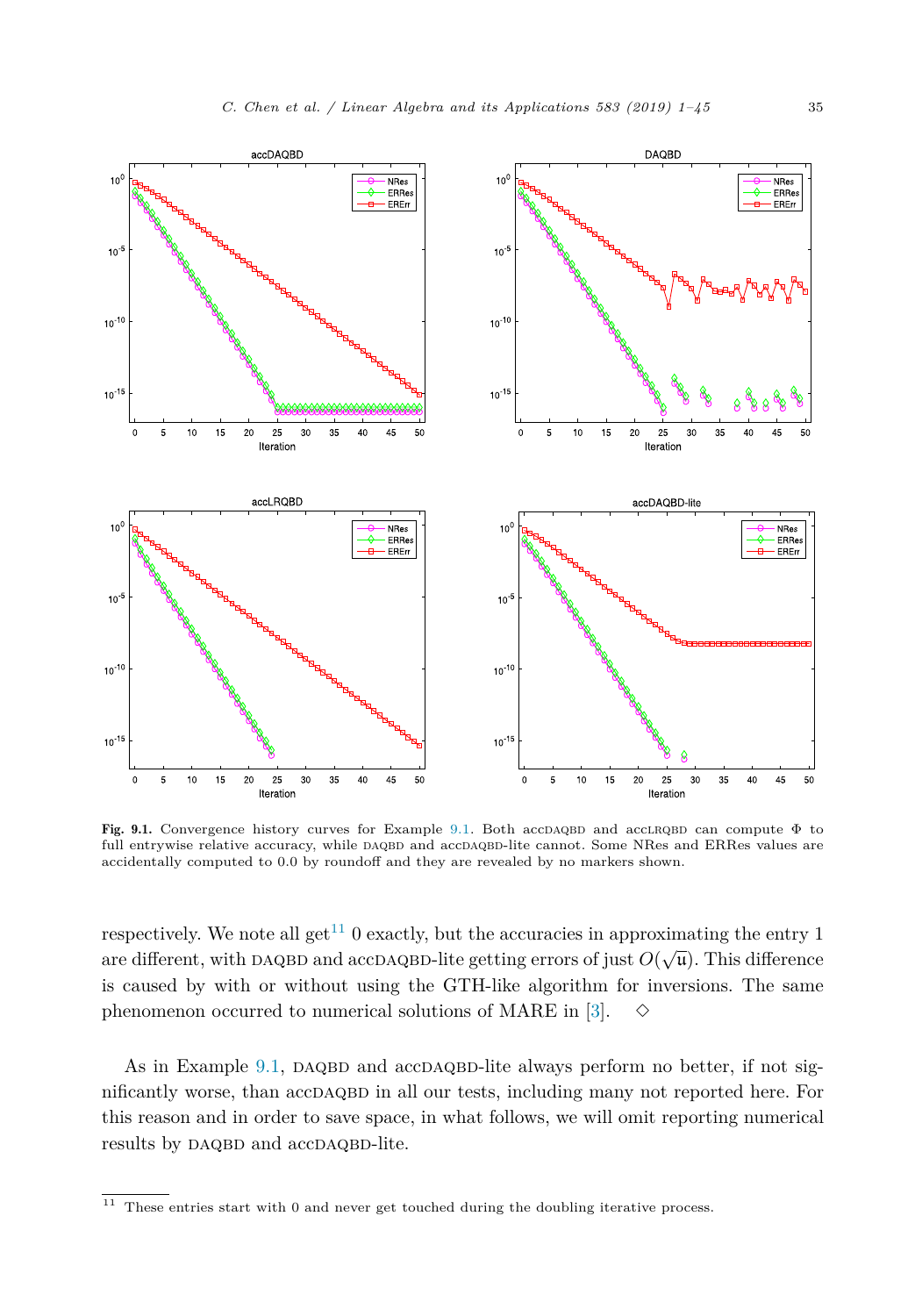|                           | $\cdots$                                           |                      |                      |                      |                      |                      |  |  |  |
|---------------------------|----------------------------------------------------|----------------------|----------------------|----------------------|----------------------|----------------------|--|--|--|
|                           | $r = 1/300$ , $\alpha = 18.244$ , $\rho_d = 0.280$ |                      |                      |                      |                      |                      |  |  |  |
|                           | 64                                                 | 256                  | 1024                 | 4096                 | 16384                | 65536                |  |  |  |
| $\min_{i,j} \Phi_{(i,j)}$ | $6.4 \cdot 10^{-59}$                               | $2.0 \cdot 10^{-57}$ | $4.1 \cdot 10^{-57}$ | $5.0 \cdot 10^{-57}$ | $5.2 \cdot 10^{-57}$ | $5.3 \cdot 10^{-57}$ |  |  |  |
|                           | $r = 1/100$ , $\alpha = 18.244$ , $\beta = 512$    |                      |                      |                      |                      |                      |  |  |  |
| $\rho_d$                  | 0.075                                              | 0.1                  | 0.18                 | 0.26                 | 0.29                 | 0.29568              |  |  |  |
| $\min_{i,j} \Phi_{(i,j)}$ | $2.5 \cdot 10^{-55}$                               | $7.7 \cdot 10^{-54}$ | $4.5 \cdot 10^{-50}$ | $2.4 \cdot 10^{-47}$ | $1.6 \cdot 10^{-46}$ | $2.2 \cdot 10^{-46}$ |  |  |  |

<span id="page-35-0"></span>Table 9.1 Ranges of  $\Phi$  for Example 9.2 (all max<sub>i</sub>,  $\Phi$ <sub>(i,j</sub>)  $\approx$  1.0).

Table 9.2

Example 9.2 ( $r = 1/300$ ,  $\alpha = 18.244$ ,  $\rho_d = 0.280$ ).

| Β     | accDAQBD |                          | accLRQBD |                          |  |
|-------|----------|--------------------------|----------|--------------------------|--|
|       | Iter     | ERErr                    | Iter     | ERErr                    |  |
| 64    | 18       | $9.7875 \times 10^{-15}$ | 17       | $8.0522 \times 10^{-15}$ |  |
| 256   | 20       | $8.4767 \times 10^{-15}$ | 19       | $6.5757 \times 10^{-15}$ |  |
| 1024  | 22       | $8.9616 \times 10^{-15}$ | 21       | $8.3499 \times 10^{-15}$ |  |
| 4096  | 24       | $8.7352 \times 10^{-15}$ | 23       | $1.4428 \times 10^{-15}$ |  |
| 16384 | 27       | $7.6983 \times 10^{-15}$ | 26       | $7.9121 \times 10^{-15}$ |  |
| 65536 | 34       | $1.2750 \times 10^{-14}$ | 33       | $1.4831 \times 10^{-14}$ |  |

Table 9.3 Example  $9.2 (r - 1/100) \approx 18.244 \text{ A} = 510$ 

|  | Example $9.2$ (1 = 1/100, $\alpha$ = 10.244, $\rho$ = 012). |  |  |  |  |  |  |  |
|--|-------------------------------------------------------------|--|--|--|--|--|--|--|
|--|-------------------------------------------------------------|--|--|--|--|--|--|--|

| $\rho_d$ | accDAQBD    |                          | accLRQBD |                          |  |
|----------|-------------|--------------------------|----------|--------------------------|--|
|          | <b>Iter</b> | <b>ERErr</b>             | Iter     | ER.Err                   |  |
| 0.075    | 13          | $1.4158 \times 10^{-14}$ | 12       | $7.1819 \times 10^{-15}$ |  |
| 0.1      | 14          | $1.3486 \times 10^{-14}$ | 13       | $3.1512 \times 10^{-14}$ |  |
| 0.18     | 16          | $3.3683 \times 10^{-15}$ | 15       | $2.7801 \times 10^{-15}$ |  |
| 0.26     | 19          | $4.1455 \times 10^{-15}$ | 18       | $3.9467 \times 10^{-15}$ |  |
| 0.29     | 21          | $6.6874 \times 10^{-15}$ | 20       | $6.8350 \times 10^{-15}$ |  |
| 0.29568  | 30          | $7.6001 \times 10^{-15}$ | 29       | $4.2545 \times 10^{-15}$ |  |

Example 9.2 *([\[8\]](#page-43-0)).* This is a revisit of Example [7.1.](#page-27-0) We will perform two groups of tests with varying parameters. In our first group of tests, we vary  $\beta$  while keeping  $r =$ 1/300,  $\alpha = 18.244$  and  $\rho_d = 0.280$ , and for our second group, we vary  $\rho_d$  while keeping  $r = 1/100$ ,  $\alpha = 18.244$  and  $\beta = 512$ . The entries of the "exact" solutions  $\Phi$  vary wildly in magnitude, as shown in Table 9.1.

In Tables 9.2 and 9.3, we recorded the numbers of iterations (Iter) needed for solving the associated QBD equations for different parameter choices, along with ERErr at convergence, by accDAQBD and accLRQBD. We find that both accDAQBD and accLRQBD are able to deliver  $X_k$  with ERErr of  $O(10^{-15})$ , and accLRQBD uses one fewer iteration than accDAQBD.

Fig. [9.2](#page-36-0) plots the convergence history curves for the two most difficult cases:  $\beta = 65536$ or  $\rho_d = 0.29568$ , respectively. We see very slow convergence at the beginning, especially for ERErr, but eventually quadratic convergence near the end.  $\diamond$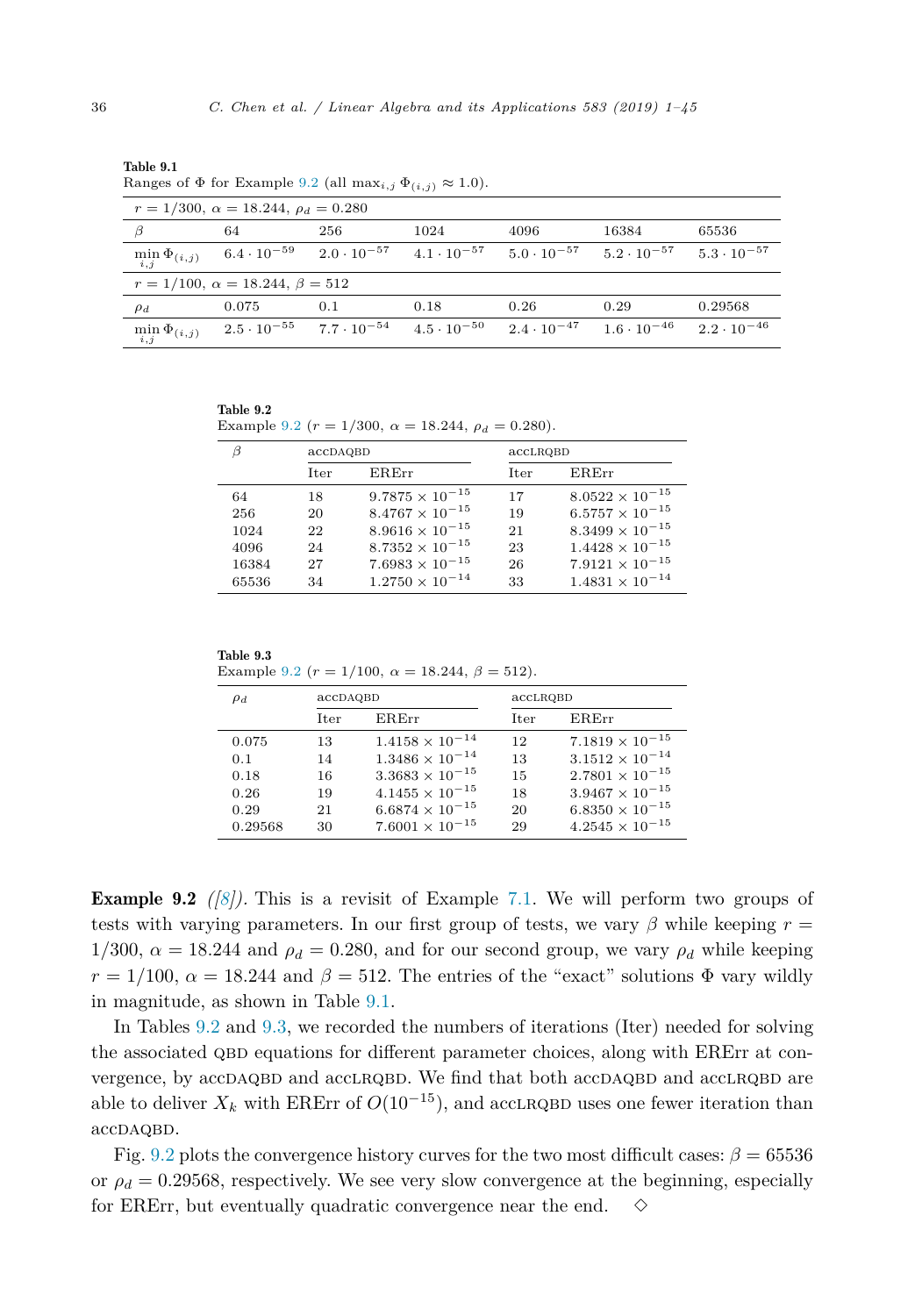<span id="page-36-0"></span>

Fig. [9.2.](#page-35-0) Convergence history curves for Example 9.2. The top two are for  $\beta = 65536$  while  $r = 1/300$ ,  $\alpha =$ 18*.*244 and *ρ*<sub>*d*</sub> = 0.280. The bottom two are for *ρ*<sub>*d*</sub> = 0.29568 while  $r = 1/100$ ,  $α = 18.244$  and  $β = 512$ .

The next example is about the case  $\mathbf{v} = (I - A_0 - A_1 - A_2)\mathbf{u} = 0$  but  $\mathbf{u} \neq \mathbf{1}_n$ .

**Example 9.3.** We modify Example [9.2](#page-35-0) to generate a QBD equation with  $v = 0$  but  $u \neq 1$ <sub>n</sub>. Specifically, we take  $\mathbf{u} = [1, 2, \cdots, 24]^\text{T}$ , transform all  $A_i$  to  $DA_iD^{-1}$ , and again reassign the resulting matrices to  $A_i$  for notational simplicity, where  $D = \text{diag}(\boldsymbol{u})$ . It is not hard to see that  $(A_0 + A_1 + A_2)\mathbf{u} = \mathbf{u}$  for the updated  $A_i$ . For this example, accLRQBD is not directly applicable because it was designed for  $u = 1$ , but, as we commented before, a minor modification that essentially undoes what we just did in constructing this example will solve the issue. In fact, the modification turns this example back into Example [9.2.](#page-35-0) Hence, numerically accLRQBD on this example is essentially the same as itself on Example  $9.2$ , as we observed. We also observed that  $acpAQBD$  performs very much the same as itself on the previous example. For this reason, we omit the detail.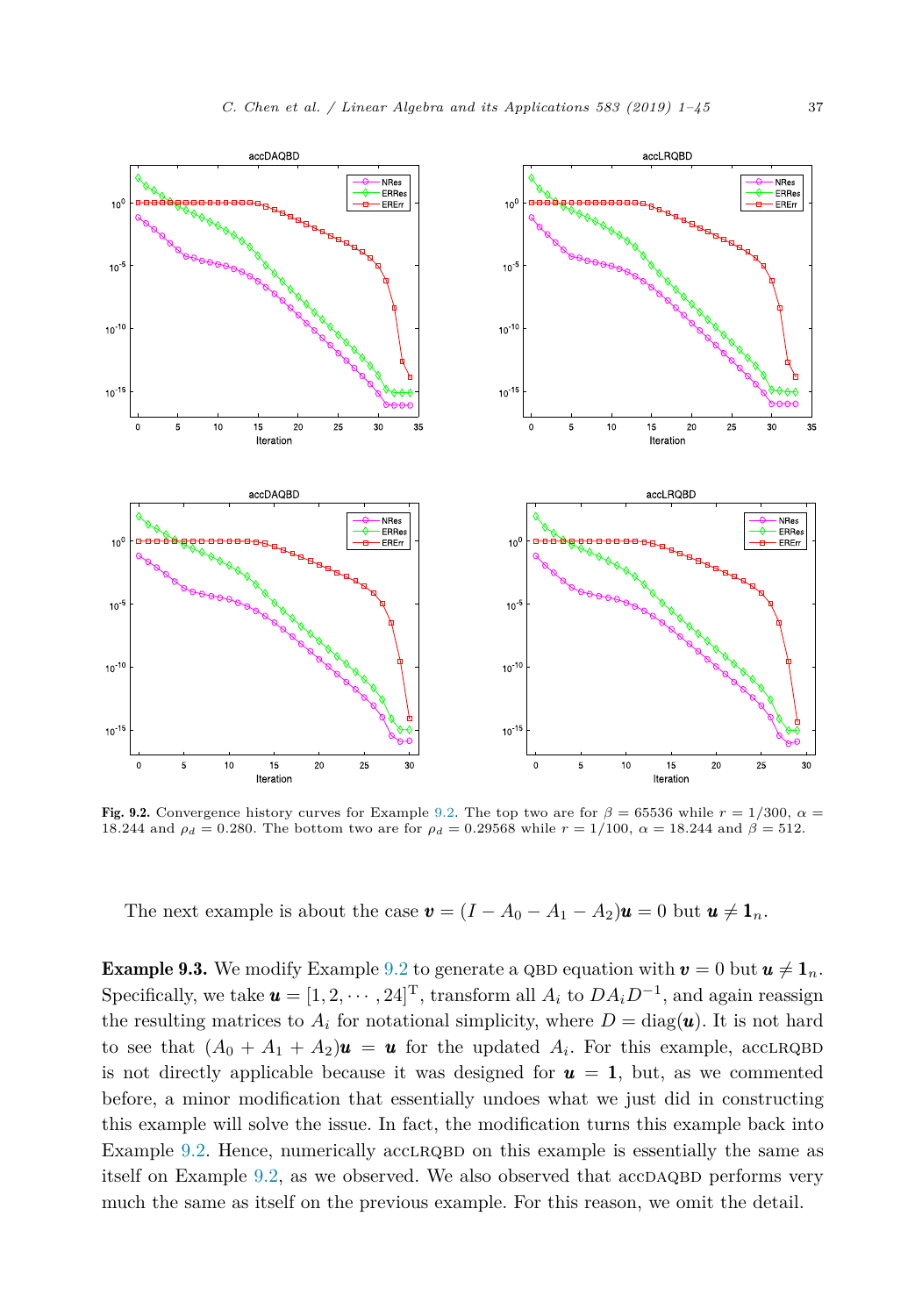<span id="page-37-0"></span>

| Table 9.4<br>Numbers of iterations (Iter) and ERErr for Example 9.4. |          |               |                             |                             |                             |                             |  |  |  |
|----------------------------------------------------------------------|----------|---------------|-----------------------------|-----------------------------|-----------------------------|-----------------------------|--|--|--|
| $\boldsymbol{n}$                                                     | Method   |               |                             |                             |                             |                             |  |  |  |
|                                                                      |          |               | $10^{-2}$                   | $10^{-4}$                   | $10^{-6}$                   | $10^{-8}$                   |  |  |  |
| 64                                                                   | accDAQBD | Iter<br>ERErr | 11<br>$2.2 \times 10^{-15}$ | 17<br>$1.2 \times 10^{-15}$ | 23<br>$8.8 \times 10^{-16}$ | 29<br>$3.5 \times 10^{-15}$ |  |  |  |
|                                                                      | accLRQBD | Iter<br>ERErr | 10<br>$1.8 \times 10^{-15}$ | 16<br>$2.6 \times 10^{-15}$ | 22<br>$8.8 \times 10^{-16}$ | 28<br>$3.5 \times 10^{-15}$ |  |  |  |



Fig. 9.3. Convergence history curves for Example 9.4 with  $(\delta, n) = (64, 10^{-2})$  (top two plots) and  $(\delta, n)$ (64*,* 10−<sup>8</sup>) (bottom two plots).

**Example 9.4** ([\[8,9\]](#page-43-0)). Let  $A_0 = R + \delta I$ ,  $A_1 = A_2 = R \in \mathbb{R}^{n \times n}$ , where *R* has null diagonal entries but constant off-diagonal entries, and  $0 < \delta < 1$ . To ensure  $(I-A_0-A_1-A_2)$ **1** = 0, we find the value of the off-diagonal entries of *R* to be  $\frac{1-\delta}{3(n-1)}$ . We will test accDAQBD and accLRQBD for four different values of  $\delta$  and  $n = 64$ .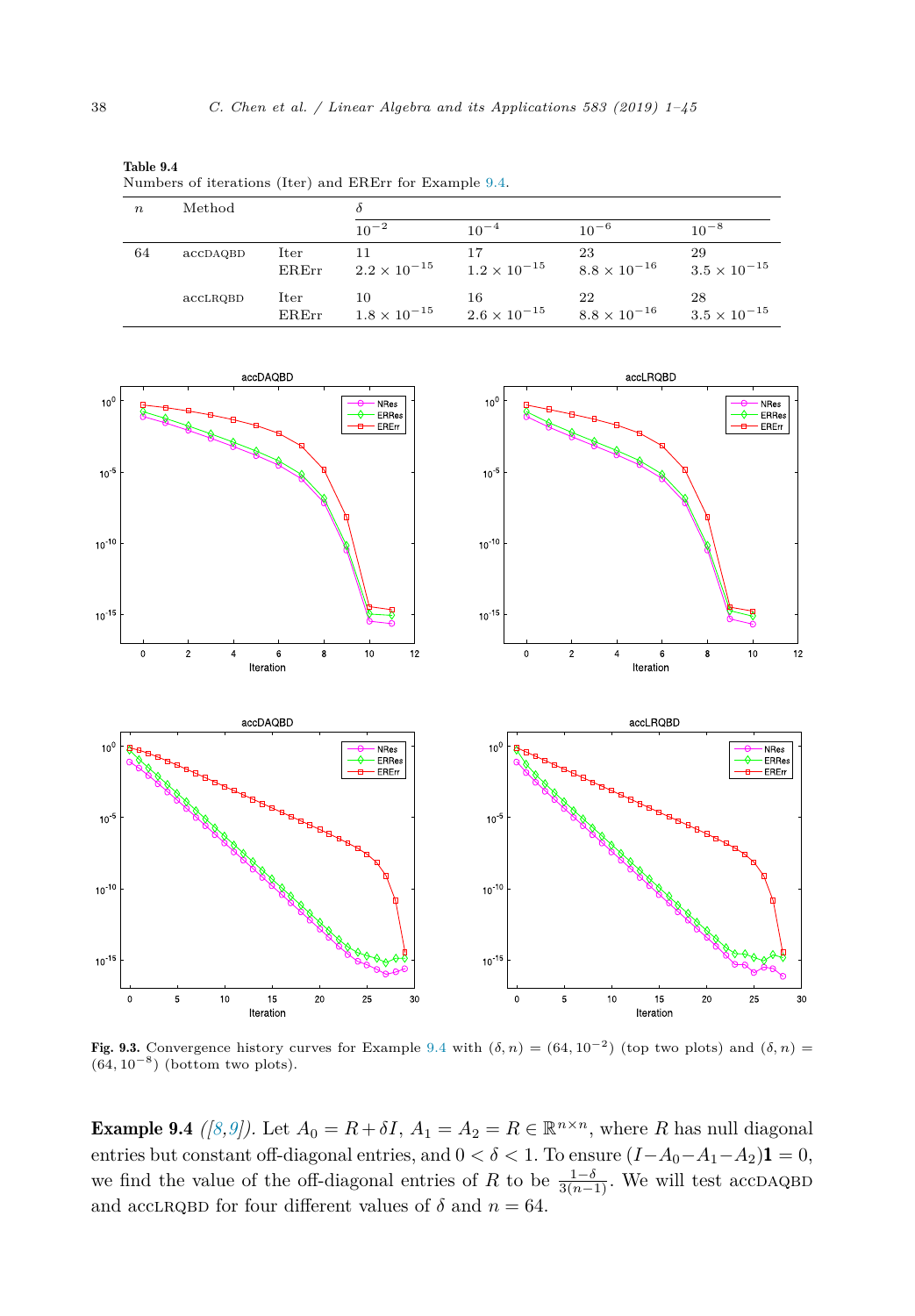

Fig. 9.4. Convergence history curves for Example 9.5 with  $(\delta, n) = (64, 10^{-2})$  (left plot) and  $(\delta, n)$ (64*,* 10−<sup>8</sup>) (right plot).

| Table 9.5 |                                                         |  |  |  |
|-----------|---------------------------------------------------------|--|--|--|
|           | Numbers of iterations (Iter) and ERErr for Example 9.5. |  |  |  |

| $\boldsymbol{n}$ | Method   |               |                       |                       |                       |                       |  |
|------------------|----------|---------------|-----------------------|-----------------------|-----------------------|-----------------------|--|
|                  |          |               | $10^{-2}$             |                       | $10^{-6}$             | $10^{-8}$             |  |
| 64               | accDAQBD | Iter<br>ERErr | $1.3 \times 10^{-15}$ | $1.2 \times 10^{-15}$ | $1.7 \times 10^{-15}$ | $5.2 \times 10^{-15}$ |  |

Table [9.4](#page-37-0) displays the numbers of iterations (Iter) and ERErr by accDAQBD and acclrapation. Again, we find that both accdaquation and acclrapation deliver  $X_k$  with ERErr of *O*(10<sup>−15</sup>), almost full entrywise relative accuracy in the working precision. In addition,  $accLRQBD$  takes one fewer iteration than  $accDAQBD$ . Fig. [9.3](#page-37-0) shows the convergence history curves for  $(\delta, n) = (64, 10^{-2})$  and for  $(\delta, n) = (64, 10^{-8})$ . Quadratic convergence clearly shows.  $\diamond$ 

Finally, we present an example for the case  $\mathbf{v} = (I - A_0 - A_1 - A_2)\mathbf{u} > 0$ , in contrast to all examples so far. It is a simple modified version of Example [9.4.](#page-37-0)

**Example 9.5.** Let  $A_i$  for  $0 \leq i \leq 3$  have the same form as in Example [9.4.](#page-37-0) To make sure  $v = (I - A_0 - A_1 - A_2)$  **i** > 0 (and thus  $u = 1$ ), we take the constant off-diagonal entries of *R* to be  $\frac{1-\delta}{4(n-1)}$  which is less than  $\frac{1-\delta}{3(n-1)}$ , the value used in Example [9.4.](#page-37-0) Analogously, we will test accDAQBD for four different values of  $\delta$  with  $n = 64$ . accLRQBD as is does not work for this example because *v >* 0.

Table  $9.5$  reports the numbers of iterations (Iter) and ERErr by accDAQBD on this example. accDAQBD delivers  $X_k$  with ERErr of  $O(10^{-15})$ , almost full entrywise relative accuracy in the working precision. Fig. 9.4 shows convergence histories for  $(\delta, n) = (64, 10^{-2})$  and for  $(\delta, n) = (64, 10^{-8})$ . Quadratic convergence again clearly shows.  $\diamond$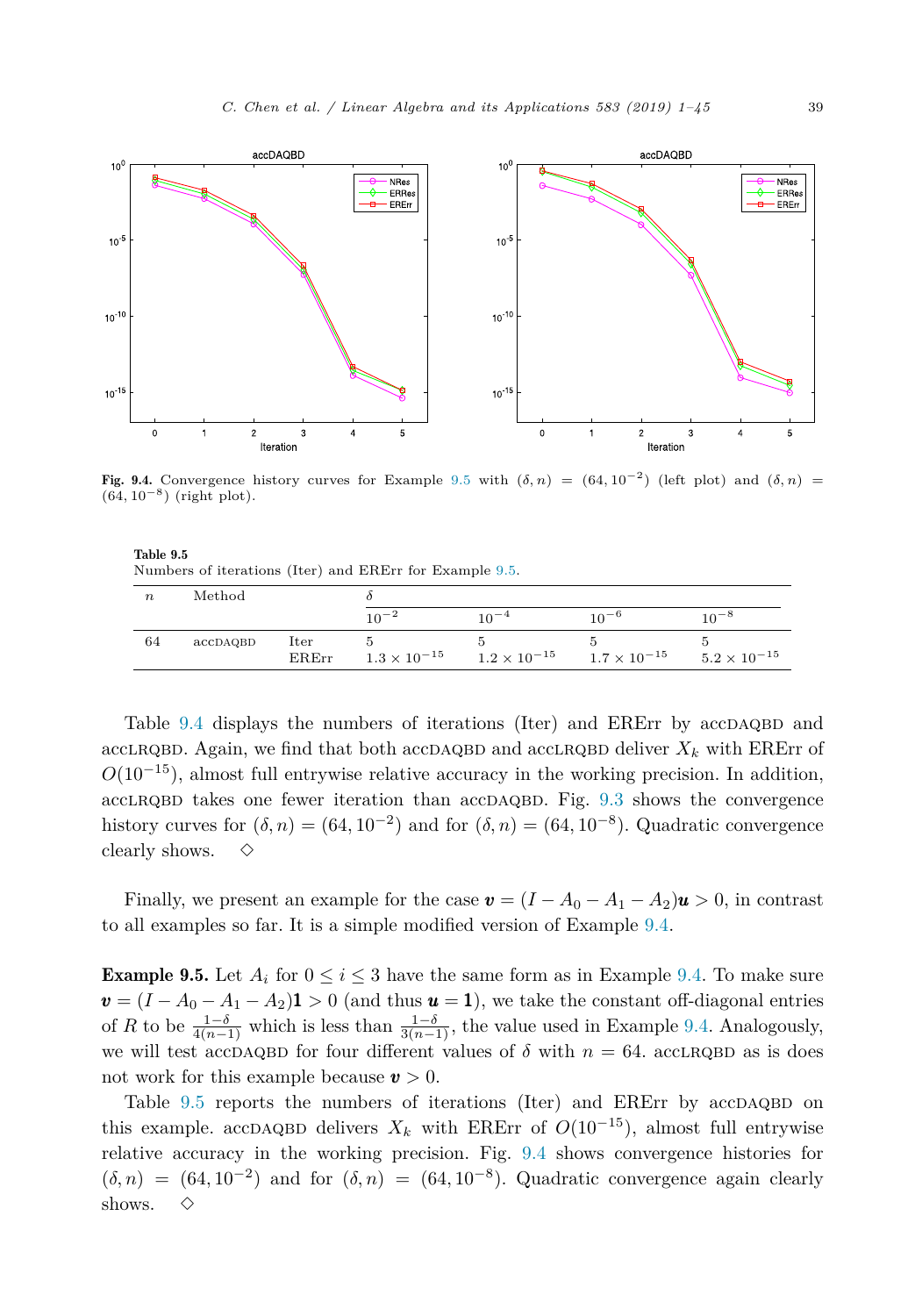# <span id="page-39-0"></span>10. Conclusions

The structure-preserving doubling algorithm for the first standard form (SF1) [\[14\]](#page-43-0) is extended to compute the minimal nonnegative solutions of a type of quadratic matrix equations that include the ones from the quasi-birth-and-death  $(QBD)$  process as a special case. It is shown that the approximations generated by the algorithm are globally and monotonically convergent, and the convergence is quadratical, except in the critical case where the convergence is only linear but with a respectable linear rate 1*/*2.

A highly accurate implementation of the algorithm, mostly along the lines in [\[3\]](#page-43-0), is presented. The implementation resorts the GTH-like algorithm to invert all nonsingular *M*-matrices  $I - X_k Y_k$  and  $I - Y_k X_k$  in the doubling iteration kernel without any substraction and, consequently, can compute the minimal nonnegative solution to high entrywise relative accuracy for entries, large and small, as warranted by the input data.

We also proposed a new entrywise relative residual  $(7.3)$  whose magnitude reflects the entrywise relative error [\(7.7\)](#page-27-0), while the usually legacy normalized residual [\(7.1\)](#page-25-0) can only reflect the relative error in norm [\(7.2\)](#page-25-0) well.

Several numerical examples are presented to demonstrate the capability of the highly accurate implementation in delivering highly entrywise accurate solutions.

### Declaration of competing interest

None.

# Acknowledgements

The authors are grateful to both reviewers for their helpful comments and suggestions, and in particular for their pointing out an error in our earlier citation of the results in [\[25,](#page-43-0) chapter 5] on the zeroes of  $\phi(\lambda)$ , leading to our rewriting of section [4](#page-9-0) based entirely on matrix analysis approach that is more accessible to the numerical linear algebra community than before. The authors also thank the editors for comments which have helped to improve the paper.

# Appendix A. Sparsity of  $E_k$ ,  $F_k$ ,  $X_k$ ,  $Y_k$

In this section, we investigate the nonzero patterns in  $E_k$ ,  $F_k$ ,  $X_k$ ,  $Y_k$  generated by the doubling iteration  $(5.2)$ . The main result is stated in Theorem [Appendix](#page-40-0) A.5, which presents sufficient conditions under which the iterative approximations  $X_k$  and  $Y_k$  by the doubling algorithm have the same zero-and-nonzero pattern as the minimal nonnegative solution  $\Phi$  of the QBD equation [\(1.1\)](#page-1-0) and as the minimal nonnegative solution  $\Psi$  of the dual QBD equation  $(3.5)$ , respectively.

Xue and Li [\[3\]](#page-43-0) introduced a partial ordering on nonnegative matrices with respect to their entrywise nonzero patterns. Let  $P \geq 0$ ,  $Q \geq 0$  be of the same size, we say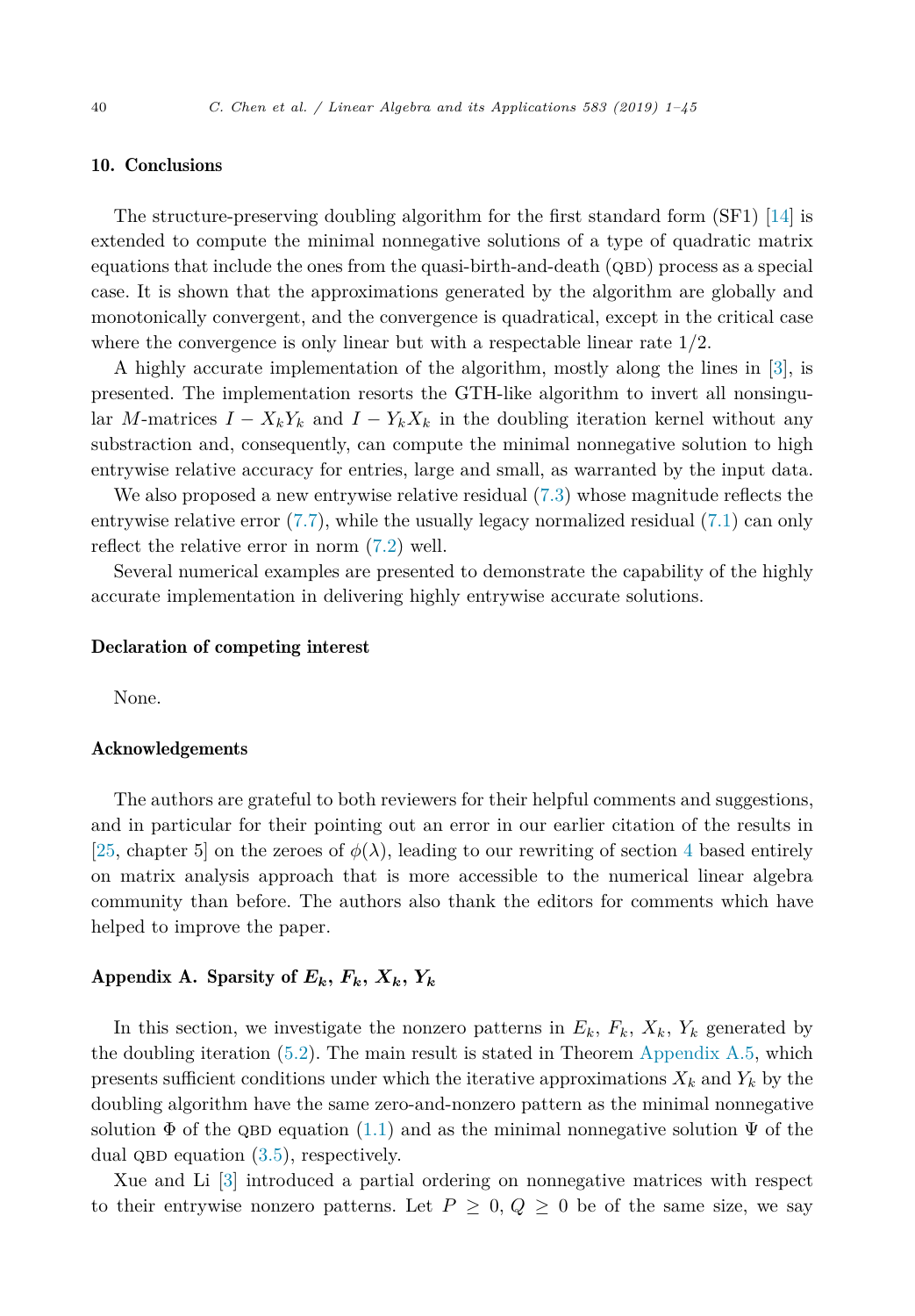<span id="page-40-0"></span>that *Q* majorizes *P* with respect to the entrywise nonzero pattern, written as  $P \stackrel{0}{\leq} Q$ , if  $Q_{(i,j)} = 0$  implies  $P_{(i,j)} = 0$ , and, *Q* and *P* are the same with respect to the entrywise nonzero pattern, written as  $P \stackrel{0}{=} Q$  if  $P \stackrel{0}{\leq} Q$  and  $Q \stackrel{0}{\leq} P$ .

Evidently,  $0 \le P \le Q$  implies  $P \stackrel{0}{\le} Q$ , but not the other way around. Lemma Appendix A.1 is rather straightforward.

# Lemma Appendix A.1 *([\[3\]](#page-43-0)).*

(a) If  $0 \le P_i \le Q_i$  for  $i = 1, 2$ , all having the same size, then  $P_1 + P_2 \overset{0}{\le} Q_1 + Q_2$  and  $P_1 P_2 \overset{0}{\underset{\sim}{\simeq}} Q_1 Q_2.$ (b) If  $P \stackrel{0}{\leq} Q$ , then  $P + Q \stackrel{0}{=} Q$ .

The next three lemmas are also taken from [\[3\]](#page-43-0).

Lemma Appendix A.2 *([\[3\]](#page-43-0)). Let P, Q be nonsingular M-matrices, which are split as*

$$
P = D_P - N_P, \quad D_P = \text{diag}(P),
$$
  

$$
Q = D_Q - N_Q, \quad D_Q = \text{diag}(Q).
$$

If  $N_P \stackrel{0}{\leq} N_Q$ , then  $P^{-1} \stackrel{0}{\leq} Q^{-1}$ . In particular, if  $N_P \stackrel{0}{\leq} N_Q$ , then  $P^{-1} \stackrel{0}{\leq} Q^{-1}$ .

**Lemma Appendix A.3** ([\[3\]](#page-43-0)). For a nonsingular *M*-matrix  $P$ ,  $P^{-1} \stackrel{0}{=} P^{-k}$  for  $k \ge 1$ , and  $(\alpha I - P^{-1})^{-1} \stackrel{0}{=} P^{-1}$  *for*  $\alpha > \rho(P^{-1})$ *.* 

**Lemma Appendix A.4** ([\[3\]](#page-43-0)). Let P be a nonsingular M-matrix and  $Q \geq 0$ , which are *split P, Q as*

$$
P = D_P - N_P, \quad D_P = \text{diag}(P),
$$
  

$$
Q = D_Q + \widetilde{N}_Q, \quad D_Q = \text{diag}(Q).
$$

 $If Q_{(i,i)} > 0$  *for all i and*  $\widetilde{N}_Q \overset{0}{\leq} N_P$ *, then*  $P^{-1}Q \overset{0}{=} P^{-1}$ *.* 

Our main result in this section is the next theorem.

**Theorem Appendix A.5.** Let  $E_0$ ,  $F_0$ ,  $X_0$ ,  $Y_0$  be as in [\(1.5\)](#page-2-0) and let  $E_k$ ,  $F_k$ ,  $X_k$ ,  $Y_k$  be *produced by the doubling iteration* [\(5.2\)](#page-20-0)*. Split*  $A_0$ *,*  $A_1$ *,*  $A_2$  *as* 

$$
A_0 = D_{A_0} + N_{A_0}, \quad D_{A_0} = \text{diag}(A_0),
$$
  
\n
$$
A_1 = D_{A_1} + \tilde{N}_{A_1}, \quad D_{A_1} = \text{diag}(A_1),
$$
  
\n
$$
A_2 = D_{A_2} + \tilde{N}_{A_2}, \quad D_{A_2} = \text{diag}(A_2).
$$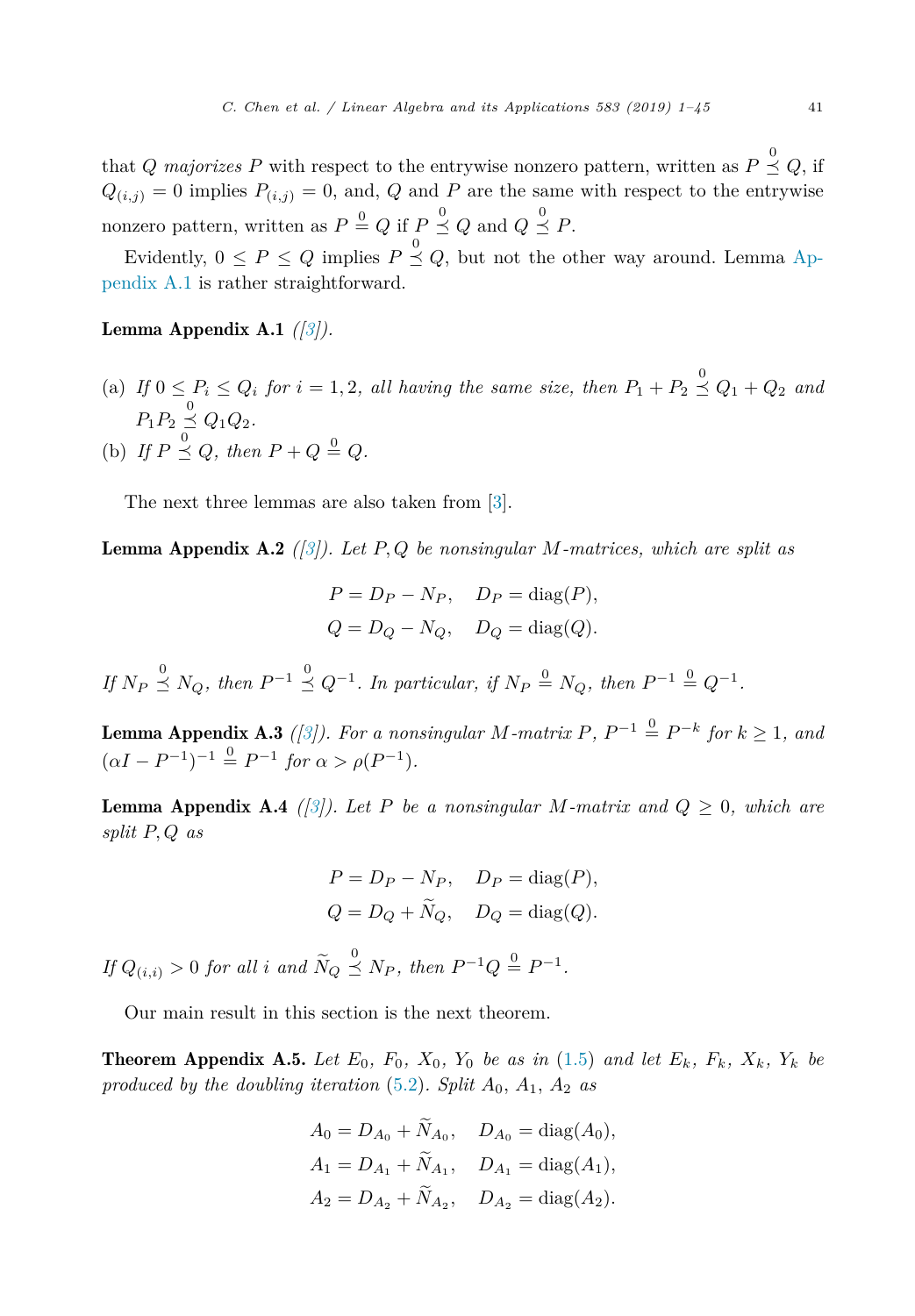<span id="page-41-0"></span> $\emph{If } (A_0)_{(i,i)}>0 \emph{ and } (A_2)_{(i,i)}>0 \emph{ for all } i \emph{ and if } \widetilde{N}_{A_0}\overset{0}{\preceq}\widetilde{N}_{A_1},\widetilde{N}_{A_2}\overset{0}{\preceq}\widetilde{N}_{A_1}, \emph{ then for } k\geq 0$ 

$$
\begin{bmatrix} E_{k+1} & Y_{k+1} \\ X_{k+1} & F_{k+1} \end{bmatrix} \stackrel{0}{\preceq} \begin{bmatrix} E_k & Y_k \\ X_k & F_k \end{bmatrix},
$$
\n(A.1)

 $X_{k+1} \stackrel{0}{=} X_k \stackrel{0}{=} \Phi$ , and  $Y_{k+1} \stackrel{0}{=} Y_k \stackrel{0}{=} \Psi$ .

**Proof.** It is clear that  $X_k \overset{0}{\leq} X_{k+1}$  and  $Y_k \overset{0}{\leq} Y_{k+1}$  because of [\(5.2c\)](#page-20-0) and [\(5.2d\)](#page-20-0). So if (A.1) is proven true, then we will immediately have  $X_{k+1} \stackrel{0}{=} X_k \stackrel{0}{=} \Phi$  and  $Y_{k+1} \stackrel{0}{=} Y_k \stackrel{0}{=} \Psi$ .

We will prove  $(A.1)$  by induction.

Consider first the base case  $k = 0$ . Note that  $(A_0)_{(i,i)} > 0$  for all *i* and thus

$$
E_0 = X_0 = (I - A_1)^{-1} A_0 \stackrel{0}{=} (I - A_1)^{-1} (I + \widetilde{N}_{A_0}) = (I - A_1)^{-1} + (I - A_1)^{-1} \widetilde{N}_{A_0}.
$$

Therefore, immediately,  $E_0 = X_0 \overset{0}{\succeq} (I - A_1)^{-1}$ . On the other hand, we also have

$$
E_0 = X_0 \stackrel{0}{\preceq} (I - A_1)^{-1} + (I - A_1)^{-1} A_1 \stackrel{0}{=} (I - A_1)^{-1}.
$$

Together, we get

$$
E_0 = X_0 = (I - A_1)^{-1} A_0 \stackrel{0}{=} (I - A_1)^{-1}.
$$
 (A.2a)

In exactly the same way, we can also get

$$
F_0 = Y_0 = (I - A_1)^{-1} A_2 \stackrel{0}{=} (I - A_1)^{-1}.
$$
 (A.2b)

Let  $Q = (I - A_1)^{-1} \geq 0$ . It follows from (A.2a), (A.2b), and Lemma [Appendix](#page-40-0) A.3 that

$$
E_0 = X_0 \stackrel{0}{=} F_0 = Y_0 \stackrel{0}{=} (\alpha I - Q)^{-1}, \quad \alpha > \rho(Q),
$$

from which we conclude that

$$
\begin{bmatrix} E_0 & Y_0 \ X_0 & F_0 \end{bmatrix} \stackrel{\mathbf{0}}{=} \begin{bmatrix} (\alpha I - Q)^{-1} & (\alpha I - Q)^{-1} \\ (\alpha I - Q)^{-1} & (\alpha I - Q)^{-1} \end{bmatrix} =: P.
$$
 (A.3)

In particular,

$$
\begin{bmatrix} 0 & Y_0 \\ X_0 & 0 \end{bmatrix} \stackrel{0}{\preceq} P, \quad \begin{bmatrix} E_0 & 0 \\ 0 & F_0 \end{bmatrix} \stackrel{0}{\preceq} P. \tag{A.4}
$$

By Lemmas [Appendix](#page-40-0) A.1 and [Appendix](#page-40-0) A.3, we have

$$
P^k \stackrel{0}{=} P \text{ for all } k \ge 1. \tag{A.5}
$$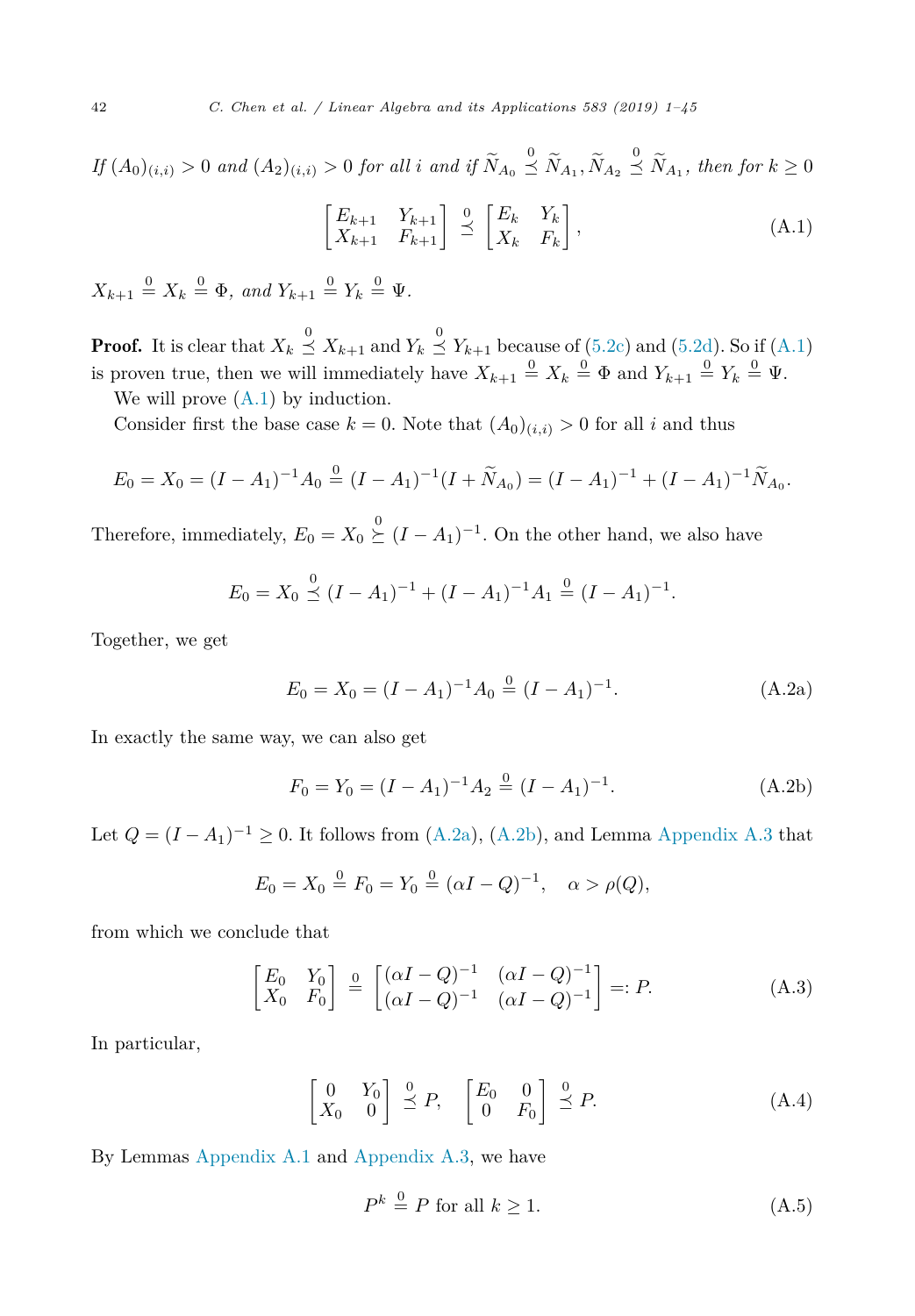In addition, since  $I \stackrel{0}{\leq} (\alpha I - Q)^{-1} = \frac{1}{\alpha}(I + \frac{1}{\alpha}Q + \frac{1}{\alpha^2}Q^2 + \cdots)$ , we have

$$
\begin{bmatrix} I & 0 \\ 0 & I \end{bmatrix} \stackrel{0}{\preceq} P. \tag{A.6}
$$

By Lemma [Appendix](#page-40-0) A.2,  $(A.3)$ ,  $(A.5)$  and  $(A.6)$ , we have

$$
\begin{bmatrix} I & -Y_0 \ -X_0 & I \end{bmatrix}^{-1} = \left( \begin{bmatrix} I & 0 \ 0 & I \end{bmatrix} - \begin{bmatrix} 0 & Y_0 \ X_0 & 0 \end{bmatrix} \right)^{-1}
$$

$$
\stackrel{Q}{\preceq} \left( \begin{bmatrix} \gamma I & 0 \ 0 & \gamma I \end{bmatrix} - \begin{bmatrix} E_0 & Y_0 \ X_0 & F_0 \end{bmatrix} \right)^{-1}
$$

$$
= \frac{1}{\gamma} \sum_{i=0}^{\infty} \left( \frac{1}{\gamma} \begin{bmatrix} E_0 & Y_0 \ X_0 & F_0 \end{bmatrix} \right)^i
$$

$$
\stackrel{Q}{=} \sum_{i=0}^{\infty} P^i \stackrel{Q}{=} P \tag{A.7}
$$

for  $\gamma$  large enough. Combine (A.7) and [\(A.4\)](#page-41-0) to get

$$
\begin{bmatrix} E_1 & Y_1 \ X_1 & F_1 \end{bmatrix} = \begin{bmatrix} 0 & Y_0 \ X_0 & 0 \end{bmatrix} + \begin{bmatrix} E_0 & 0 \ 0 & F_0 \end{bmatrix} \begin{bmatrix} I & -Y_0 \ -X_0 & I \end{bmatrix}^{-1} \begin{bmatrix} E_0 & 0 \ 0 & F_0 \end{bmatrix}
$$
  

$$
\stackrel{Q}{\leq} P + P^3
$$
  

$$
\stackrel{Q}{=} P
$$
  

$$
\stackrel{Q}{=} P
$$
  

$$
\stackrel{Q}{=} P
$$
  

$$
\stackrel{Q}{=} \begin{bmatrix} E_0 & Y_0 \ X_0 & F_0 \end{bmatrix},
$$

which implies  $(A.1)$  for  $k = 0$ .

Now suppose [\(A.1\)](#page-41-0) holds for  $k = \ell$ . Notice

$$
\begin{bmatrix} E_{\ell+1} & 0 \\ 0 & F_{\ell+1} \end{bmatrix} \stackrel{0}{\preceq} \begin{bmatrix} E_{\ell} & 0 \\ 0 & F_{\ell} \end{bmatrix}, \quad \begin{bmatrix} 0 & Y_{\ell+1} \\ X_{\ell+1} & 0 \end{bmatrix} \stackrel{0}{\preceq} \begin{bmatrix} 0 & Y_{\ell} \\ X_{\ell} & 0 \end{bmatrix},
$$

$$
\begin{bmatrix} I & -Y_{\ell+1} \\ -X_{\ell+1} & I \end{bmatrix}^{-1} \stackrel{0}{\preceq} \begin{bmatrix} I & -Y_{\ell} \\ -X_{\ell} & I \end{bmatrix}^{-1},
$$

and in exactly the same way, we use

$$
\begin{bmatrix} E_{\ell+2} & Y_{\ell+2} \\ X_{\ell+2} & F_{\ell+2} \end{bmatrix} = \begin{bmatrix} 0 & Y_{\ell+1} \\ X_{\ell+1} & 0 \end{bmatrix} + \begin{bmatrix} E_{\ell+1} & 0 \\ 0 & F_{\ell+1} \end{bmatrix} \begin{bmatrix} I & -Y_{\ell+1} \\ -X_{\ell+1} & I \end{bmatrix}^{-1} \begin{bmatrix} E_{\ell+1} & 0 \\ 0 & F_{\ell+1} \end{bmatrix},
$$

and Lemma [Appendix](#page-40-0) A.1 to prove [\(A.1\)](#page-41-0) for  $k = \ell + 1$ . By mathematical induction, [\(A.1\)](#page-41-0) holds for all  $k \geq 0$ .  $\Box$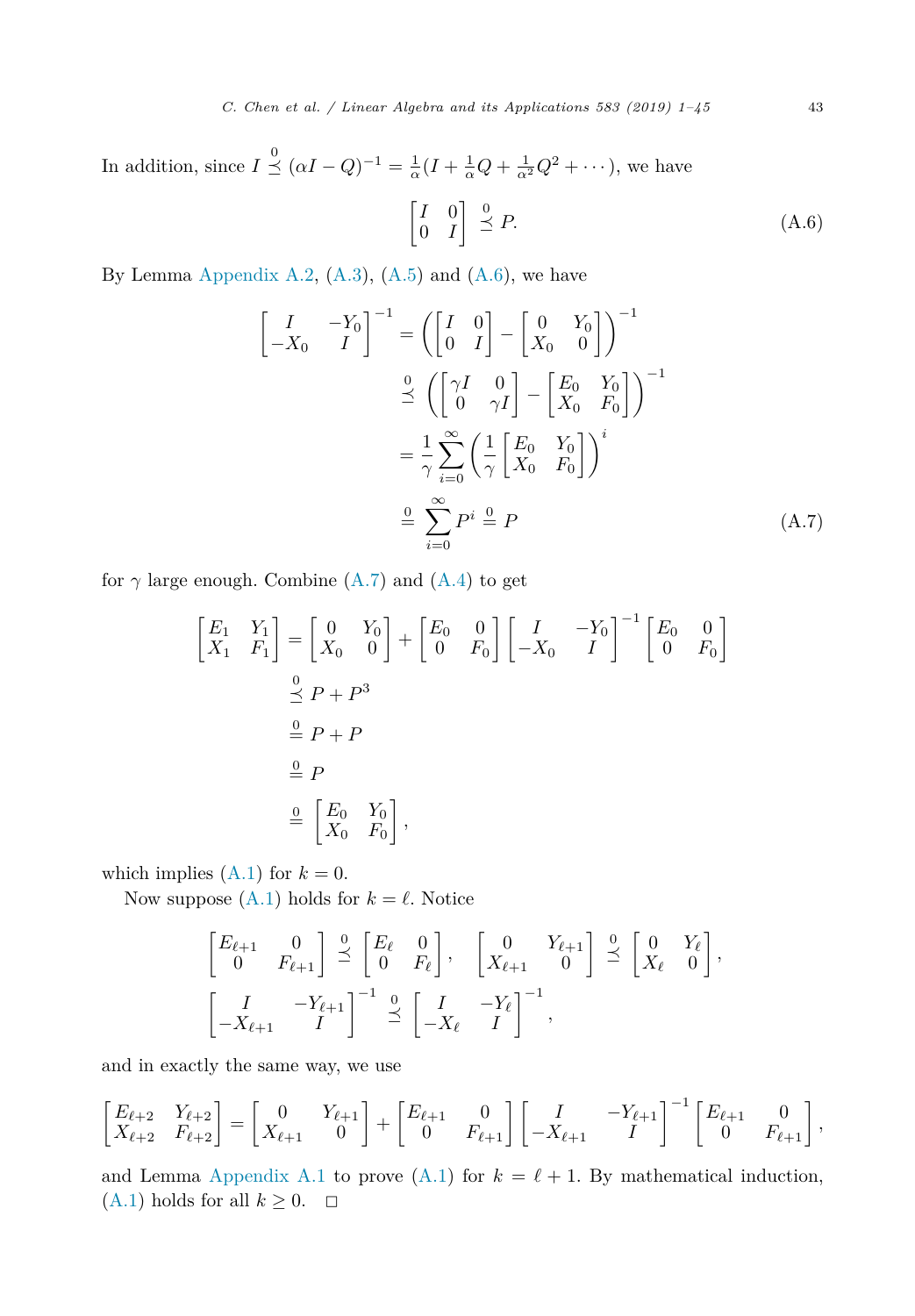# <span id="page-43-0"></span>References

- [1] G. Latouche, V. [Ramaswami,](http://refhub.elsevier.com/S0024-3795(19)30358-1/bib6C6172613A31393939s1) Introduction to Matrix Analytic Methods in Stochastic Modeling, SIAM, [Philadelphia,](http://refhub.elsevier.com/S0024-3795(19)30358-1/bib6C6172613A31393939s1) 1999.
- [2] G.T. Nguyen, F. Poloni, [Componentwise](http://refhub.elsevier.com/S0024-3795(19)30358-1/bib6E67706F3A32303135s1) accurate fluid queue computations using doubling algorithms, Numer. Math. 130 (4) (2015) [763–792.](http://refhub.elsevier.com/S0024-3795(19)30358-1/bib6E67706F3A32303135s1)
- [3] J. Xue, R.-C. Li, Highly accurate doubling [algorithms](http://refhub.elsevier.com/S0024-3795(19)30358-1/bib78756C693A32303137s1) for *M*-matrix algebraic Riccati equations, Numer. Math. 135 (3) (2017) [733–767.](http://refhub.elsevier.com/S0024-3795(19)30358-1/bib78756C693A32303137s1)
- [4] J. Xue, S. Xu, R.-C. Li, Accurate solutions of *M*-matrix algebraic Riccati [equations,](http://refhub.elsevier.com/S0024-3795(19)30358-1/bib7875786C3A3230313262s1) Numer. Math. 120 (4) (2012) [671–700.](http://refhub.elsevier.com/S0024-3795(19)30358-1/bib7875786C3A3230313262s1)
- [5] G. Latouche, V. Ramaswami, A logarithmic reduction algorithm for [quasi-birth-death](http://refhub.elsevier.com/S0024-3795(19)30358-1/bib6C6172613A31393933s1) processes, J. Appl. Probab. 30 (3) (1993) [650–674.](http://refhub.elsevier.com/S0024-3795(19)30358-1/bib6C6172613A31393933s1)
- [6] Q. Ye, On [Latouche-Ramaswami's](http://refhub.elsevier.com/S0024-3795(19)30358-1/bib79653A3230303263s1) logarithmic reduction algorithm for quasi-birth-and-death processes, Stoch. Models 18 (2002) [449–467.](http://refhub.elsevier.com/S0024-3795(19)30358-1/bib79653A3230303263s1)
- [7] D.A. Bini, B. Meini, Improved cyclic reduction for solving queueing problems, Numer. [Algorithms](http://refhub.elsevier.com/S0024-3795(19)30358-1/bib62696D653A31393937s1) 15 [\(1997\)](http://refhub.elsevier.com/S0024-3795(19)30358-1/bib62696D653A31393937s1) 57–74.
- [8] C.-Y. He, B. Meini, N.H. Rhee, A shifted cyclic reduction algorithm for [quasi-birth-death](http://refhub.elsevier.com/S0024-3795(19)30358-1/bib68656D723A32303032s1) problems, SIAM J. Matrix Anal. Appl. 23 (3) (2002) [679–691.](http://refhub.elsevier.com/S0024-3795(19)30358-1/bib68656D723A32303032s1)
- [9] B. Meini, Solving QBD [problems:](http://refhub.elsevier.com/S0024-3795(19)30358-1/bib6D65696E3A31393938s1) the cyclic reduction algorithm versus the invariant subspace method, Adv. [Perform.](http://refhub.elsevier.com/S0024-3795(19)30358-1/bib6D65696E3A31393938s1) Anal. 1 (1998) 215–225.
- [10] G. [Latouche,](http://refhub.elsevier.com/S0024-3795(19)30358-1/bib6C61746F3A31393934s1) Newton's iteration for nonlinear equations in Markov chains, IMA J. Numer. Anal. 14 (1994) [583–598.](http://refhub.elsevier.com/S0024-3795(19)30358-1/bib6C61746F3A31393934s1)
- [11] P. Favati, B. Meini, Relaxed functional iteration [techniques](http://refhub.elsevier.com/S0024-3795(19)30358-1/bib66616D653A31393938s1) for the numerical solution of  $m/g/1$ type [Markov chains,](http://refhub.elsevier.com/S0024-3795(19)30358-1/bib66616D653A31393938s1) BIT 38 (3) (1998) 510–526.
- [12] C.-H. Guo, On the [numerical](http://refhub.elsevier.com/S0024-3795(19)30358-1/bib67756F3A31393939s1) solution of a nonlinear matrix equation in Markov chains, Linear Algebra Appl. 288 (1999) [175–186.](http://refhub.elsevier.com/S0024-3795(19)30358-1/bib67756F3A31393939s1)
- [13] S. Ahn, V. [Ramaswami,](http://refhub.elsevier.com/S0024-3795(19)30358-1/bib616872613A32303035s1) Efficient algorithms for transient analysis of stochastic fluid flow models, J. Appl. Probab. 42 (2) (2005) [531–549.](http://refhub.elsevier.com/S0024-3795(19)30358-1/bib616872613A32303035s1)
- [14] T.-M. Huang, R.-C. Li, W.-W. Lin, [Structure-Preserving](http://refhub.elsevier.com/S0024-3795(19)30358-1/bib68756C6C3A32303138s1) Doubling Algorithms for Nonlinear Matrix Equations, [Fundamentals](http://refhub.elsevier.com/S0024-3795(19)30358-1/bib68756C6C3A32303138s1) of Algorithms, vol. 14, SIAM, Philadelphia, 2018.
- [15] C.-Y. Chiang, E.K.-W. Chu, C.-H. Guo, T.-M. Huang, W.-W. Lin, S.-F. Xu, [Convergence](http://refhub.elsevier.com/S0024-3795(19)30358-1/bib636863673A32303039s1) analysis of the doubling [algorithm](http://refhub.elsevier.com/S0024-3795(19)30358-1/bib636863673A32303039s1) for several nonlinear matrix equations in the critical case, SIAM J. Matrix Anal. Appl. 31 (2) (2009) [227–247.](http://refhub.elsevier.com/S0024-3795(19)30358-1/bib636863673A32303039s1)
- [16] M.F. Neuts, Matrix Geometric Solutions in Stochastic Models: An [Algorithmic](http://refhub.elsevier.com/S0024-3795(19)30358-1/bib6E6575743A31393831s1) Approach, The Johns Hopkins University Press, [Baltimore,](http://refhub.elsevier.com/S0024-3795(19)30358-1/bib6E6575743A31393831s1) 1981.
- [17] G.W. Stewart, J.-G. Sun, Matrix [Perturbation](http://refhub.elsevier.com/S0024-3795(19)30358-1/bib737473753A31393930s1) Theory, Academic Press, Boston, 1990.
- [18] A. Berman, R.J. Plemmons, Nonnegative Matrices in the [Mathematical](http://refhub.elsevier.com/S0024-3795(19)30358-1/bib6265706C3A31393934s1) Sciences, SIAM, Philadelphia, 1994, this SIAM edition is a corrected [reproduction](http://refhub.elsevier.com/S0024-3795(19)30358-1/bib6265706C3A31393934s1) of the work first published in 1979 by Academic Press, [San Diego,](http://refhub.elsevier.com/S0024-3795(19)30358-1/bib6265706C3A31393934s1) CA.
- [19] C.D. Meyer, Matrix Analysis and Applied Linear Algebra, SIAM, [Philadelphia,](http://refhub.elsevier.com/S0024-3795(19)30358-1/bib6D6579653A32303030s1) 2000.
- [20] A.S. Alfa, J. Xue, Q. Ye, Accurate [computation](http://refhub.elsevier.com/S0024-3795(19)30358-1/bib616C78793A32303032s1) of the smallest eigenvalue of a diagonally dominant *M*-matrix, Math. Comp. 71 (2002) [217–236.](http://refhub.elsevier.com/S0024-3795(19)30358-1/bib616C78793A32303032s1)
- [21] J. Xue, S. Xu, R.-C. Li, Accurate solutions of *M*-matrix Sylvester [equations,](http://refhub.elsevier.com/S0024-3795(19)30358-1/bib7875786C3A3230313261s1) Numer. Math. 120 (4) (2012) [639–670.](http://refhub.elsevier.com/S0024-3795(19)30358-1/bib7875786C3A3230313261s1)
- [22] A.S. Alfa, J. Xue, Q. Ye, Entrywise [perturbation](http://refhub.elsevier.com/S0024-3795(19)30358-1/bib616C78793A3230303261s1) theory for diagonally dominant *M*-matrices with [applications,](http://refhub.elsevier.com/S0024-3795(19)30358-1/bib616C78793A3230303261s1) Numer. Math. 90 (3) (2002) 401–414.
- [23] W. Grassmann, M. Taksar, D. Heyman, [Regenerative](http://refhub.elsevier.com/S0024-3795(19)30358-1/bib677274683A31393835s1) analysis and steady-state distributions for Markov chains, Oper. Res. 33 (1985) [1107–1116.](http://refhub.elsevier.com/S0024-3795(19)30358-1/bib677274683A31393835s1)
- [24] J. Meng, S.-H. Seo, H.-M. Kim, Condition numbers and backward error of a matrix [polynomial](http://refhub.elsevier.com/S0024-3795(19)30358-1/bib6D65736B3A32303138s1) equation arising in [stochastic](http://refhub.elsevier.com/S0024-3795(19)30358-1/bib6D65736B3A32303138s1) models, J. Sci. Comput. 76 (2) (2018) 759–776.
- [25] D.-A. Bini, G. Latouche, B. Meini, Numerical Methods for [Structured](http://refhub.elsevier.com/S0024-3795(19)30358-1/bib62696C6D3A32303035s1) Markov Chains, Oxford [University](http://refhub.elsevier.com/S0024-3795(19)30358-1/bib62696C6D3A32303035s1) Press, Oxford, 2005.
- [26] I. Gohberg, P. Lancaster, L. Rodman, Matrix [Polynomials,](http://refhub.elsevier.com/S0024-3795(19)30358-1/bib676F6C723A31393832s1) Academic Press, New York, 1982.
- [27] H.R. Gail, S.L. Hantler, B.A. Taylor, [Spectral](http://refhub.elsevier.com/S0024-3795(19)30358-1/bib676168743A31393936s1) analysis of  $M/G/1$  and  $G/M/1$  type Markov chains, Adv. Appl. Probab. 28 (1) (1996) [114–165.](http://refhub.elsevier.com/S0024-3795(19)30358-1/bib676168743A31393936s1)
- [28] H.R. Gail, S.L. Hantler, B.A. Taylor, [Matrix-geometric](http://refhub.elsevier.com/S0024-3795(19)30358-1/bib676168743A31393938s1) invariant measures for G/M/1 type Markov chains, [Commun.](http://refhub.elsevier.com/S0024-3795(19)30358-1/bib676168743A31393938s1) Stat., Stoch. Models 14 (3) (1998) 537–569.
- [29] J.F.C. [Kingman,](http://refhub.elsevier.com/S0024-3795(19)30358-1/bib6B696E673A31393631s1) A convexity property of positive matrices, Q. J. Math. 12 (1) (1961) 283–284.